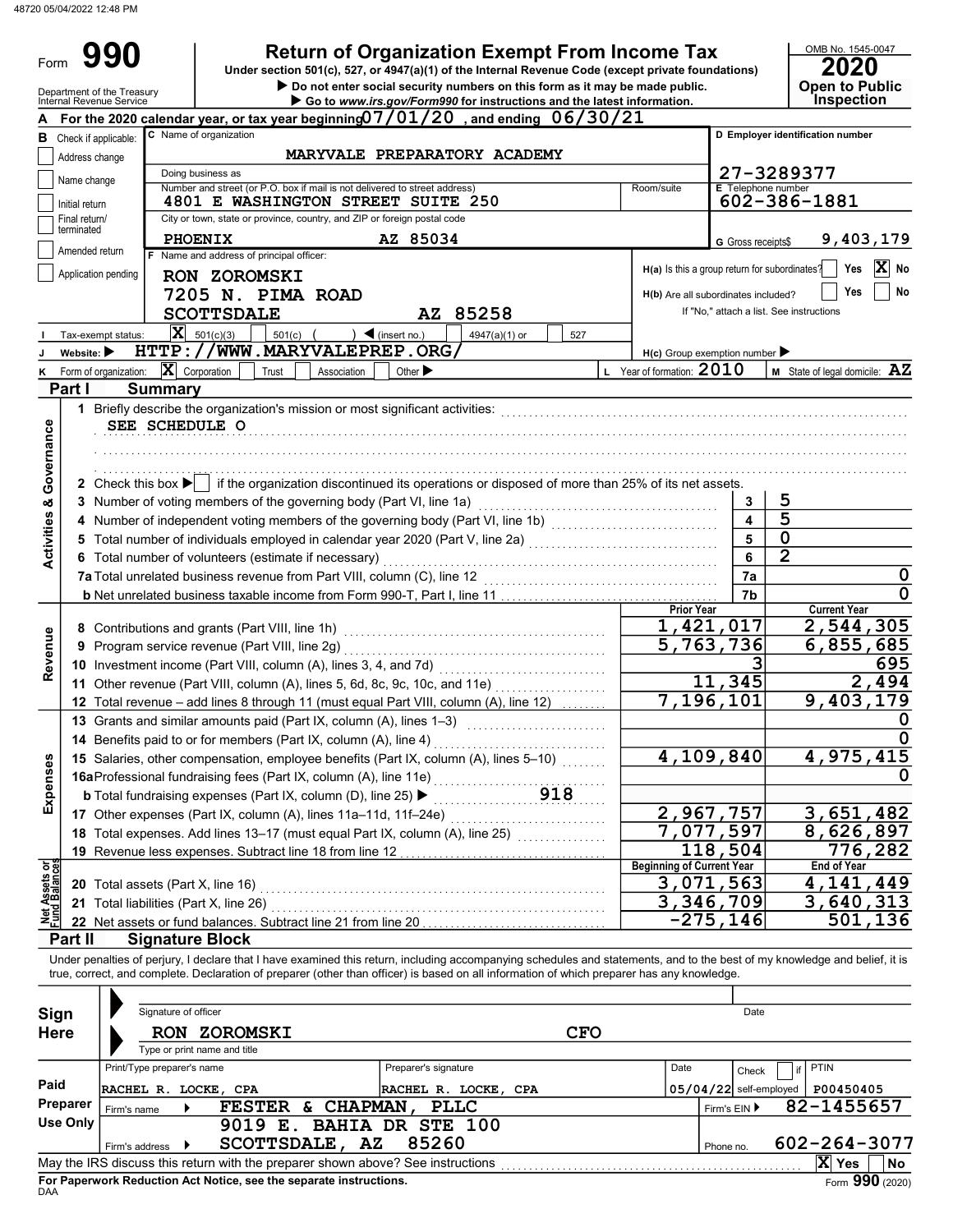|              | Form 990 (2020) MARYVALE PREPARATORY ACADEMY                                                                                                                                                                                                                                                                                                                                                                                                                             |                                                     | 27-3289377    | Page 2                |
|--------------|--------------------------------------------------------------------------------------------------------------------------------------------------------------------------------------------------------------------------------------------------------------------------------------------------------------------------------------------------------------------------------------------------------------------------------------------------------------------------|-----------------------------------------------------|---------------|-----------------------|
|              | Part III                                                                                                                                                                                                                                                                                                                                                                                                                                                                 | <b>Statement of Program Service Accomplishments</b> |               |                       |
|              |                                                                                                                                                                                                                                                                                                                                                                                                                                                                          |                                                     |               | $\mathbf{x}$          |
|              | 1 Briefly describe the organization's mission:                                                                                                                                                                                                                                                                                                                                                                                                                           |                                                     |               |                       |
|              | SEE SCHEDULE O                                                                                                                                                                                                                                                                                                                                                                                                                                                           |                                                     |               |                       |
|              |                                                                                                                                                                                                                                                                                                                                                                                                                                                                          |                                                     |               |                       |
|              |                                                                                                                                                                                                                                                                                                                                                                                                                                                                          |                                                     |               |                       |
|              |                                                                                                                                                                                                                                                                                                                                                                                                                                                                          |                                                     |               |                       |
| $\mathbf{2}$ | Did the organization undertake any significant program services during the year which were not listed on the<br>prior Form 990 or 990-EZ?                                                                                                                                                                                                                                                                                                                                |                                                     |               | Yes $\overline{X}$ No |
|              | If "Yes," describe these new services on Schedule O.                                                                                                                                                                                                                                                                                                                                                                                                                     |                                                     |               |                       |
| 3            | Did the organization cease conducting, or make significant changes in how it conducts, any program                                                                                                                                                                                                                                                                                                                                                                       |                                                     |               |                       |
|              | services?                                                                                                                                                                                                                                                                                                                                                                                                                                                                |                                                     |               | Yes $X$ No            |
|              | If "Yes," describe these changes on Schedule O.                                                                                                                                                                                                                                                                                                                                                                                                                          |                                                     |               |                       |
|              | Describe the organization's program service accomplishments for each of its three largest program services, as measured by                                                                                                                                                                                                                                                                                                                                               |                                                     |               |                       |
|              | expenses. Section 501(c)(3) and 501(c)(4) organizations are required to report the amount of grants and allocations to others,                                                                                                                                                                                                                                                                                                                                           |                                                     |               |                       |
|              | the total expenses, and revenue, if any, for each program service reported.                                                                                                                                                                                                                                                                                                                                                                                              |                                                     |               |                       |
|              |                                                                                                                                                                                                                                                                                                                                                                                                                                                                          | 7, 392, 150 including grants of \$                  |               |                       |
|              | A MARYVALE PREPARATORY ACADEMY EDUCATION PREPARES STUDENTS TO BE MORE THAN<br>JUST PROFICIENT TEST TAKERS, BUT RATHER, TO BECOME GREAT-HEARTED LEADERS<br>CAPABLE OF SUCCESS THROUGHOUT THEIR HIGHER EDUCATION AND PROFESSIONAL<br>CAREERS. WITH A CURRICULUM BUILT UPON A CLASSICAL LIBERAL ARTS TRADITION<br>AND A REVOLUTIONARY APPROACH TO SCHOOL ITSELF, GREAT HEARTS CULTIVATES THE<br>HEARTS AND MINDS OF STUDENTS IN THE PURSUIT OF TRUTH, GOODNESS, AND BEAUTY. |                                                     |               |                       |
|              |                                                                                                                                                                                                                                                                                                                                                                                                                                                                          |                                                     |               |                       |
|              |                                                                                                                                                                                                                                                                                                                                                                                                                                                                          |                                                     |               |                       |
|              |                                                                                                                                                                                                                                                                                                                                                                                                                                                                          |                                                     |               |                       |
|              |                                                                                                                                                                                                                                                                                                                                                                                                                                                                          |                                                     |               |                       |
|              | N/A                                                                                                                                                                                                                                                                                                                                                                                                                                                                      |                                                     |               |                       |
|              |                                                                                                                                                                                                                                                                                                                                                                                                                                                                          |                                                     |               |                       |
|              |                                                                                                                                                                                                                                                                                                                                                                                                                                                                          |                                                     |               |                       |
|              |                                                                                                                                                                                                                                                                                                                                                                                                                                                                          |                                                     |               |                       |
|              |                                                                                                                                                                                                                                                                                                                                                                                                                                                                          |                                                     |               |                       |
|              |                                                                                                                                                                                                                                                                                                                                                                                                                                                                          |                                                     |               |                       |
|              |                                                                                                                                                                                                                                                                                                                                                                                                                                                                          |                                                     |               |                       |
|              |                                                                                                                                                                                                                                                                                                                                                                                                                                                                          |                                                     |               |                       |
|              |                                                                                                                                                                                                                                                                                                                                                                                                                                                                          |                                                     |               |                       |
|              |                                                                                                                                                                                                                                                                                                                                                                                                                                                                          |                                                     |               |                       |
|              | 4c (Code:<br>) (Expenses \$                                                                                                                                                                                                                                                                                                                                                                                                                                              | including grants of \$                              | ) (Revenue \$ |                       |
|              | N/A                                                                                                                                                                                                                                                                                                                                                                                                                                                                      |                                                     |               |                       |
|              |                                                                                                                                                                                                                                                                                                                                                                                                                                                                          |                                                     |               |                       |
|              |                                                                                                                                                                                                                                                                                                                                                                                                                                                                          |                                                     |               |                       |
|              |                                                                                                                                                                                                                                                                                                                                                                                                                                                                          |                                                     |               |                       |
|              |                                                                                                                                                                                                                                                                                                                                                                                                                                                                          |                                                     |               |                       |
|              |                                                                                                                                                                                                                                                                                                                                                                                                                                                                          |                                                     |               |                       |
|              |                                                                                                                                                                                                                                                                                                                                                                                                                                                                          |                                                     |               |                       |
|              |                                                                                                                                                                                                                                                                                                                                                                                                                                                                          |                                                     |               |                       |
|              |                                                                                                                                                                                                                                                                                                                                                                                                                                                                          |                                                     |               |                       |
|              |                                                                                                                                                                                                                                                                                                                                                                                                                                                                          |                                                     |               |                       |
|              |                                                                                                                                                                                                                                                                                                                                                                                                                                                                          |                                                     |               |                       |
|              | 4d Other program services (Describe on Schedule O.)<br>(Expenses \$                                                                                                                                                                                                                                                                                                                                                                                                      | including grants of \$                              | (Revenue \$   |                       |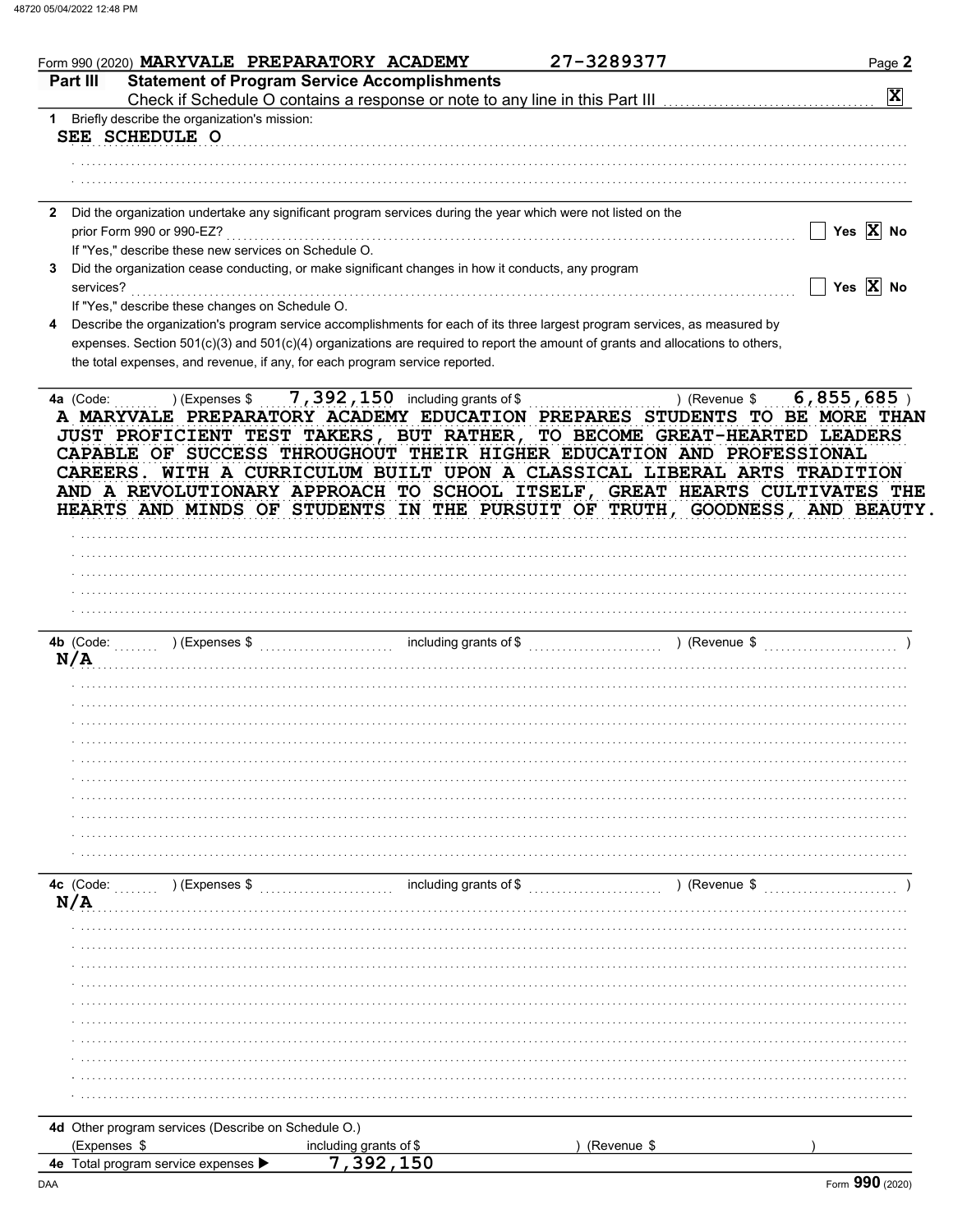### **Part IV** Checklist of Required Schedules  $From 990 (2020) **MARYVALE PREPARATORY ACADEMY** 27-3289377$

|     |                                                                                                                                                                                                                             |                       | $Yes \mid No$ |             |
|-----|-----------------------------------------------------------------------------------------------------------------------------------------------------------------------------------------------------------------------------|-----------------------|---------------|-------------|
| 1   | Is the organization described in section 501(c)(3) or $4947(a)(1)$ (other than a private foundation)? If "Yes,"                                                                                                             |                       |               |             |
|     | complete Schedule A                                                                                                                                                                                                         | 1                     | X             |             |
| 2   | Is the organization required to complete Schedule B, Schedule of Contributors (see instructions)?                                                                                                                           | $\mathbf{2}$          | $\mathbf x$   |             |
| 3   | Did the organization engage in direct or indirect political campaign activities on behalf of or in opposition to                                                                                                            |                       |               |             |
|     | candidates for public office? If "Yes," complete Schedule C, Part I                                                                                                                                                         | 3                     |               | X           |
| 4   | Section 501(c)(3) organizations. Did the organization engage in lobbying activities, or have a section 501(h)                                                                                                               |                       |               |             |
|     | election in effect during the tax year? If "Yes," complete Schedule C, Part II                                                                                                                                              | 4                     |               | X           |
| 5   | Is the organization a section $501(c)(4)$ , $501(c)(5)$ , or $501(c)(6)$ organization that receives membership dues,                                                                                                        |                       |               |             |
|     | assessments, or similar amounts as defined in Revenue Procedure 98-19? If "Yes," complete Schedule C, Part III                                                                                                              | 5                     |               | X           |
| 6   | Did the organization maintain any donor advised funds or any similar funds or accounts for which donors                                                                                                                     |                       |               |             |
|     | have the right to provide advice on the distribution or investment of amounts in such funds or accounts? If                                                                                                                 |                       |               |             |
|     | "Yes," complete Schedule D, Part I                                                                                                                                                                                          | 6                     |               | X           |
| 7   | Did the organization receive or hold a conservation easement, including easements to preserve open space,                                                                                                                   |                       |               | X           |
| 8   | the environment, historic land areas, or historic structures? If "Yes," complete Schedule D, Part II<br>Did the organization maintain collections of works of art, historical treasures, or other similar assets? If "Yes," | 7                     |               |             |
|     | complete Schedule D, Part III                                                                                                                                                                                               | 8                     |               | X           |
| 9   | Did the organization report an amount in Part X, line 21, for escrow or custodial account liability, serve as a                                                                                                             |                       |               |             |
|     | custodian for amounts not listed in Part X; or provide credit counseling, debt management, credit repair, or                                                                                                                |                       |               |             |
|     | debt negotiation services? If "Yes," complete Schedule D, Part IV                                                                                                                                                           | 9                     |               | X           |
| 10  | Did the organization, directly or through a related organization, hold assets in donor-restricted endowments                                                                                                                |                       |               |             |
|     | or in quasi endowments? If "Yes," complete Schedule D, Part V                                                                                                                                                               | 10                    |               | X           |
| 11  | If the organization's answer to any of the following questions is "Yes," then complete Schedule D, Parts VI,                                                                                                                |                       |               |             |
|     | VII, VIII, IX, or X as applicable.                                                                                                                                                                                          |                       |               |             |
|     | a Did the organization report an amount for land, buildings, and equipment in Part X, line 10? If "Yes,"                                                                                                                    |                       |               |             |
|     | complete Schedule D, Part VI                                                                                                                                                                                                | 11a                   | $\mathbf{x}$  |             |
|     | <b>b</b> Did the organization report an amount for investments—other securities in Part X, line 12, that is 5% or more                                                                                                      |                       |               |             |
|     | of its total assets reported in Part X, line 16? If "Yes," complete Schedule D, Part VII                                                                                                                                    | 11b                   |               | X           |
|     | c Did the organization report an amount for investments—program related in Part X, line 13, that is 5% or more                                                                                                              |                       |               |             |
|     | of its total assets reported in Part X, line 16? If "Yes," complete Schedule D, Part VIII [[[[[[[[[[[[[[[[[[[                                                                                                               | 11c                   |               | X           |
|     | d Did the organization report an amount for other assets in Part X, line 15, that is 5% or more of its total assets                                                                                                         |                       |               |             |
|     | reported in Part X, line 16? If "Yes," complete Schedule D, Part IX                                                                                                                                                         | 11d                   |               | X           |
|     | e Did the organization report an amount for other liabilities in Part X, line 25? If "Yes," complete Schedule D, Part X                                                                                                     | 11e                   | X             |             |
| f   | Did the organization's separate or consolidated financial statements for the tax year include a footnote that addresses                                                                                                     |                       |               |             |
|     | the organization's liability for uncertain tax positions under FIN 48 (ASC 740)? If "Yes," complete Schedule D, Part X                                                                                                      | 11f                   |               | X           |
|     | 12a Did the organization obtain separate, independent audited financial statements for the tax year? If "Yes," complete                                                                                                     |                       |               |             |
|     |                                                                                                                                                                                                                             | 12a                   | X             |             |
| b   | Was the organization included in consolidated, independent audited financial statements for the tax year? If                                                                                                                |                       | X             |             |
| 13  | "Yes," and if the organization answered "No" to line 12a, then completing Schedule D, Parts XI and XII is optional                                                                                                          | 12 <sub>b</sub><br>13 | $\mathbf X$   |             |
| 14a |                                                                                                                                                                                                                             | 14a                   |               | X           |
| b   | Did the organization have aggregate revenues or expenses of more than \$10,000 from grantmaking,                                                                                                                            |                       |               |             |
|     | fundraising, business, investment, and program service activities outside the United States, or aggregate                                                                                                                   |                       |               |             |
|     | foreign investments valued at \$100,000 or more? If "Yes," complete Schedule F, Parts I and IV [[[[[[[[[[[[[[[                                                                                                              | 14b                   |               | X           |
| 15  | Did the organization report on Part IX, column (A), line 3, more than \$5,000 of grants or other assistance to or                                                                                                           |                       |               |             |
|     | for any foreign organization? If "Yes," complete Schedule F, Parts II and IV                                                                                                                                                | 15                    |               | X           |
| 16  | Did the organization report on Part IX, column (A), line 3, more than \$5,000 of aggregate grants or other                                                                                                                  |                       |               |             |
|     | assistance to or for foreign individuals? If "Yes," complete Schedule F, Parts III and IV                                                                                                                                   | 16                    |               | X           |
| 17  | Did the organization report a total of more than \$15,000 of expenses for professional fundraising services on                                                                                                              |                       |               |             |
|     | Part IX, column (A), lines 6 and 11e? If "Yes," complete Schedule G, Part I See instructions [[[[[[[[[[[[[[[[                                                                                                               | 17                    |               | X           |
| 18  | Did the organization report more than \$15,000 total of fundraising event gross income and contributions on                                                                                                                 |                       |               |             |
|     | Part VIII, lines 1c and 8a? If "Yes," complete Schedule G, Part II                                                                                                                                                          | 18                    |               | X           |
| 19  | Did the organization report more than \$15,000 of gross income from gaming activities on Part VIII, line 9a?                                                                                                                |                       |               |             |
|     |                                                                                                                                                                                                                             | 19                    |               | X           |
| 20a | Did the organization operate one or more hospital facilities? If "Yes," complete Schedule H [ [ [ [ [ ] ] [ ]                                                                                                               | 20a                   |               | $\mathbf X$ |
| b   |                                                                                                                                                                                                                             | 20b                   |               |             |
| 21  | Did the organization report more than \$5,000 of grants or other assistance to any domestic organization or                                                                                                                 |                       |               |             |
|     |                                                                                                                                                                                                                             | 21                    |               | X           |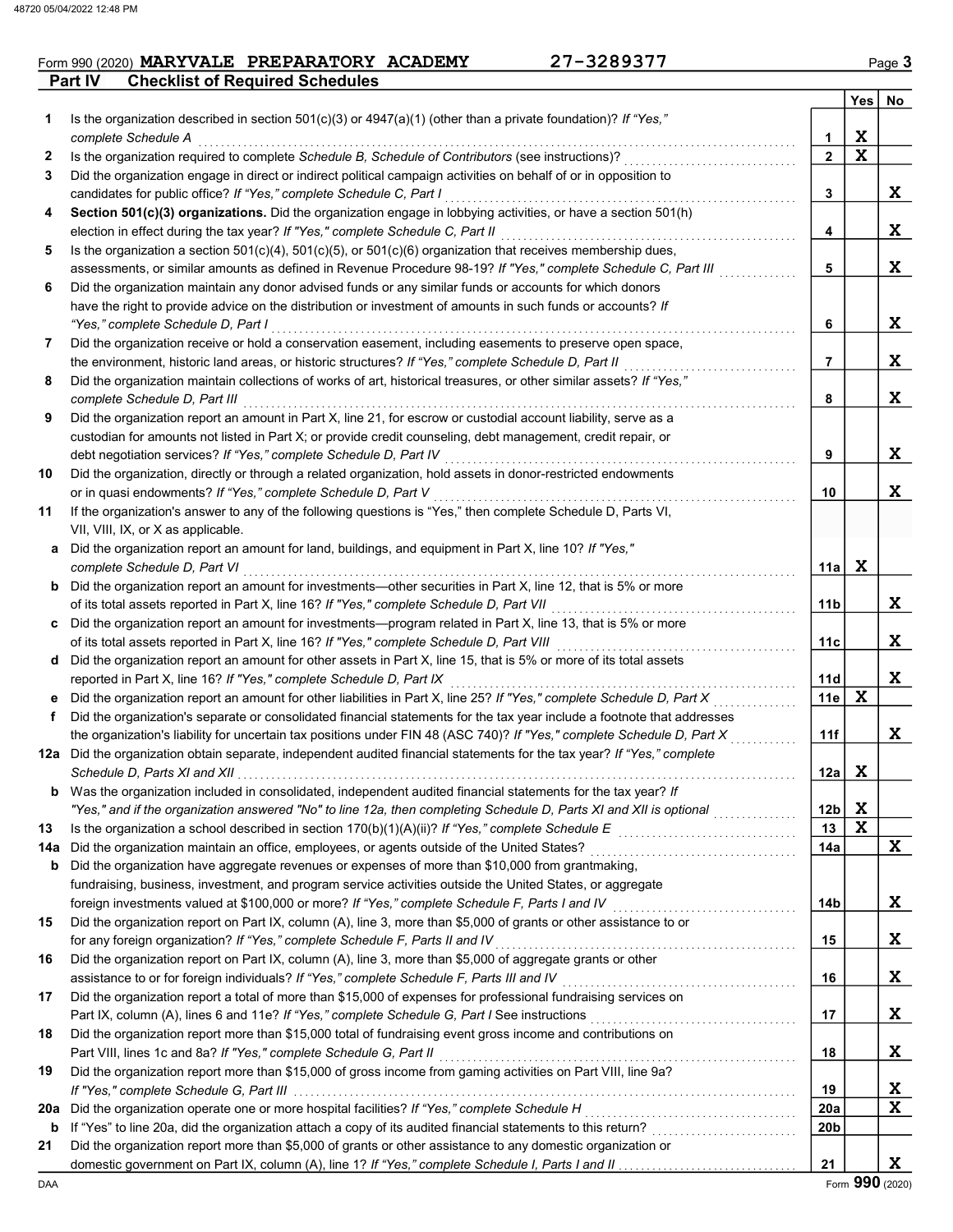23

Part IV Checklist of Required Schedules (continued)

Part IX, column (A), line 2? If "Yes," complete Schedule I, Parts I and III

Did the organization answer "Yes" to Part VII, Section A, line 3, 4, or 5 about compensation of the

22 Did the organization report more than \$5,000 of grants or other assistance to or for domestic individuals on

|        | organization's current and former officers, directors, trustees, key employees, and highest compensated                                                                                               |                        |            |                 |
|--------|-------------------------------------------------------------------------------------------------------------------------------------------------------------------------------------------------------|------------------------|------------|-----------------|
|        | employees? If "Yes," complete Schedule J                                                                                                                                                              | 23                     |            | X               |
|        | 24a Did the organization have a tax-exempt bond issue with an outstanding principal amount of more than                                                                                               |                        |            |                 |
|        | \$100,000 as of the last day of the year, that was issued after December 31, 2002? If "Yes," answer lines 24b                                                                                         |                        |            |                 |
|        | through 24d and complete Schedule K. If "No," go to line 25a                                                                                                                                          | 24a                    |            | X               |
| b      | Did the organization invest any proceeds of tax-exempt bonds beyond a temporary period exception?                                                                                                     | 24 <sub>b</sub>        |            |                 |
|        | Did the organization maintain an escrow account other than a refunding escrow at any time during the year                                                                                             |                        |            |                 |
|        | to defease any tax-exempt bonds?<br>d Did the organization act as an "on behalf of" issuer for bonds outstanding at any time during the year?                                                         | 24c<br><b>24d</b>      |            |                 |
|        | 25a Section 501(c)(3), 501(c)(4), and 501(c)(29) organizations. Did the organization engage in an excess benefit                                                                                      |                        |            |                 |
|        | transaction with a disqualified person during the year? If "Yes," complete Schedule L, Part I                                                                                                         | 25a                    |            | X               |
| b      | Is the organization aware that it engaged in an excess benefit transaction with a disqualified person in a prior                                                                                      |                        |            |                 |
|        | year, and that the transaction has not been reported on any of the organization's prior Forms 990 or 990-EZ?                                                                                          |                        |            |                 |
|        | If "Yes," complete Schedule L, Part I                                                                                                                                                                 | 25b                    |            | X               |
| 26     | Did the organization report any amount on Part X, line 5 or 22, for receivables from or payables to any current                                                                                       |                        |            |                 |
|        | or former officer, director, trustee, key employee, creator or founder, substantial contributor, or 35%                                                                                               |                        |            |                 |
|        | controlled entity or family member of any of these persons? If "Yes," complete Schedule L, Part II                                                                                                    | 26                     |            | X               |
| 27     | Did the organization provide a grant or other assistance to any current or former officer, director, trustee, key                                                                                     |                        |            |                 |
|        | employee, creator or founder, substantial contributor or employee thereof, a grant selection committee                                                                                                |                        |            |                 |
|        | member, or to a 35% controlled entity (including an employee thereof) or family member of any of these                                                                                                |                        |            |                 |
|        | persons? If "Yes," complete Schedule L, Part III                                                                                                                                                      | 27                     |            | X               |
| 28     | Was the organization a party to a business transaction with one of the following parties (see Schedule L, Part                                                                                        |                        |            |                 |
|        | IV instructions, for applicable filing thresholds, conditions, and exceptions):                                                                                                                       |                        |            |                 |
| а      | A current or former officer, director, trustee, key employee, creator or founder, or substantial contributor? If                                                                                      |                        |            |                 |
|        | "Yes," complete Schedule L, Part IV<br>A family member of any individual described in line 28a? If "Yes," complete Schedule L, Part IV                                                                | 28a<br>28 <sub>b</sub> |            | X<br>X          |
| b<br>C | A 35% controlled entity of one or more individuals and/or organizations described in lines 28a or 28b? If                                                                                             |                        |            |                 |
|        | "Yes," complete Schedule L, Part IV                                                                                                                                                                   | 28c                    |            | X               |
| 29     | Did the organization receive more than \$25,000 in non-cash contributions? If "Yes," complete Schedule M                                                                                              | 29                     |            | $\mathbf x$     |
| 30     | Did the organization receive contributions of art, historical treasures, or other similar assets, or qualified                                                                                        |                        |            |                 |
|        | conservation contributions? If "Yes," complete Schedule M                                                                                                                                             | 30                     |            | X               |
| 31     | Did the organization liquidate, terminate, or dissolve and cease operations? If "Yes," complete Schedule N, Part I                                                                                    | 31                     |            | $\mathbf x$     |
| 32     | Did the organization sell, exchange, dispose of, or transfer more than 25% of its net assets? If "Yes,"                                                                                               |                        |            |                 |
|        | complete Schedule N, Part II                                                                                                                                                                          | 32                     |            | X               |
| 33     | Did the organization own 100% of an entity disregarded as separate from the organization under Regulations                                                                                            |                        |            |                 |
|        | sections 301.7701-2 and 301.7701-3? If "Yes," complete Schedule R, Part I                                                                                                                             | 33                     |            | X               |
| 34     | Was the organization related to any tax-exempt or taxable entity? If "Yes," complete Schedule R, Part II, III,                                                                                        |                        |            |                 |
|        | or IV, and Part V, line 1                                                                                                                                                                             | 34                     | X          | X               |
| 35а    | Did the organization have a controlled entity within the meaning of section 512(b)(13)?<br>If "Yes" to line 35a, did the organization receive any payment from or engage in any transaction with a    | 35a                    |            |                 |
| b      | controlled entity within the meaning of section 512(b)(13)? If "Yes," complete Schedule R, Part V, line 2                                                                                             | 35b                    |            |                 |
| 36     | Section 501(c)(3) organizations. Did the organization make any transfers to an exempt non-charitable                                                                                                  |                        |            |                 |
|        | related organization? If "Yes," complete Schedule R, Part V, line 2                                                                                                                                   | 36                     |            | X               |
| 37     | Did the organization conduct more than 5% of its activities through an entity that is not a related organization                                                                                      |                        |            |                 |
|        | and that is treated as a partnership for federal income tax purposes? If "Yes," complete Schedule R, Part VI                                                                                          | 37                     |            | X               |
| 38     | Did the organization complete Schedule O and provide explanations in Schedule O for Part VI, lines 11b and                                                                                            |                        |            |                 |
|        | 19? Note: All Form 990 filers are required to complete Schedule O.                                                                                                                                    | 38                     | X          |                 |
|        | <b>Statements Regarding Other IRS Filings and Tax Compliance</b><br><b>Part V</b>                                                                                                                     |                        |            |                 |
|        | Check if Schedule O contains a response or note to any line in this Part V                                                                                                                            |                        |            | $\mathbf x$     |
|        |                                                                                                                                                                                                       |                        | <b>Yes</b> | No              |
| 1a     | $\mathbf 0$<br>Enter the number reported in Box 3 of Form 1096. Enter -0- if not applicable<br>1a<br>$\mathbf 0$                                                                                      |                        |            |                 |
| b      | Enter the number of Forms W-2G included in line 1a. Enter -0- if not applicable<br>1 <sub>b</sub><br>Did the organization comply with backup withholding rules for reportable payments to vendors and |                        |            |                 |
| c      |                                                                                                                                                                                                       | 1c                     |            |                 |
| DAA    |                                                                                                                                                                                                       |                        |            | Form 990 (2020) |
|        |                                                                                                                                                                                                       |                        |            |                 |
|        |                                                                                                                                                                                                       |                        |            |                 |

X

 $Yes \mid No$ 

22

. . . . . . . . . . . . . . . . . . . . . . . . . . . . . . . . . . . . . . . . . . . . . . . . . . . . . . . . .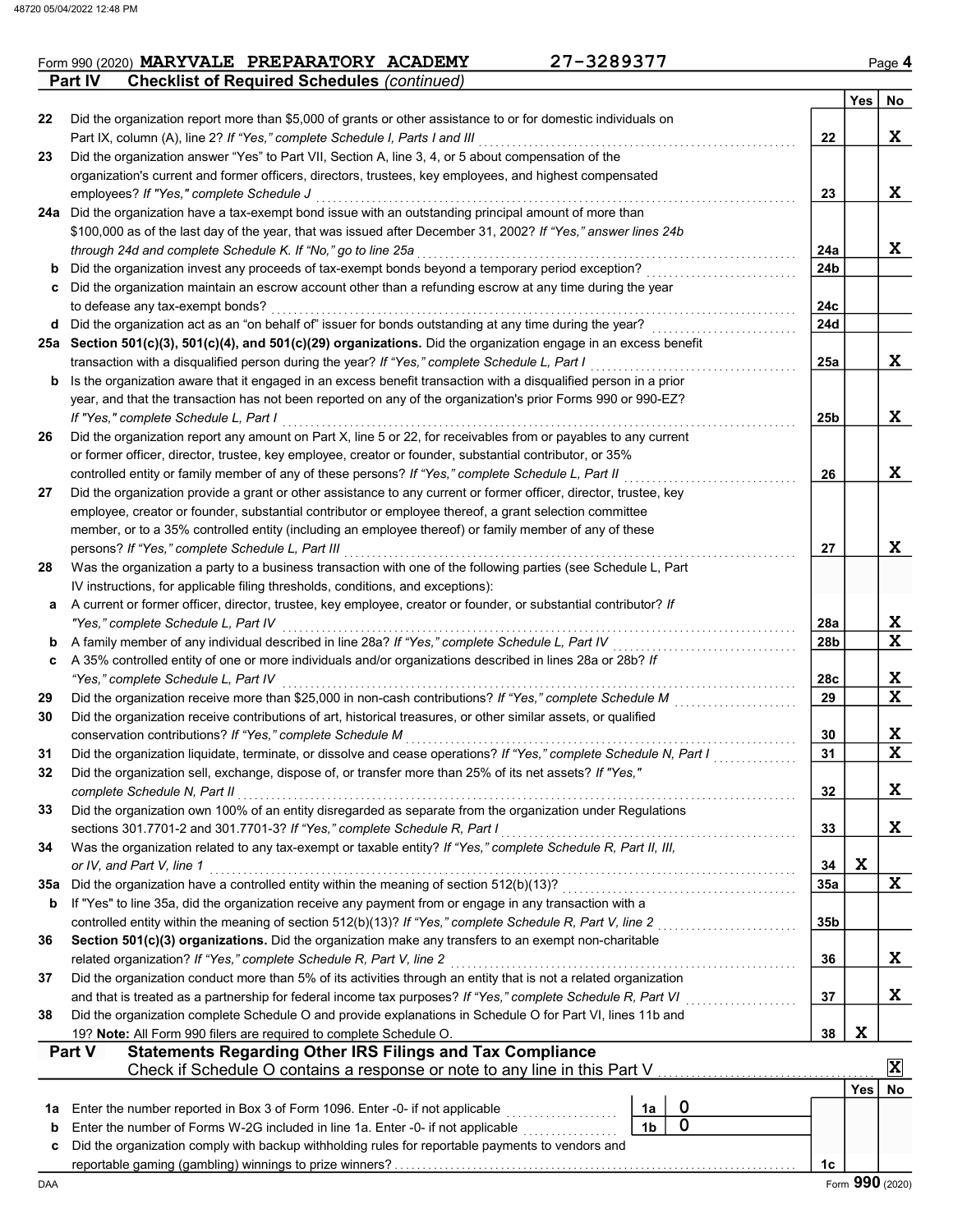|     | 27-3289377<br>Form 990 (2020) MARYVALE PREPARATORY ACADEMY                                                                                                                                         |                                   |             |                |     | Page 5 |
|-----|----------------------------------------------------------------------------------------------------------------------------------------------------------------------------------------------------|-----------------------------------|-------------|----------------|-----|--------|
|     | Statements Regarding Other IRS Filings and Tax Compliance (continued)<br>Part V                                                                                                                    |                                   |             |                | Yes | No     |
|     | 2a Enter the number of employees reported on Form W-3, Transmittal of Wage and Tax                                                                                                                 |                                   |             |                |     |        |
|     | Statements, filed for the calendar year ending with or within the year covered by this return                                                                                                      | 2a                                | $\mathbf 0$ |                |     |        |
| b   | If at least one is reported on line 2a, did the organization file all required federal employment tax returns?                                                                                     |                                   |             | 2 <sub>b</sub> |     |        |
|     | Note: If the sum of lines 1a and 2a is greater than 250, you may be required to e-file (see instructions)                                                                                          |                                   |             |                |     |        |
|     | Did the organization have unrelated business gross income of \$1,000 or more during the year?                                                                                                      |                                   |             | 3a             |     | X      |
| За  | If "Yes," has it filed a Form 990-T for this year? If "No" to line 3b, provide an explanation on Schedule O                                                                                        |                                   |             | 3 <sub>b</sub> |     |        |
| b   |                                                                                                                                                                                                    |                                   |             |                |     |        |
| 4a  | At any time during the calendar year, did the organization have an interest in, or a signature or other authority over,                                                                            |                                   |             |                |     |        |
|     | a financial account in a foreign country (such as a bank account, securities account, or other financial account)?                                                                                 |                                   |             | 4a             |     | X      |
| b   | If "Yes," enter the name of the foreign country ▶                                                                                                                                                  |                                   |             |                |     |        |
|     | See instructions for filing requirements for FinCEN Form 114, Report of Foreign Bank and Financial Accounts (FBAR).                                                                                |                                   |             |                |     |        |
| 5а  | Was the organization a party to a prohibited tax shelter transaction at any time during the tax year?                                                                                              |                                   |             | 5a             |     | X      |
| b   | Did any taxable party notify the organization that it was or is a party to a prohibited tax shelter transaction?                                                                                   |                                   |             | 5 <sub>b</sub> |     | X      |
| c   | If "Yes" to line 5a or 5b, did the organization file Form 8886-T?                                                                                                                                  |                                   |             | 5c             |     |        |
| 6a  | Does the organization have annual gross receipts that are normally greater than \$100,000, and did the                                                                                             |                                   |             |                |     |        |
|     | organization solicit any contributions that were not tax deductible as charitable contributions?                                                                                                   |                                   |             | 6a             |     | X      |
| b   | If "Yes," did the organization include with every solicitation an express statement that such contributions or                                                                                     |                                   |             |                |     |        |
|     | gifts were not tax deductible?                                                                                                                                                                     |                                   |             | 6b             |     |        |
| 7   | Organizations that may receive deductible contributions under section 170(c).                                                                                                                      |                                   |             |                |     |        |
| a   | Did the organization receive a payment in excess of \$75 made partly as a contribution and partly for goods                                                                                        |                                   |             |                |     |        |
|     | and services provided to the payor?                                                                                                                                                                |                                   |             | 7a             |     | X      |
| b   | If "Yes," did the organization notify the donor of the value of the goods or services provided?<br>If "Yes," did the organization notify the donor of the value of the goods or services provided? |                                   |             | 7b             |     |        |
| c   | Did the organization sell, exchange, or otherwise dispose of tangible personal property for which it was                                                                                           |                                   |             |                |     |        |
|     | required to file Form 8282?                                                                                                                                                                        |                                   |             | 7с             |     | X      |
| a   | If "Yes," indicate the number of Forms 8282 filed during the year<br>[[[[[[[[[[[[[[]]]]]                                                                                                           | 7d                                |             |                |     |        |
| е   | Did the organization receive any funds, directly or indirectly, to pay premiums on a personal benefit contract?                                                                                    |                                   |             | 7e             |     | X      |
| f   |                                                                                                                                                                                                    |                                   |             | 7f             |     | X      |
| g   | If the organization received a contribution of qualified intellectual property, did the organization file Form 8899 as required?                                                                   |                                   |             | 7g             |     |        |
| h   | If the organization received a contribution of cars, boats, airplanes, or other vehicles, did the organization file a Form 1098-C?                                                                 |                                   |             | 7h             |     |        |
| 8   | Sponsoring organizations maintaining donor advised funds. Did a donor advised fund maintained by the                                                                                               |                                   |             |                |     |        |
|     | sponsoring organization have excess business holdings at any time during the year?                                                                                                                 |                                   |             | 8              |     |        |
| 9   |                                                                                                                                                                                                    |                                   |             |                |     |        |
|     | Sponsoring organizations maintaining donor advised funds.                                                                                                                                          |                                   |             | 9a             |     |        |
| a   | Did the sponsoring organization make any taxable distributions under section 4966?                                                                                                                 |                                   |             |                |     |        |
| b   | Did the sponsoring organization make a distribution to a donor, donor advisor, or related person?                                                                                                  |                                   |             | 9b             |     |        |
| 10  | Section 501(c)(7) organizations. Enter:                                                                                                                                                            | <b>Contract Contract Contract</b> |             |                |     |        |
| a   | Initiation fees and capital contributions included on Part VIII, line 12                                                                                                                           | 10a                               |             |                |     |        |
| b   | Gross receipts, included on Form 990, Part VIII, line 12, for public use of club facilities                                                                                                        | 10b                               |             |                |     |        |
| 11  | Section 501(c)(12) organizations. Enter:                                                                                                                                                           |                                   |             |                |     |        |
| а   | Gross income from members or shareholders                                                                                                                                                          | 11a                               |             |                |     |        |
| b   | Gross income from other sources (Do not net amounts due or paid to other sources                                                                                                                   |                                   |             |                |     |        |
|     | against amounts due or received from them.)                                                                                                                                                        | 11 <sub>b</sub>                   |             |                |     |        |
| 12a |                                                                                                                                                                                                    |                                   |             | 12a            |     |        |
| b   | If "Yes," enter the amount of tax-exempt interest received or accrued during the year                                                                                                              | 12 <sub>b</sub>                   |             |                |     |        |
| 13  | Section 501(c)(29) qualified nonprofit health insurance issuers.                                                                                                                                   |                                   |             |                |     |        |
| а   | Is the organization licensed to issue qualified health plans in more than one state?                                                                                                               |                                   |             | 13а            |     |        |
|     | Note: See the instructions for additional information the organization must report on Schedule O.                                                                                                  |                                   |             |                |     |        |
| b   | Enter the amount of reserves the organization is required to maintain by the states in which                                                                                                       |                                   |             |                |     |        |
|     |                                                                                                                                                                                                    | 13 <sub>b</sub>                   |             |                |     |        |
| c   | Enter the amount of reserves on hand                                                                                                                                                               | 13 <sub>c</sub>                   |             |                |     |        |
| 14a |                                                                                                                                                                                                    |                                   |             | 14a            |     | X      |
| b   | If "Yes," has it filed a Form 720 to report these payments? If "No," provide an explanation on Schedule O                                                                                          |                                   |             | 14b            |     |        |
|     | Is the organization subject to the section 4960 tax on payment(s) of more than \$1,000,000 in remuneration or                                                                                      |                                   |             |                |     |        |
|     |                                                                                                                                                                                                    |                                   |             |                |     | X      |
| 15  |                                                                                                                                                                                                    |                                   |             |                |     |        |
|     | excess parachute payment(s) during the year?                                                                                                                                                       |                                   |             | 15             |     |        |
| 16  | If "Yes," see instructions and file Form 4720, Schedule N.<br>Is the organization an educational institution subject to the section 4968 excise tax on net investment income?                      |                                   |             | 16             |     | X      |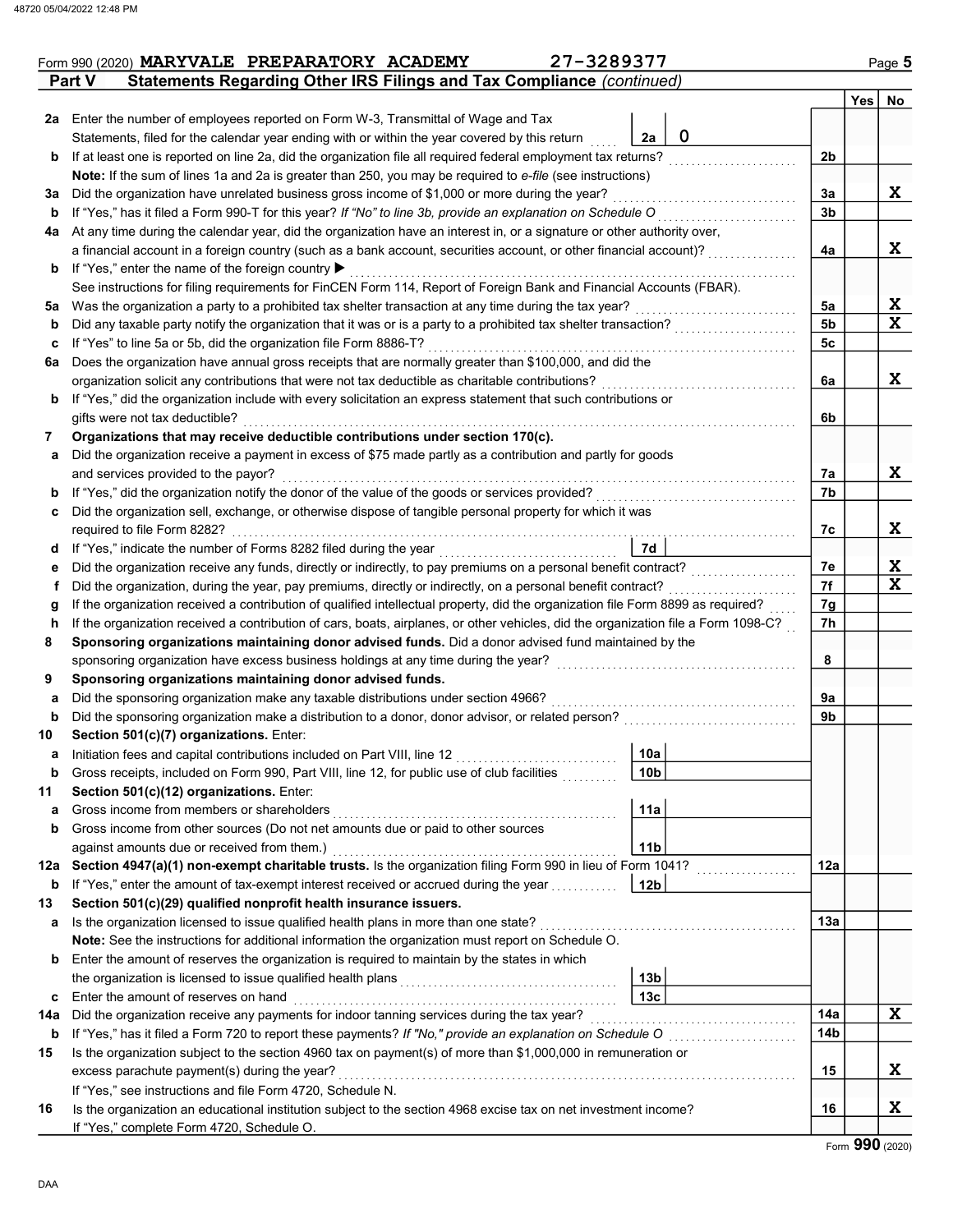|     | response to line 8a, 8b, or 10b below, describe the circumstances, processes, or changes on Schedule O. See instructions.                                                                                       |    |   |                 |                         |                 |
|-----|-----------------------------------------------------------------------------------------------------------------------------------------------------------------------------------------------------------------|----|---|-----------------|-------------------------|-----------------|
|     |                                                                                                                                                                                                                 |    |   |                 |                         | IXI             |
|     | <b>Section A. Governing Body and Management</b>                                                                                                                                                                 |    |   |                 |                         |                 |
|     |                                                                                                                                                                                                                 |    |   |                 | Yes                     | No              |
| 1a  | Enter the number of voting members of the governing body at the end of the tax year                                                                                                                             | 1a | 5 |                 |                         |                 |
|     | If there are material differences in voting rights among members of the governing body, or                                                                                                                      |    |   |                 |                         |                 |
|     | if the governing body delegated broad authority to an executive committee or similar                                                                                                                            |    |   |                 |                         |                 |
|     | committee, explain on Schedule O.                                                                                                                                                                               |    |   |                 |                         |                 |
| b   | Enter the number of voting members included on line 1a, above, who are independent                                                                                                                              | 1b | 5 |                 |                         |                 |
| 2   | Did any officer, director, trustee, or key employee have a family relationship or a business relationship with                                                                                                  |    |   |                 |                         |                 |
|     | any other officer, director, trustee, or key employee?                                                                                                                                                          |    |   | $\mathbf{2}$    |                         | X               |
| 3   | Did the organization delegate control over management duties customarily performed by or under the direct                                                                                                       |    |   |                 |                         |                 |
|     | supervision of officers, directors, trustees, or key employees to a management company or other person?                                                                                                         |    |   | 3               |                         | X               |
| 4   | Did the organization make any significant changes to its governing documents since the prior Form 990 was filed?                                                                                                |    |   | 4               |                         | $\mathbf x$     |
| 5   | Did the organization become aware during the year of a significant diversion of the organization's assets?                                                                                                      |    |   | 5               |                         | X               |
| 6   | Did the organization have members or stockholders?                                                                                                                                                              |    |   | 6               | $\mathbf x$             |                 |
| 7a  | Did the organization have members, stockholders, or other persons who had the power to elect or appoint                                                                                                         |    |   |                 |                         |                 |
|     | one or more members of the governing body?                                                                                                                                                                      |    |   | 7a              | X                       |                 |
| b   | Are any governance decisions of the organization reserved to (or subject to approval by) members,                                                                                                               |    |   |                 |                         |                 |
|     | stockholders, or persons other than the governing body?<br>Did the organization contemporaneously document the meetings held or written actions undertaken during the year by the following:                    |    |   | 7b              | $\mathbf X$             |                 |
| 8   |                                                                                                                                                                                                                 |    |   |                 | X                       |                 |
| а   | The governing body?<br>Each committee with authority to act on behalf of the governing body?                                                                                                                    |    |   | 8a              | $\mathbf x$             |                 |
| b   |                                                                                                                                                                                                                 |    |   | 8b              |                         |                 |
| 9   | Is there any officer, director, trustee, or key employee listed in Part VII, Section A, who cannot be reached at<br>the organization's mailing address? If "Yes," provide the names and addresses on Schedule O |    |   | 9               |                         | X               |
|     | Section B. Policies (This Section B requests information about policies not required by the Internal Revenue Code.)                                                                                             |    |   |                 |                         |                 |
|     |                                                                                                                                                                                                                 |    |   |                 | Yes                     | No              |
|     | 10a Did the organization have local chapters, branches, or affiliates?                                                                                                                                          |    |   | 10a             |                         | X               |
| b   | If "Yes," did the organization have written policies and procedures governing the activities of such chapters,                                                                                                  |    |   |                 |                         |                 |
|     | affiliates, and branches to ensure their operations are consistent with the organization's exempt purposes?                                                                                                     |    |   | 10 <sub>b</sub> |                         |                 |
|     | 11a Has the organization provided a complete copy of this Form 990 to all members of its governing body before filing the form?                                                                                 |    |   | 11a             | X                       |                 |
| b   | Describe in Schedule O the process, if any, used by the organization to review this Form 990.                                                                                                                   |    |   |                 |                         |                 |
| 12a | Did the organization have a written conflict of interest policy? If "No," go to line 13                                                                                                                         |    |   | 12a             | X                       |                 |
| b   | Were officers, directors, or trustees, and key employees required to disclose annually interests that could give rise to conflicts?                                                                             |    |   | 12 <sub>b</sub> | $\mathbf x$             |                 |
| c   | Did the organization regularly and consistently monitor and enforce compliance with the policy? If "Yes,"                                                                                                       |    |   |                 |                         |                 |
|     | describe in Schedule O how this was done                                                                                                                                                                        |    |   | 12c             | X                       |                 |
| 13  | Did the organization have a written whistleblower policy?                                                                                                                                                       |    |   | 13              | $\mathbf x$             |                 |
|     | Did the organization have a written document retention and destruction policy?                                                                                                                                  |    |   | 14              | $\overline{\mathbf{x}}$ |                 |
| 15  | Did the process for determining compensation of the following persons include a review and approval by                                                                                                          |    |   |                 |                         |                 |
|     | independent persons, comparability data, and contemporaneous substantiation of the deliberation and decision?                                                                                                   |    |   |                 |                         |                 |
| a   | The organization's CEO, Executive Director, or top management official                                                                                                                                          |    |   | 15a             | $\mathbf x$             |                 |
| b   | Other officers or key employees of the organization                                                                                                                                                             |    |   | 15 <sub>b</sub> | $\mathbf x$             |                 |
|     | If "Yes" to line 15a or 15b, describe the process in Schedule O (see instructions).                                                                                                                             |    |   |                 |                         |                 |
| 16а | Did the organization invest in, contribute assets to, or participate in a joint venture or similar arrangement                                                                                                  |    |   |                 |                         |                 |
|     | with a taxable entity during the year?                                                                                                                                                                          |    |   | 16a             |                         | X               |
| b   | If "Yes," did the organization follow a written policy or procedure requiring the organization to evaluate its                                                                                                  |    |   |                 |                         |                 |
|     | participation in joint venture arrangements under applicable federal tax law, and take steps to safeguard the                                                                                                   |    |   |                 |                         |                 |
|     |                                                                                                                                                                                                                 |    |   | 16b             |                         |                 |
|     | <b>Section C. Disclosure</b>                                                                                                                                                                                    |    |   |                 |                         |                 |
| 17  | List the states with which a copy of this Form 990 is required to be filed ▶ NONE                                                                                                                               |    |   |                 |                         |                 |
| 18  | Section 6104 requires an organization to make its Forms 1023 (1024 or 1024-A, if applicable), 990, and 990-T (Section 501(c)                                                                                    |    |   |                 |                         |                 |
|     | (3)s only) available for public inspection. Indicate how you made these available. Check all that apply.                                                                                                        |    |   |                 |                         |                 |
|     | Another's website $ \mathbf{X} $ Upon request<br>Other (explain on Schedule O)<br>Own website                                                                                                                   |    |   |                 |                         |                 |
| 19  | Describe on Schedule O whether (and if so, how) the organization made its governing documents, conflict of interest policy, and                                                                                 |    |   |                 |                         |                 |
|     | financial statements available to the public during the tax year.                                                                                                                                               |    |   |                 |                         |                 |
| 20  | State the name, address, and telephone number of the person who possesses the organization's books and records $\blacktriangleright$                                                                            |    |   |                 |                         |                 |
|     | 7205 N. PIMA ROAD<br>RON ZOROMSKI                                                                                                                                                                               |    |   |                 |                         |                 |
|     | AZ 85258<br><b>SCOTTSDALE</b>                                                                                                                                                                                   |    |   | 602-386-1881    |                         |                 |
| DAA |                                                                                                                                                                                                                 |    |   |                 |                         | Form 990 (2020) |

 $\frac{1}{\text{Form }990 (2020)}$  MARYVALE PREPARATORY ACADEMY 27-3289377 Form 990 (2020) **MARYVALE PREPARATORY ACADEMY** 27-3289377<br>**Part VI Governance, Management, and Disclosure** For each "Yes" response to lines 2 through 7b below, and for a "No"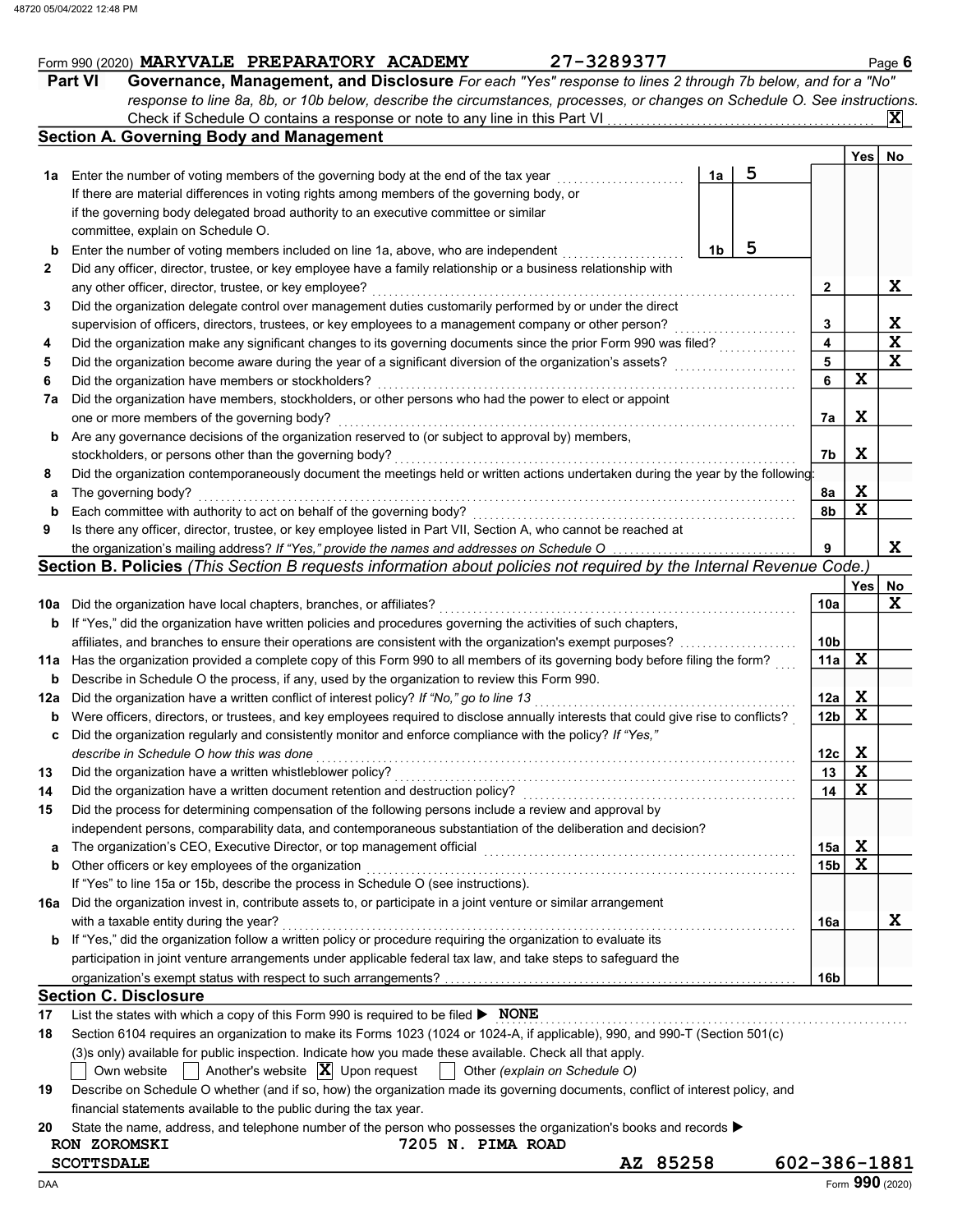# Form 990 (2020) MARYVALE PREPARATORY ACADEMY 27-3289377

| Part VII Compensation of Officers, Directors, Trustees, Key Employees, Highest Compensated Employees, and |  |
|-----------------------------------------------------------------------------------------------------------|--|
| <b>Independent Contractors</b>                                                                            |  |
| Check if Schedule O contains a response or note to any line in this Part VII                              |  |

#### Section A. Officers, Directors, Trustees, Key Employees, and Highest Compensated Employees

1a Complete this table for all persons required to be listed. Report compensation for the calendar year ending with or within the organization's tax year.

• List all of the organization's **current** officers, directors, trustees (whether individuals or organizations), regardless of amount of proposation. Enter  $\Omega$  in columns  $(D)$ ,  $(E)$  and  $(E)$  if no componention was paid compensation. Enter -0- in columns (D), (E), and (F) if no compensation was paid.

• List all of the organization's **current** key employees, if any. See instructions for definition of "key employee."

• List the organization's five **current** highest compensated employees (other than an officer, director, trustee, or key employee)<br>• received reportable compensation (Box 5 of Form W 2 and/or Box 7 of Form 1000 MISC) of m

who received reportable compensation (Box 5 of Form W-2 and/or Box 7 of Form 1099-MISC) of more than \$100,000 from the organization and any related organizations.

 $\bullet$  List all of the organization's **former** officers, key employees, and highest compensated employees who received more than  $\Omega$  0.00 of reportable compensation from the erganization and any related erganizations. \$100,000 of reportable compensation from the organization and any related organizations.

 $\bullet$  List all of the organization's **former directors or trustees** that received, in the capacity as a former director or trustee of the entrance in the organization and any related organizations organization, more than \$10,000 of reportable compensation from the organization and any related organizations. See instructions for the order in which to list the persons above.

Check this box if neither the organization nor any related organization compensated any current officer, director, or trustee.

| (A)<br>Name and title  | (B)<br>Average<br>hours<br>per week<br>(list any               |                                          |                       |             | (C)<br>Position | (do not check more than one<br>box, unless person is both an<br>officer and a director/trustee) |        | (D)<br>Reportable<br>compensation<br>from the<br>organization<br>(W-2/1099-MISC) | (E)<br>Reportable<br>compensation<br>from related<br>organizations<br>(W-2/1099-MISC) | (F)<br>Estimated amount<br>of other<br>compensation<br>from the<br>organization and |  |  |
|------------------------|----------------------------------------------------------------|------------------------------------------|-----------------------|-------------|-----------------|-------------------------------------------------------------------------------------------------|--------|----------------------------------------------------------------------------------|---------------------------------------------------------------------------------------|-------------------------------------------------------------------------------------|--|--|
|                        | hours for<br>related<br>organizations<br>below<br>dotted line) | Individual trustee<br><u>or director</u> | Institutional trustee | Officer     | Key employee    | Highest compensated<br>employee                                                                 | Former |                                                                                  |                                                                                       | related organizations                                                               |  |  |
| (1) ROBERT MULHERN     | 2.00                                                           |                                          |                       |             |                 |                                                                                                 |        |                                                                                  |                                                                                       |                                                                                     |  |  |
| PRESIDENT              | 0.00                                                           | $\mathbf x$                              |                       | $\mathbf x$ |                 |                                                                                                 |        | $\mathbf 0$                                                                      | 0                                                                                     | $\mathbf 0$                                                                         |  |  |
| (2) PHILIP TIRONE      |                                                                |                                          |                       |             |                 |                                                                                                 |        |                                                                                  |                                                                                       |                                                                                     |  |  |
| VICE PRESIDENT         | 2.00<br>0.00                                                   | $\mathbf x$                              |                       | $\mathbf x$ |                 |                                                                                                 |        | 0                                                                                | $\mathbf 0$                                                                           | 0                                                                                   |  |  |
| (3) DIANE BISHOP       |                                                                |                                          |                       |             |                 |                                                                                                 |        |                                                                                  |                                                                                       |                                                                                     |  |  |
|                        | 2.00                                                           |                                          |                       |             |                 |                                                                                                 |        |                                                                                  |                                                                                       |                                                                                     |  |  |
| <b>SECRETARY</b>       | 0.00                                                           | $\mathbf x$                              |                       | $\mathbf x$ |                 |                                                                                                 |        | $\mathbf 0$                                                                      | 0                                                                                     | 0                                                                                   |  |  |
| (4) CHRISTOFER PEREYRA | 2.00                                                           |                                          |                       |             |                 |                                                                                                 |        |                                                                                  |                                                                                       |                                                                                     |  |  |
| <b>DIRECTOR</b>        | 0.00                                                           | $\mathbf x$                              |                       |             |                 |                                                                                                 |        | $\mathbf 0$                                                                      | 0                                                                                     | $\mathbf 0$                                                                         |  |  |
| (5) MAC ESAU           |                                                                |                                          |                       |             |                 |                                                                                                 |        |                                                                                  |                                                                                       |                                                                                     |  |  |
|                        | 40.00                                                          |                                          |                       |             |                 |                                                                                                 |        |                                                                                  |                                                                                       |                                                                                     |  |  |
| <b>HEADMASTER</b>      | 0.00                                                           |                                          |                       | X           |                 |                                                                                                 |        | 0                                                                                | 102,708                                                                               | 17,744                                                                              |  |  |
| (6) CRYSTAL CRUZ       | 40.00                                                          |                                          |                       |             |                 |                                                                                                 |        |                                                                                  |                                                                                       |                                                                                     |  |  |
| <b>HEADMASTER</b>      | 0.00                                                           |                                          |                       | $\mathbf x$ |                 |                                                                                                 |        | 0                                                                                | 88,180                                                                                | 17,491                                                                              |  |  |
| (7)                    |                                                                |                                          |                       |             |                 |                                                                                                 |        |                                                                                  |                                                                                       |                                                                                     |  |  |
|                        |                                                                |                                          |                       |             |                 |                                                                                                 |        |                                                                                  |                                                                                       |                                                                                     |  |  |
|                        |                                                                |                                          |                       |             |                 |                                                                                                 |        |                                                                                  |                                                                                       |                                                                                     |  |  |
| (8)                    |                                                                |                                          |                       |             |                 |                                                                                                 |        |                                                                                  |                                                                                       |                                                                                     |  |  |
|                        |                                                                |                                          |                       |             |                 |                                                                                                 |        |                                                                                  |                                                                                       |                                                                                     |  |  |
| (9)                    |                                                                |                                          |                       |             |                 |                                                                                                 |        |                                                                                  |                                                                                       |                                                                                     |  |  |
|                        |                                                                |                                          |                       |             |                 |                                                                                                 |        |                                                                                  |                                                                                       |                                                                                     |  |  |
| (10)                   |                                                                |                                          |                       |             |                 |                                                                                                 |        |                                                                                  |                                                                                       |                                                                                     |  |  |
|                        |                                                                |                                          |                       |             |                 |                                                                                                 |        |                                                                                  |                                                                                       |                                                                                     |  |  |
| (11)                   |                                                                |                                          |                       |             |                 |                                                                                                 |        |                                                                                  |                                                                                       |                                                                                     |  |  |
|                        |                                                                |                                          |                       |             |                 |                                                                                                 |        |                                                                                  |                                                                                       |                                                                                     |  |  |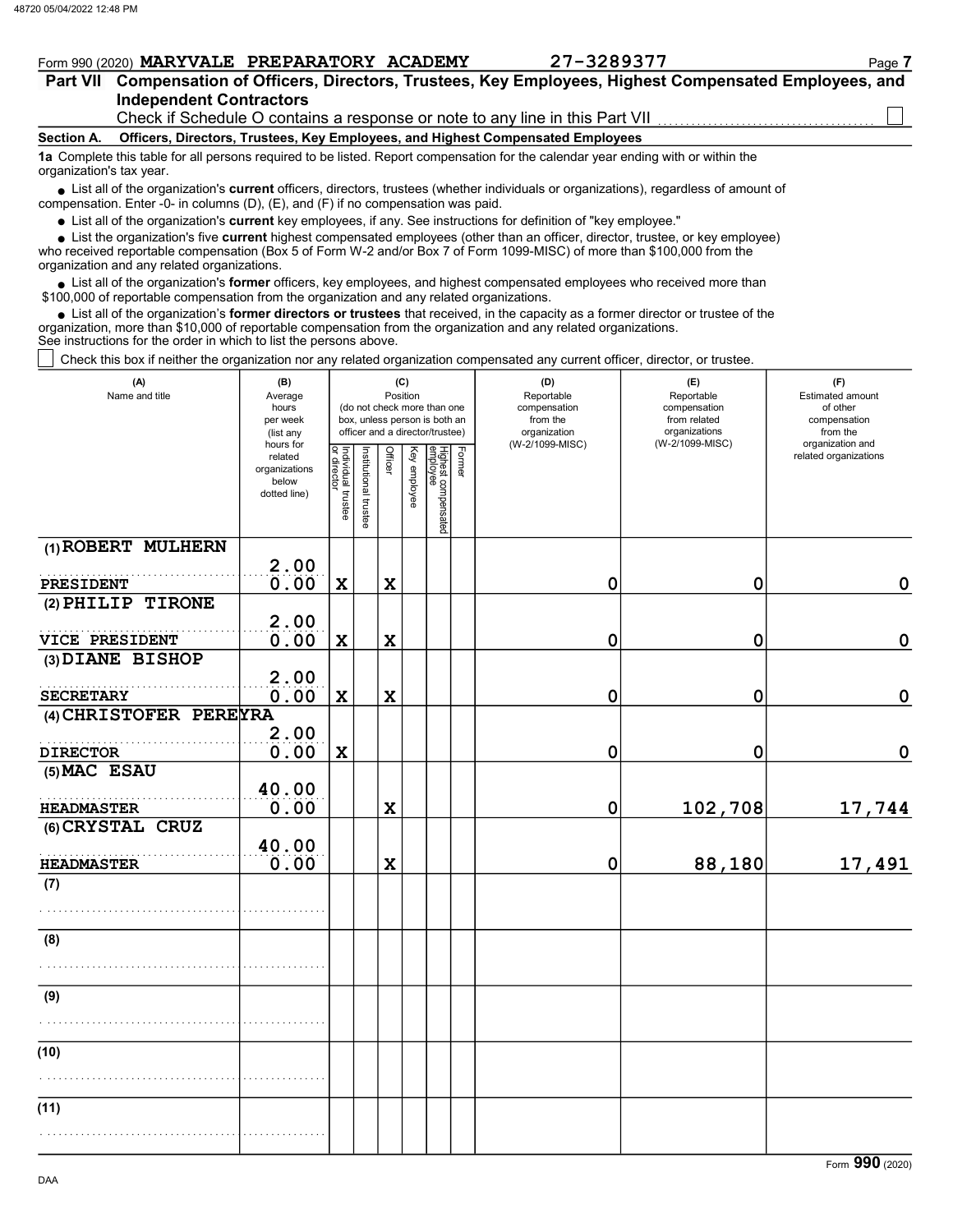|              |             | Form 990 (2020) MARYVALE PREPARATORY ACADEMY                           |                                                                |                                   |                      |         |                 |                                                                                                 |        | 27-3289377                                                                                                                 |                                                                                                                                  |                                                                        | Page 8              |  |
|--------------|-------------|------------------------------------------------------------------------|----------------------------------------------------------------|-----------------------------------|----------------------|---------|-----------------|-------------------------------------------------------------------------------------------------|--------|----------------------------------------------------------------------------------------------------------------------------|----------------------------------------------------------------------------------------------------------------------------------|------------------------------------------------------------------------|---------------------|--|
|              | Part VII    |                                                                        |                                                                |                                   |                      |         |                 |                                                                                                 |        |                                                                                                                            | Section A. Officers, Directors, Trustees, Key Employees, and Highest Compensated Employees (continued)                           |                                                                        |                     |  |
|              |             | (A)<br>Name and title                                                  | (B)<br>Average<br>hours<br>per week<br>(list any               |                                   |                      |         | (C)<br>Position | (do not check more than one<br>box, unless person is both an<br>officer and a director/trustee) |        | (D)<br>Reportable<br>compensation<br>from the<br>organization                                                              | (E)<br>Reportable<br>compensation<br>from related<br>organizations                                                               | (F)<br><b>Estimated amount</b><br>of other<br>compensation<br>from the |                     |  |
|              |             |                                                                        | hours for<br>related<br>organizations<br>below<br>dotted line) | Individual trustee<br>or director | Institutional truste | Officer | Key employee    | Highest compensated<br>employee                                                                 | Former | (W-2/1099-MISC)                                                                                                            | (W-2/1099-MISC)                                                                                                                  | organization and<br>related organizations                              |                     |  |
|              |             |                                                                        |                                                                |                                   |                      |         |                 |                                                                                                 |        |                                                                                                                            |                                                                                                                                  |                                                                        |                     |  |
|              |             |                                                                        |                                                                |                                   |                      |         |                 |                                                                                                 |        |                                                                                                                            |                                                                                                                                  |                                                                        |                     |  |
|              |             |                                                                        |                                                                |                                   |                      |         |                 |                                                                                                 |        |                                                                                                                            |                                                                                                                                  |                                                                        |                     |  |
|              |             |                                                                        |                                                                |                                   |                      |         |                 |                                                                                                 |        |                                                                                                                            |                                                                                                                                  |                                                                        |                     |  |
|              |             |                                                                        |                                                                |                                   |                      |         |                 |                                                                                                 |        |                                                                                                                            |                                                                                                                                  |                                                                        |                     |  |
|              |             |                                                                        |                                                                |                                   |                      |         |                 |                                                                                                 |        |                                                                                                                            |                                                                                                                                  |                                                                        |                     |  |
|              |             |                                                                        |                                                                |                                   |                      |         |                 |                                                                                                 |        |                                                                                                                            |                                                                                                                                  |                                                                        |                     |  |
|              |             |                                                                        |                                                                |                                   |                      |         |                 |                                                                                                 |        |                                                                                                                            |                                                                                                                                  |                                                                        |                     |  |
|              | 1b Subtotal | c Total from continuation sheets to Part VII, Section A                |                                                                |                                   |                      |         |                 |                                                                                                 |        |                                                                                                                            | 190,888                                                                                                                          |                                                                        | 35,235              |  |
| d            |             |                                                                        |                                                                |                                   |                      |         |                 |                                                                                                 |        |                                                                                                                            | 190,888                                                                                                                          |                                                                        | 35,235              |  |
| $\mathbf{2}$ |             | reportable compensation from the organization $\blacktriangleright$ 0  |                                                                |                                   |                      |         |                 |                                                                                                 |        | Total number of individuals (including but not limited to those listed above) who received more than \$100,000 of          |                                                                                                                                  |                                                                        |                     |  |
| 3            |             |                                                                        |                                                                |                                   |                      |         |                 |                                                                                                 |        | Did the organization list any former officer, director, trustee, key employee, or highest compensated                      |                                                                                                                                  |                                                                        | <b>Yes</b><br>No    |  |
| 4            |             | employee on line 1a? If "Yes," complete Schedule J for such individual |                                                                |                                   |                      |         |                 |                                                                                                 |        | For any individual listed on line 1a, is the sum of reportable compensation and other compensation from the                |                                                                                                                                  | 3                                                                      | X                   |  |
|              | individual  |                                                                        |                                                                |                                   |                      |         |                 |                                                                                                 |        | organization and related organizations greater than \$150,000? If "Yes," complete Schedule J for such                      |                                                                                                                                  | 4                                                                      | X                   |  |
| 5            |             |                                                                        |                                                                |                                   |                      |         |                 |                                                                                                 |        | marviqual<br>Did any person listed on line 1a receive or accrue compensation from any unrelated organization or individual |                                                                                                                                  |                                                                        |                     |  |
|              |             | <b>Section B. Independent Contractors</b>                              |                                                                |                                   |                      |         |                 |                                                                                                 |        |                                                                                                                            |                                                                                                                                  | 5                                                                      | X                   |  |
| 1            |             |                                                                        |                                                                |                                   |                      |         |                 |                                                                                                 |        | Complete this table for your five highest compensated independent contractors that received more than \$100,000 of         | compensation from the organization. Report compensation for the calendar year ending with or within the organization's tax year. |                                                                        |                     |  |
|              |             |                                                                        | (A)<br>Name and business address                               |                                   |                      |         |                 |                                                                                                 |        |                                                                                                                            | (B)<br>Description of services                                                                                                   |                                                                        | (C)<br>Compensation |  |
|              |             |                                                                        |                                                                |                                   |                      |         |                 |                                                                                                 |        |                                                                                                                            |                                                                                                                                  |                                                                        |                     |  |
|              |             |                                                                        |                                                                |                                   |                      |         |                 |                                                                                                 |        |                                                                                                                            |                                                                                                                                  |                                                                        |                     |  |
|              |             |                                                                        |                                                                |                                   |                      |         |                 |                                                                                                 |        |                                                                                                                            |                                                                                                                                  |                                                                        |                     |  |
|              |             |                                                                        |                                                                |                                   |                      |         |                 |                                                                                                 |        |                                                                                                                            |                                                                                                                                  |                                                                        |                     |  |
|              |             |                                                                        |                                                                |                                   |                      |         |                 |                                                                                                 |        |                                                                                                                            |                                                                                                                                  |                                                                        |                     |  |
| $\mathbf{2}$ |             | received more than \$100,000 of compensation from the organization ▶   |                                                                |                                   |                      |         |                 |                                                                                                 |        | Total number of independent contractors (including but not limited to those listed above) who                              | 0                                                                                                                                |                                                                        |                     |  |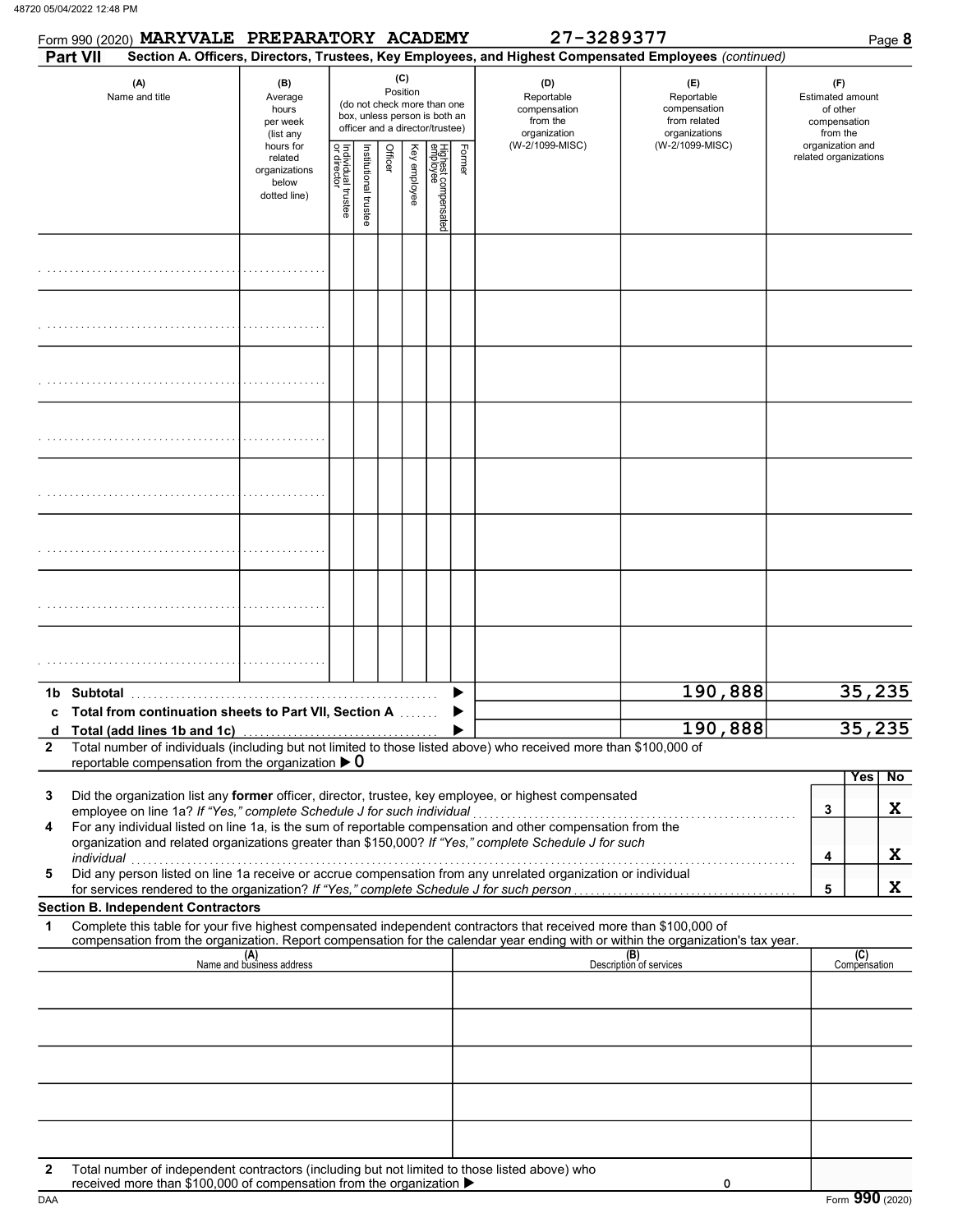# Form 990 (2020) MARYVALE PREPARATORY ACADEMY 27-3289377 Page 9

Part VIII Statement of Revenue

 $\Box$ 

|                                                                  |     |                                                                                                                                                                                                                                                                                                                          |    |                          |                 |   |                      | Check if Schedule O contains a response or note to any line in this Part VIII |                                              |                                      |                                                               |
|------------------------------------------------------------------|-----|--------------------------------------------------------------------------------------------------------------------------------------------------------------------------------------------------------------------------------------------------------------------------------------------------------------------------|----|--------------------------|-----------------|---|----------------------|-------------------------------------------------------------------------------|----------------------------------------------|--------------------------------------|---------------------------------------------------------------|
|                                                                  |     |                                                                                                                                                                                                                                                                                                                          |    |                          |                 |   |                      | (A)<br>Total revenue                                                          | (B)<br>Related or exempt<br>function revenue | (C)<br>Unrelated<br>business revenue | (D)<br>Revenue excluded<br>from tax under<br>sections 512-514 |
|                                                                  |     | 1a Federated campaigns                                                                                                                                                                                                                                                                                                   |    |                          | 1a              |   |                      |                                                                               |                                              |                                      |                                                               |
| <b>Contributions, Gifts, Grants</b><br>and Other Similar Amounts |     | <b>b</b> Membership dues                                                                                                                                                                                                                                                                                                 |    | .                        | 1b              |   |                      |                                                                               |                                              |                                      |                                                               |
|                                                                  |     | c Fundraising events                                                                                                                                                                                                                                                                                                     |    | .                        | 1 <sub>c</sub>  |   |                      |                                                                               |                                              |                                      |                                                               |
|                                                                  |     | d Related organizations                                                                                                                                                                                                                                                                                                  |    | .                        | 1 <sub>d</sub>  |   |                      |                                                                               |                                              |                                      |                                                               |
|                                                                  |     | <b>e</b> Government grants (contributions)                                                                                                                                                                                                                                                                               |    |                          | 1e              |   | 1,767,357            |                                                                               |                                              |                                      |                                                               |
|                                                                  |     | f All other contributions, gifts, grants,                                                                                                                                                                                                                                                                                |    |                          |                 |   |                      |                                                                               |                                              |                                      |                                                               |
|                                                                  |     | and similar amounts not included above                                                                                                                                                                                                                                                                                   |    |                          | 1f              |   | 776,948              |                                                                               |                                              |                                      |                                                               |
|                                                                  |     | <b>g</b> Noncash contributions included in lines 1a-1f                                                                                                                                                                                                                                                                   |    |                          | 1g $\vert$ \$   |   |                      |                                                                               |                                              |                                      |                                                               |
|                                                                  |     |                                                                                                                                                                                                                                                                                                                          |    |                          |                 |   | ▶                    | 2,544,305                                                                     |                                              |                                      |                                                               |
|                                                                  |     |                                                                                                                                                                                                                                                                                                                          |    |                          |                 |   | <b>Business Code</b> |                                                                               |                                              |                                      |                                                               |
|                                                                  | 2a  | STATE EQUALIZATION                                                                                                                                                                                                                                                                                                       |    |                          |                 |   | 611710               | 6,098,204                                                                     | 6,098,204                                    |                                      |                                                               |
|                                                                  | b   | CLASSROOM SITE FUNDS                                                                                                                                                                                                                                                                                                     |    |                          |                 | . | 611710               | 385,178                                                                       | 385,178                                      |                                      |                                                               |
|                                                                  | c   | <b>RENT</b>                                                                                                                                                                                                                                                                                                              |    |                          |                 |   | 611710               | 310, 319                                                                      | 310,319                                      |                                      |                                                               |
| Program Service                                                  |     |                                                                                                                                                                                                                                                                                                                          |    | CO-CURRICULAR ACTIVITIES |                 | . | 611710               | 56,612                                                                        | 56,612                                       |                                      |                                                               |
|                                                                  |     | PSO REVENUE                                                                                                                                                                                                                                                                                                              |    |                          |                 |   |                      | 5,372                                                                         | 5,372                                        |                                      |                                                               |
|                                                                  |     | f All other program service revenue                                                                                                                                                                                                                                                                                      |    |                          |                 |   |                      |                                                                               |                                              |                                      |                                                               |
|                                                                  |     |                                                                                                                                                                                                                                                                                                                          |    |                          |                 |   | ▶                    | 6,855,685                                                                     |                                              |                                      |                                                               |
|                                                                  | 3   | Investment income (including dividends, interest, and                                                                                                                                                                                                                                                                    |    |                          |                 |   |                      |                                                                               |                                              |                                      |                                                               |
|                                                                  |     | other similar amounts)                                                                                                                                                                                                                                                                                                   |    |                          |                 |   | ▶                    | 695                                                                           |                                              |                                      | 695                                                           |
|                                                                  | 4   | Income from investment of tax-exempt bond proceeds                                                                                                                                                                                                                                                                       |    |                          |                 |   |                      |                                                                               |                                              |                                      |                                                               |
|                                                                  | 5   |                                                                                                                                                                                                                                                                                                                          |    |                          |                 |   |                      |                                                                               |                                              |                                      |                                                               |
|                                                                  |     | (i) Real<br><b>6a</b> Gross rents<br>6a                                                                                                                                                                                                                                                                                  |    |                          | (ii) Personal   |   |                      |                                                                               |                                              |                                      |                                                               |
|                                                                  |     |                                                                                                                                                                                                                                                                                                                          |    |                          |                 |   |                      |                                                                               |                                              |                                      |                                                               |
|                                                                  | b   | Less: rental expenses                                                                                                                                                                                                                                                                                                    | 6b |                          |                 |   |                      |                                                                               |                                              |                                      |                                                               |
|                                                                  |     | <b>C</b> Rental inc. or (loss)                                                                                                                                                                                                                                                                                           | 6c |                          |                 |   |                      |                                                                               |                                              |                                      |                                                               |
|                                                                  |     | d Net rental income or (loss)<br><b>7a</b> Gross amount from<br>(i) Securities                                                                                                                                                                                                                                           |    |                          |                 | ▶ |                      |                                                                               |                                              |                                      |                                                               |
|                                                                  |     | sales of assets                                                                                                                                                                                                                                                                                                          |    |                          |                 |   | (ii) Other           |                                                                               |                                              |                                      |                                                               |
|                                                                  |     | other than inventory                                                                                                                                                                                                                                                                                                     | 7a |                          |                 |   |                      |                                                                               |                                              |                                      |                                                               |
|                                                                  |     | <b>b</b> Less: cost or other<br>basis and sales exps.                                                                                                                                                                                                                                                                    | 7b |                          |                 |   |                      |                                                                               |                                              |                                      |                                                               |
| Other Revenue                                                    |     | c Gain or (loss)                                                                                                                                                                                                                                                                                                         | 7c |                          |                 |   |                      |                                                                               |                                              |                                      |                                                               |
|                                                                  |     |                                                                                                                                                                                                                                                                                                                          |    |                          |                 |   | ▶                    |                                                                               |                                              |                                      |                                                               |
|                                                                  |     | 8a Gross income from fundraising events                                                                                                                                                                                                                                                                                  |    |                          |                 |   |                      |                                                                               |                                              |                                      |                                                               |
|                                                                  |     | (not including $\quad$ , $\quad$ , $\quad$ , $\quad$ , $\quad$ , $\quad$ , $\quad$ , $\quad$ , $\quad$ , $\quad$ , $\quad$ , $\quad$ , $\quad$ , $\quad$ , $\quad$ , $\quad$ , $\quad$ , $\quad$ , $\quad$ , $\quad$ , $\quad$ , $\quad$ , $\quad$ , $\quad$ , $\quad$ , $\quad$ , $\quad$ , $\quad$ , $\quad$ , $\quad$ |    |                          |                 |   |                      |                                                                               |                                              |                                      |                                                               |
|                                                                  |     | of contributions reported on line 1c).                                                                                                                                                                                                                                                                                   |    |                          |                 |   |                      |                                                                               |                                              |                                      |                                                               |
|                                                                  |     | See Part IV, line 18                                                                                                                                                                                                                                                                                                     |    | .                        | 8a              |   |                      |                                                                               |                                              |                                      |                                                               |
|                                                                  |     | <b>b</b> Less: direct expenses                                                                                                                                                                                                                                                                                           |    |                          | 8b              |   |                      |                                                                               |                                              |                                      |                                                               |
|                                                                  |     | c Net income or (loss) from fundraising events                                                                                                                                                                                                                                                                           |    |                          |                 |   | ▶                    |                                                                               |                                              |                                      |                                                               |
|                                                                  |     | 9a Gross income from gaming activities.                                                                                                                                                                                                                                                                                  |    |                          |                 |   |                      |                                                                               |                                              |                                      |                                                               |
|                                                                  |     | See Part IV, line 19                                                                                                                                                                                                                                                                                                     |    | .                        | 9a              |   |                      |                                                                               |                                              |                                      |                                                               |
|                                                                  |     | <b>b</b> Less: direct expenses                                                                                                                                                                                                                                                                                           |    |                          | 9 <sub>b</sub>  |   |                      |                                                                               |                                              |                                      |                                                               |
|                                                                  |     | c Net income or (loss) from gaming activities                                                                                                                                                                                                                                                                            |    |                          |                 |   | ▶                    |                                                                               |                                              |                                      |                                                               |
|                                                                  |     | 10a Gross sales of inventory, less                                                                                                                                                                                                                                                                                       |    |                          |                 |   |                      |                                                                               |                                              |                                      |                                                               |
|                                                                  |     | returns and allowances                                                                                                                                                                                                                                                                                                   |    | .                        | 10a             |   |                      |                                                                               |                                              |                                      |                                                               |
|                                                                  |     | <b>b</b> Less: cost of goods sold                                                                                                                                                                                                                                                                                        |    |                          | 10 <sub>b</sub> |   |                      |                                                                               |                                              |                                      |                                                               |
|                                                                  |     | c Net income or (loss) from sales of inventory                                                                                                                                                                                                                                                                           |    |                          |                 |   | ▶                    |                                                                               |                                              |                                      |                                                               |
|                                                                  |     |                                                                                                                                                                                                                                                                                                                          |    |                          |                 |   | <b>Business Code</b> |                                                                               |                                              |                                      |                                                               |
| Miscellaneous<br>Revenue                                         | 11a | <b>OTHER</b>                                                                                                                                                                                                                                                                                                             |    |                          |                 |   | 611710               | 2,494                                                                         | 2,494                                        |                                      |                                                               |
|                                                                  | b   |                                                                                                                                                                                                                                                                                                                          |    |                          |                 |   |                      |                                                                               |                                              |                                      |                                                               |
|                                                                  |     |                                                                                                                                                                                                                                                                                                                          |    |                          |                 |   |                      |                                                                               |                                              |                                      |                                                               |
|                                                                  |     | All other revenue [11] [11] All other revenue [11] [11] All other revenue [11] [11] $\frac{1}{2}$                                                                                                                                                                                                                        |    |                          |                 |   |                      |                                                                               |                                              |                                      |                                                               |
|                                                                  |     |                                                                                                                                                                                                                                                                                                                          |    |                          |                 |   | ▶                    | 2,494                                                                         |                                              |                                      |                                                               |
|                                                                  | 12  |                                                                                                                                                                                                                                                                                                                          |    |                          |                 |   | ▶                    | $\overline{9}$ , 403, 179                                                     | 6,858,179                                    | 0                                    | 695                                                           |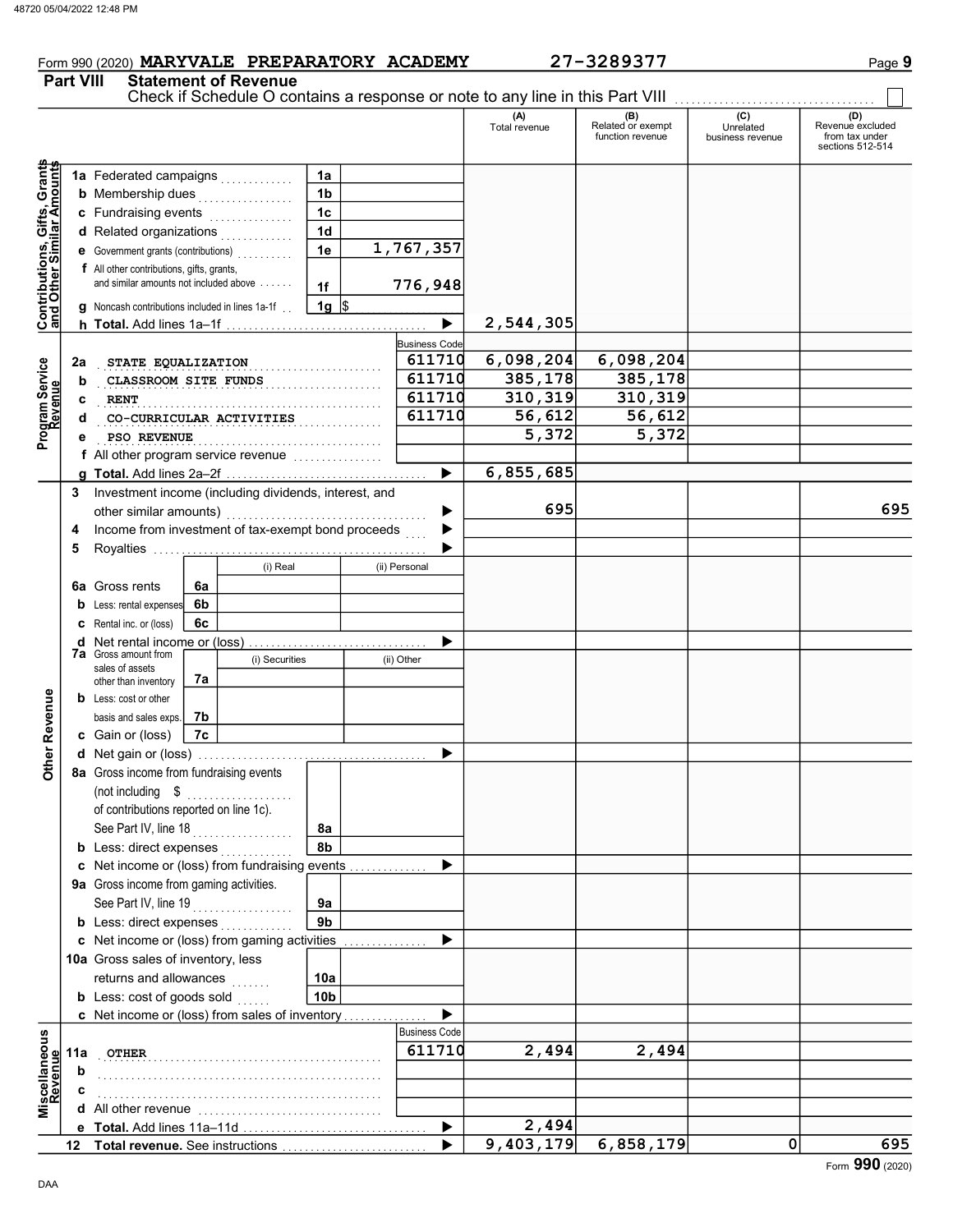# $From 990 (2020)$  MARYVALE PREPARATORY ACADEMY  $27-3289377$  Page 10

**Part IX Statement of Functional Expenses** 

|              | Section 501(c)(3) and 501(c)(4) organizations must complete all columns. All other organizations must complete column (A).<br>Check if Schedule O contains a response or note to any line in this Part IX |                   |                             |                                    |                         |
|--------------|-----------------------------------------------------------------------------------------------------------------------------------------------------------------------------------------------------------|-------------------|-----------------------------|------------------------------------|-------------------------|
|              | Do not include amounts reported on lines 6b,                                                                                                                                                              | (A)               | (B)                         | (C)                                | (D)                     |
|              | 7b, 8b, 9b, and 10b of Part VIII.                                                                                                                                                                         | Total expenses    | Program service<br>expenses | Management and<br>general expenses | Fundraising<br>expenses |
| 1            | Grants and other assistance to domestic organizations                                                                                                                                                     |                   |                             |                                    |                         |
|              | and domestic governments. See Part IV, line 21                                                                                                                                                            |                   |                             |                                    |                         |
| $\mathbf{2}$ | Grants and other assistance to domestic                                                                                                                                                                   |                   |                             |                                    |                         |
|              | individuals. See Part IV, line 22                                                                                                                                                                         |                   |                             |                                    |                         |
| 3            | Grants and other assistance to foreign                                                                                                                                                                    |                   |                             |                                    |                         |
|              | organizations, foreign governments, and foreign                                                                                                                                                           |                   |                             |                                    |                         |
|              | individuals. See Part IV, lines 15 and 16                                                                                                                                                                 |                   |                             |                                    |                         |
| 4            | Benefits paid to or for members                                                                                                                                                                           |                   |                             |                                    |                         |
| 5            | Compensation of current officers, directors,                                                                                                                                                              |                   |                             |                                    |                         |
|              | trustees, and key employees                                                                                                                                                                               | 226,122           | 190,433                     | 35,689                             |                         |
| 6            | Compensation not included above to disqualified                                                                                                                                                           |                   |                             |                                    |                         |
|              | persons (as defined under section 4958(f)(1)) and                                                                                                                                                         |                   |                             |                                    |                         |
|              | persons described in section 4958(c)(3)(B)                                                                                                                                                                |                   |                             |                                    |                         |
| 7            | Other salaries and wages                                                                                                                                                                                  | 3,613,228         | 3,042,949                   | 570,279                            |                         |
| 8            | Pension plan accruals and contributions (include                                                                                                                                                          |                   |                             |                                    |                         |
|              | section 401(k) and 403(b) employer contributions)                                                                                                                                                         | 52,563<br>791,197 | 45,663<br>687,342           | 6,900                              |                         |
| 9            | Other employee benefits<br>interaction                                                                                                                                                                    | 292, 305          | 253,936                     | 103,855<br>38,369                  |                         |
| 10           | Payroll taxes<br>Fees for services (nonemployees):                                                                                                                                                        |                   |                             |                                    |                         |
| 11           |                                                                                                                                                                                                           | 648,338           | 548,127                     | 100,211                            |                         |
| a            | Management Management                                                                                                                                                                                     | 9,405             | 8,867                       | 538                                |                         |
| b<br>c       | Legal<br>Accounting                                                                                                                                                                                       | 10,700            | 10,088                      | 612                                |                         |
| d            | Lobbying                                                                                                                                                                                                  |                   |                             |                                    |                         |
|              | Professional fundraising services. See Part IV, line 1                                                                                                                                                    |                   |                             |                                    |                         |
| f            | Investment management fees                                                                                                                                                                                |                   |                             |                                    |                         |
| a            | Other. (If line 11g amount exceeds 10% of line 25, column                                                                                                                                                 |                   |                             |                                    |                         |
|              | (A) amount, list line 11g expenses on Schedule O.)                                                                                                                                                        | 366,492           | 345,539                     | 20,953                             |                         |
|              | 12 Advertising and promotion <i>[[[[[[[[[[[[[[[[[[[[[[[]]]]]</i>                                                                                                                                          |                   |                             |                                    |                         |
| 13           | Office expenses                                                                                                                                                                                           | 28,548            | 21,403                      | 7,145                              |                         |
| 14           |                                                                                                                                                                                                           | 88,981            | 75,228                      | 13,753                             |                         |
| 15           | Royalties                                                                                                                                                                                                 |                   |                             |                                    |                         |
| 16           |                                                                                                                                                                                                           | 1,033,366         | 888,164                     | 145,202                            |                         |
|              | 17 Travel                                                                                                                                                                                                 |                   |                             |                                    |                         |
|              | 18 Payments of travel or entertainment expenses                                                                                                                                                           |                   |                             |                                    |                         |
|              | for any federal, state, or local public officials                                                                                                                                                         |                   |                             |                                    |                         |
| 19           | Conferences, conventions, and meetings                                                                                                                                                                    |                   |                             |                                    |                         |
| 20           | Interest                                                                                                                                                                                                  | 63,339            | 53,549                      | 9,790                              |                         |
| 21           | Payments to affiliates                                                                                                                                                                                    |                   |                             |                                    |                         |
| 22           | Depreciation, depletion, and amortization                                                                                                                                                                 | 186,653           | 171,067                     | 15,586                             |                         |
| 23           | Insurance                                                                                                                                                                                                 |                   |                             |                                    |                         |
| 24           | Other expenses. Itemize expenses not covered                                                                                                                                                              |                   |                             |                                    |                         |
|              | above (List miscellaneous expenses on line 24e. If<br>line 24e amount exceeds 10% of line 25, column                                                                                                      |                   |                             |                                    |                         |
|              | (A) amount, list line 24e expenses on Schedule O.)                                                                                                                                                        |                   |                             |                                    |                         |
| a            | <b>OTHER</b>                                                                                                                                                                                              | 400,261           | 338,394                     | 61,867                             |                         |
| b            | <b>SUPPLIES</b>                                                                                                                                                                                           | 329,400           | 299,973                     | 29,427                             |                         |
| c            | REPAIRS AND MAINTENANCE                                                                                                                                                                                   | 271,615           | 233,381                     | 38,234                             |                         |
| d            | UTILITIES                                                                                                                                                                                                 | 143,818           | 121,589                     | 22,229                             |                         |
| е            | All other expenses                                                                                                                                                                                        | 70,566            | 56,458                      | 13,190                             | 918                     |
| 25           | Total functional expenses. Add lines 1 through 24e                                                                                                                                                        | 8,626,897         | 7,392,150                   | $\overline{1,233,829}$             | 918                     |
| 26           | Joint costs. Complete this line only if the                                                                                                                                                               |                   |                             |                                    |                         |
|              | organization reported in column (B) joint costs<br>from a combined educational campaign and                                                                                                               |                   |                             |                                    |                         |
|              | fundraising solicitation. Check here<br>l if                                                                                                                                                              |                   |                             |                                    |                         |
|              | following SOP 98-2 (ASC 958-720)                                                                                                                                                                          |                   |                             |                                    |                         |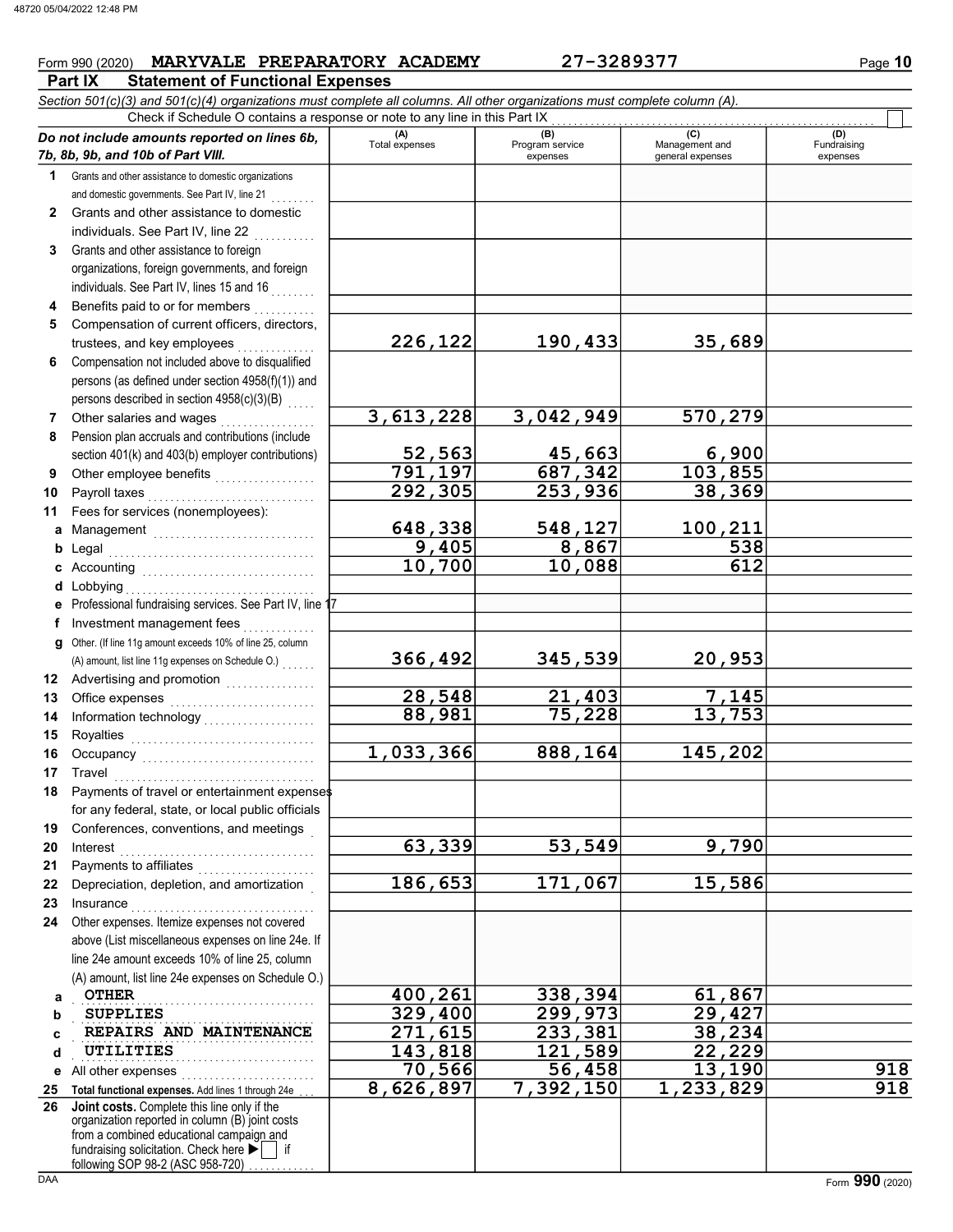Part X Balance Sheet

# $From 990 (2020)$  MARYVALE PREPARATORY ACADEMY  $27-3289377$  Page 11

#### $(A)$   $\qquad \qquad$   $\qquad \qquad$   $(B)$ Beginning of year  $\vert$  | End of year 1 2 3 4 5 6 7 8 Inventories for sale or use electron contains and container and container and container and container and conta 9 10a Land, buildings, and equipment: cost or other **b** Less: accumulated depreciation  $\ldots \ldots \ldots \ldots \ldots$ 11 12 13 Investments—program-related. See Part IV, line 11 . . . . . . . . . . . . . . . . . . . . . . . . . . . . . . . . . **14** Intangible assets 15 Other assets. See Part IV, line 11 . . . . . . . . . . . . . . . . . . . . . . . . . . . . . . . . . . . . . . . . . . . . . . . . . . . 16 17 18 19  $20$ 21 22 23 24 25 Other liabilities (including federal income tax, payables to related third 26 Total liabilities. Add lines 17 through 25 . . . . . . . . . . . . . . . . . . . . . . . . . . . . . . . . . . . . . . . . . . . 27 28 Net assets with donor restrictions . . . . . . . . . . . . . . . . . . . . . . . . . . . . . . . . . . . . . . . . . . . . . . . . . . . 29 30 31 32 33 22 21 20 19 18 17 16 15 14 13 12 11 10c 9 8 7 6 5 4 3 2 1 29 28 27 26 25 24 23 33 32 31 30 Cash—non-interest-bearing . . . . . . . . . . . . . . . . . . . . . . . . . . . . . . . . . . . . . . . . . . . . . . . . . . . . . . . . . Savings and temporary cash investments . . . . . . . . . . . . . . . . . . . . . . . . . . . . . . . . . . . . . . . . . . . Pledges and grants receivable, net . . . . . . . . . . . . . . . . . . . . . . . . . . . . . . . . . . . . . . . . . . . . . . . . . . Accounts receivable, net . . . . . . . . . . . . . . . . . . . . . . . . . . . . . . . . . . . . . . . . . . . . . . . . . . . . . . . . . . . . Loans and other receivables from any current or former officer, director, trustee, key employee, creator or founder, substantial contributor, or 35% Loans and other receivables from other disqualified persons (as defined under section 4958(f)(1)), and persons described in section 4958(c)(3)(B)  $\overline{\phantom{a} \phantom{a} \phantom{a}} \phantom{a} \phantom{a}$ Notes and loans receivable, net . . . . . . . . . . . . . . . . . . . . . . . . . . . . . . . . . . . . . . . . . . . . . . . . . . . . . Prepaid expenses and deferred charges . . . . . . . . . . . . . . . . . . . . . . . . . . . . . . . . . . . . . . . . . . . . Investments—publicly traded securities . . . . . . . . . . . . . . . . . . . . . . . . . . . . . . . . . . . . . . . . . . . . . Investments—other securities. See Part IV, line 11 . . . . . . . . . . . . . . . . . . . . . . . . . . . . . . . . . . Intangible assets . . . . . . . . . . . . . . . . . . . . . . . . . . . . . . . . . . . . . . . . . . . . . . . . . . . . . . . . . . . . . . . . . . . . Total assets. Add lines 1 through 15 (must equal line 33) ........................... Accounts payable and accrued expenses . . . . . . . . . . . . . . . . . . . . . . . . . . . . . . . . . . . . . . . . . . . Grants payable . . . . . . . . . . . . . . . . . . . . . . . . . . . . . . . . . . . . . . . . . . . . . . . . . . . . . . . . . . . . . . . . . . . . . Deferred revenue . . . . . . . . . . . . . . . . . . . . . . . . . . . . . . . . . . . . . . . . . . . . . . . . . . . . . . . . . . . . . . . . . . . Tax-exempt bond liabilities . . . . . . . . . . . . . . . . . . . . . . . . . . . . . . . . . . . . . . . . . . . . . . . . . . . . . . . . . . Escrow or custodial account liability. Complete Part IV of Schedule D . . . . . . . . . . . . . . . Loans and other payables to any current or former officer, director, trustee, key employee, creator or founder, substantial contributor, or 35% controlled entity or family member of any of these persons . . . . . . . . . . . . . . . . . . . . . . . . . . Secured mortgages and notes payable to unrelated third parties ..................... Unsecured notes and loans payable to unrelated third parties Organizations that follow FASB ASC 958, check here  $\vert \mathbf{X} \vert$ and complete lines 27, 28, 32, and 33. Net assets without donor restrictions . . . . . . . . . . . . . . . . . . . . . . . . . . . . . . . . . . . . . . . . . . . . . . . . and complete lines 29 through 33. Organizations that do not follow FASB ASC 958, check here  $\blacktriangleright$ Capital stock or trust principal, or current funds . . . . . . . . . . . . . . . . . . . . . . . . . . . . . . . . . . . . . Paid-in or capital surplus, or land, building, or equipment fund . . . . . . . . . . . . . . . . . . . . . . . Retained earnings, endowment, accumulated income, or other funds . . . . . . . . . . . . . . . . Total net assets or fund balances<br>Total liabilities and net assets/fund balances Total liabilities and control of the control of the control of the control of the control of the control of the control of the control of the control of the control of the control of the control of the control of the contr 10a  $|10b|$ controlled entity or family member of any of these persons ............................ basis. Complete Part VI of Schedule D . . . . . . . . . . . . of Schedule D . . . . . . . . . . . . . . . . . . . . . . . . . . . . . . . . . . . . . . . . . . . . . . . . . . . . . . . . . . . . . . . . . . . . . . parties, and other liabilities not included on lines 17-24). Complete Part X Check if Schedule O contains a response or note to any line in this Part X  $911,013$  1,276,450  $176,583$  4 702,064 186,334 255,311 3,469,248 1,564,074 1,795,183 1,905,174  $\begin{array}{|c|c|c|c|}\n 2,450 & 15 & 2,450 \\
 \hline\n 1,563 & 16 & 4,141,449\n \end{array}$ <mark>3,071,563</mark><br>|149,532 232,866 650  $2,217,282$   $23$  1,984,768 <mark>979,895</mark> 25 1,422,029<br>346,709 26 3,640,313  $3,346,709$  $-275,146$   $27$  501,136  $\frac{-275,146}{071,563}$   $\frac{32}{33}$   $\frac{501,136}{4,141,449}$  $3,071,563$

Form 990 (2020)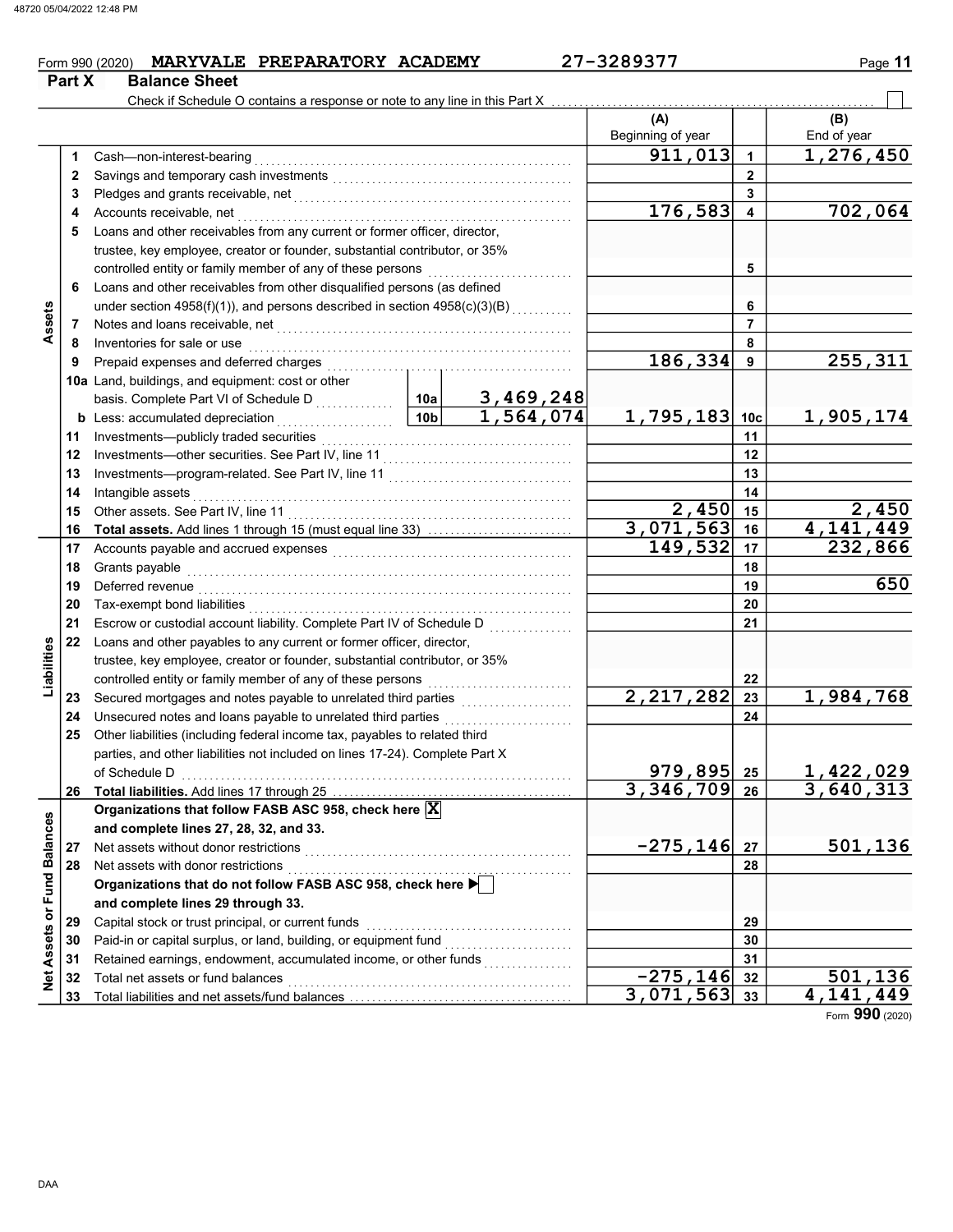|    | 27-3289377<br>Form 990 (2020) MARYVALE PREPARATORY ACADEMY                                                                                                                                                                          |                         |                |         | Page 12     |
|----|-------------------------------------------------------------------------------------------------------------------------------------------------------------------------------------------------------------------------------------|-------------------------|----------------|---------|-------------|
|    | Part XI<br><b>Reconciliation of Net Assets</b>                                                                                                                                                                                      |                         |                |         |             |
|    | Check if Schedule O contains a response or note to any line in this Part XI                                                                                                                                                         |                         |                |         |             |
| 1  |                                                                                                                                                                                                                                     |                         | 9,403,179      |         |             |
| 2  |                                                                                                                                                                                                                                     | $\overline{2}$          | 8,626,897      |         |             |
| 3  | Revenue less expenses. Subtract line 2 from line 1                                                                                                                                                                                  | $\overline{3}$          |                |         | 776,282     |
| 4  |                                                                                                                                                                                                                                     | $\overline{\mathbf{4}}$ |                |         | $-275, 146$ |
| 5  | Net unrealized gains (losses) on investments                                                                                                                                                                                        | 5                       |                |         |             |
| 6  | Donated services and use of facilities <b>constructs</b> and a service of the service of the service of the service of the service of the service of the service of the service of the service of the service of the service of the | 6                       |                |         |             |
| 7  | Investment expenses                                                                                                                                                                                                                 | $\overline{7}$          |                |         |             |
| 8  | Prior period adjustments                                                                                                                                                                                                            | 8                       |                |         |             |
| 9  | Other changes in net assets or fund balances (explain on Schedule O)                                                                                                                                                                | 9                       |                |         |             |
| 10 | Net assets or fund balances at end of year. Combine lines 3 through 9 (must equal Part X, line                                                                                                                                      |                         |                |         |             |
|    | 32, column (B))                                                                                                                                                                                                                     | 10                      |                | 501,136 |             |
|    | <b>Financial Statements and Reporting</b><br><b>Part XII</b>                                                                                                                                                                        |                         |                |         |             |
|    | Check if Schedule O contains a response or note to any line in this Part XII                                                                                                                                                        |                         |                |         |             |
|    |                                                                                                                                                                                                                                     |                         |                | Yes l   | No.         |
| 1  | $ \mathbf{X} $ Accrual<br>Cash<br>Accounting method used to prepare the Form 990:<br>Other                                                                                                                                          |                         |                |         |             |
|    | If the organization changed its method of accounting from a prior year or checked "Other," explain in                                                                                                                               |                         |                |         |             |
|    | Schedule O.                                                                                                                                                                                                                         |                         |                |         |             |
|    | 2a Were the organization's financial statements compiled or reviewed by an independent accountant?                                                                                                                                  |                         | 2a             |         | X           |
|    | If "Yes," check a box below to indicate whether the financial statements for the year were compiled or                                                                                                                              |                         |                |         |             |
|    | reviewed on a separate basis, consolidated basis, or both:                                                                                                                                                                          |                         |                |         |             |
|    | <b>Consolidated basis</b><br>Both consolidated and separate basis<br>Separate basis                                                                                                                                                 |                         |                |         |             |
|    | b Were the organization's financial statements audited by an independent accountant?                                                                                                                                                |                         | 2 <sub>b</sub> | X       |             |
|    | If "Yes," check a box below to indicate whether the financial statements for the year were audited on a                                                                                                                             |                         |                |         |             |
|    | separate basis, consolidated basis, or both:                                                                                                                                                                                        |                         |                |         |             |
|    | $ \mathbf{X} $ Both consolidated and separate basis<br>Consolidated basis<br>Separate basis                                                                                                                                         |                         |                |         |             |
|    | c If "Yes" to line 2a or 2b, does the organization have a committee that assumes responsibility for oversight of                                                                                                                    |                         |                |         |             |
|    | the audit, review, or compilation of its financial statements and selection of an independent accountant?                                                                                                                           |                         | 2c             | X       |             |
|    | If the organization changed either its oversight process or selection process during the tax year, explain on                                                                                                                       |                         |                |         |             |
|    | Schedule O.                                                                                                                                                                                                                         |                         |                |         |             |
|    | 3a As a result of a federal award, was the organization required to undergo an audit or audits as set forth in the                                                                                                                  |                         |                |         |             |
|    | Single Audit Act and OMB Circular A-133?                                                                                                                                                                                            |                         | 3a             |         | X           |
|    | <b>b</b> If "Yes," did the organization undergo the required audit or audits? If the organization did not undergo the                                                                                                               |                         |                |         |             |
|    | required audit or audits, explain why on Schedule O and describe any steps taken to undergo such audits                                                                                                                             |                         | 3b             | nnn     |             |

Form 990 (2020)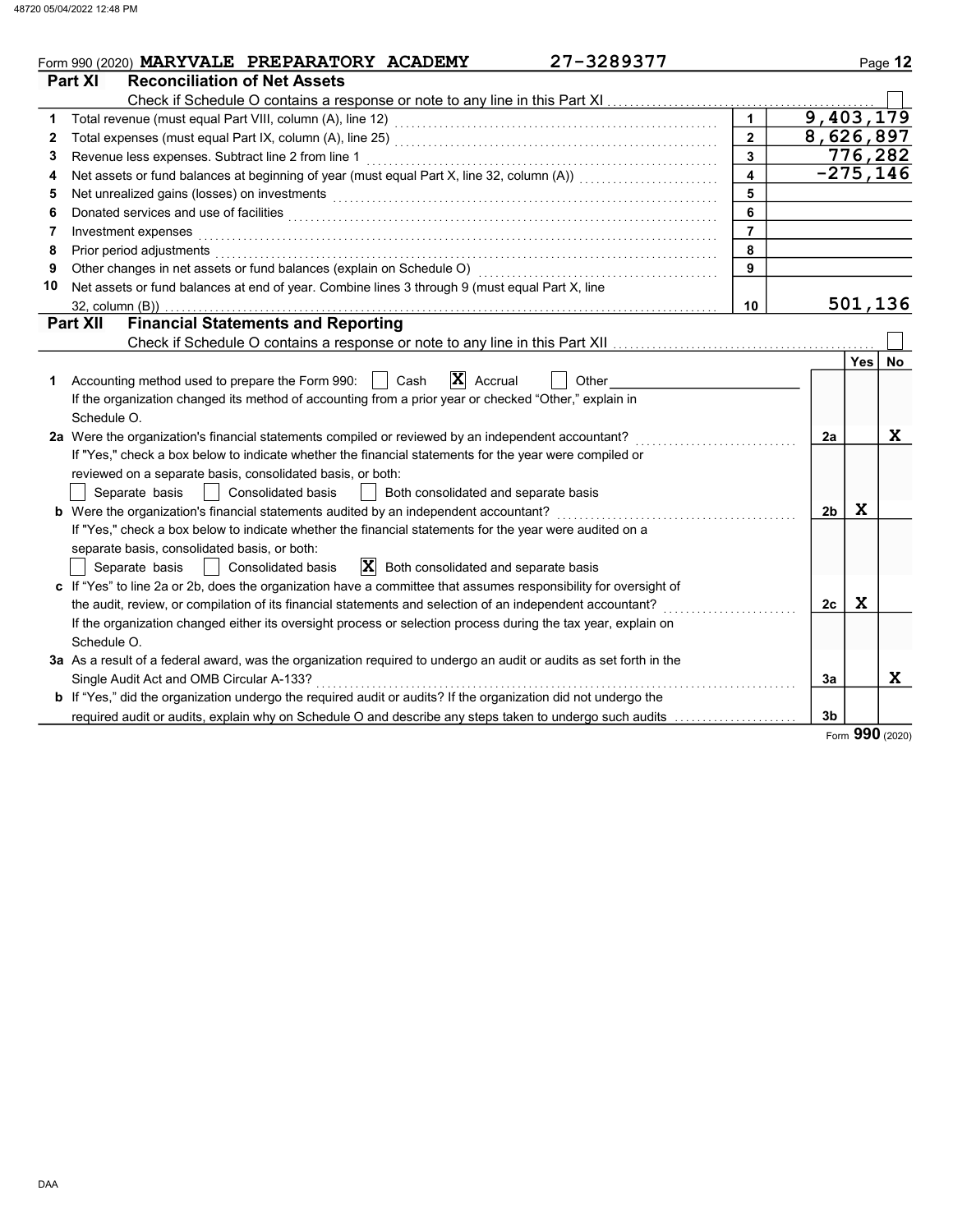48720 05/04/2022 12:48 PM

| <b>SCHEDULE A</b>                                      |                                                            | <b>Public Charity Status and Public Support</b>                                                                                                                                                                                                                                                                                                                                 |                                                                   |    |                                                         | OMB No. 1545-0047                                     |
|--------------------------------------------------------|------------------------------------------------------------|---------------------------------------------------------------------------------------------------------------------------------------------------------------------------------------------------------------------------------------------------------------------------------------------------------------------------------------------------------------------------------|-------------------------------------------------------------------|----|---------------------------------------------------------|-------------------------------------------------------|
| (Form 990 or 990-EZ)                                   |                                                            | Complete if the organization is a section 501(c)(3) organization or a section 4947(a)(1) nonexempt charitable trust.                                                                                                                                                                                                                                                            |                                                                   |    |                                                         |                                                       |
|                                                        |                                                            | Attach to Form 990 or Form 990-EZ.                                                                                                                                                                                                                                                                                                                                              |                                                                   |    |                                                         |                                                       |
| Department of the Treasury<br>Internal Revenue Service |                                                            |                                                                                                                                                                                                                                                                                                                                                                                 |                                                                   |    |                                                         | <b>Open to Public</b><br>Inspection                   |
| Name of the organization                               |                                                            | Go to www.irs.gov/Form990 for instructions and the latest information.                                                                                                                                                                                                                                                                                                          |                                                                   |    |                                                         | <b>Employer identification number</b>                 |
|                                                        |                                                            | MARYVALE PREPARATORY ACADEMY                                                                                                                                                                                                                                                                                                                                                    |                                                                   |    | 27-3289377                                              |                                                       |
| Part I                                                 |                                                            | <b>Reason for Public Charity Status.</b> (All organizations must complete this part.) See instructions.                                                                                                                                                                                                                                                                         |                                                                   |    |                                                         |                                                       |
|                                                        |                                                            | The organization is not a private foundation because it is: (For lines 1 through 12, check only one box.)                                                                                                                                                                                                                                                                       |                                                                   |    |                                                         |                                                       |
| 1                                                      |                                                            | A church, convention of churches, or association of churches described in section 170(b)(1)(A)(i).                                                                                                                                                                                                                                                                              |                                                                   |    |                                                         |                                                       |
| $\vert \mathbf{X} \vert$<br>2                          |                                                            | A school described in section 170(b)(1)(A)(ii). (Attach Schedule E (Form 990 or 990-EZ).)                                                                                                                                                                                                                                                                                       |                                                                   |    |                                                         |                                                       |
| 3                                                      |                                                            | A hospital or a cooperative hospital service organization described in section 170(b)(1)(A)(iii).                                                                                                                                                                                                                                                                               |                                                                   |    |                                                         |                                                       |
| 4<br>city, and state:                                  |                                                            | A medical research organization operated in conjunction with a hospital described in section 170(b)(1)(A)(iii). Enter the hospital's name,                                                                                                                                                                                                                                      |                                                                   |    |                                                         |                                                       |
| 5                                                      |                                                            | An organization operated for the benefit of a college or university owned or operated by a governmental unit described in                                                                                                                                                                                                                                                       |                                                                   |    |                                                         |                                                       |
|                                                        | section 170(b)(1)(A)(iv). (Complete Part II.)              |                                                                                                                                                                                                                                                                                                                                                                                 |                                                                   |    |                                                         |                                                       |
| 6<br>7                                                 |                                                            | A federal, state, or local government or governmental unit described in section 170(b)(1)(A)(v).<br>An organization that normally receives a substantial part of its support from a governmental unit or from the general public                                                                                                                                                |                                                                   |    |                                                         |                                                       |
|                                                        | described in section 170(b)(1)(A)(vi). (Complete Part II.) |                                                                                                                                                                                                                                                                                                                                                                                 |                                                                   |    |                                                         |                                                       |
| 8                                                      |                                                            | A community trust described in section 170(b)(1)(A)(vi). (Complete Part II.)                                                                                                                                                                                                                                                                                                    |                                                                   |    |                                                         |                                                       |
| 9<br>university:                                       |                                                            | An agricultural research organization described in section $170(b)(1)(A)(ix)$ operated in conjunction with a land-grant college<br>or university or a non-land-grant college of agriculture (see instructions). Enter the name, city, and state of the college or                                                                                                               |                                                                   |    |                                                         |                                                       |
| 10                                                     |                                                            | An organization that normally receives: (1) more than 33 1/3% of its support from contributions, membership fees, and gross<br>receipts from activities related to its exempt functions, subject to certain exceptions; and (2) no more than 331/3% of its<br>support from gross investment income and unrelated business taxable income (less section 511 tax) from businesses |                                                                   |    |                                                         |                                                       |
| 11                                                     |                                                            | acquired by the organization after June 30, 1975. See section 509(a)(2). (Complete Part III.)<br>An organization organized and operated exclusively to test for public safety. See section 509(a)(4).                                                                                                                                                                           |                                                                   |    |                                                         |                                                       |
| 12                                                     |                                                            | An organization organized and operated exclusively for the benefit of, to perform the functions of, or to carry out the purposes                                                                                                                                                                                                                                                |                                                                   |    |                                                         |                                                       |
|                                                        |                                                            | of one or more publicly supported organizations described in section 509(a)(1) or section 509(a)(2). See section 509(a)(3).                                                                                                                                                                                                                                                     |                                                                   |    |                                                         |                                                       |
|                                                        |                                                            | Check the box in lines 12a through 12d that describes the type of supporting organization and complete lines 12e, 12f, and 12g.                                                                                                                                                                                                                                                 |                                                                   |    |                                                         |                                                       |
| a                                                      |                                                            | Type I. A supporting organization operated, supervised, or controlled by its supported organization(s), typically by giving<br>the supported organization(s) the power to regularly appoint or elect a majority of the directors or trustees of the<br>supporting organization. You must complete Part IV, Sections A and B.                                                    |                                                                   |    |                                                         |                                                       |
| b                                                      |                                                            | Type II. A supporting organization supervised or controlled in connection with its supported organization(s), by having                                                                                                                                                                                                                                                         |                                                                   |    |                                                         |                                                       |
|                                                        |                                                            | control or management of the supporting organization vested in the same persons that control or manage the supported                                                                                                                                                                                                                                                            |                                                                   |    |                                                         |                                                       |
|                                                        |                                                            | organization(s). You must complete Part IV, Sections A and C.                                                                                                                                                                                                                                                                                                                   |                                                                   |    |                                                         |                                                       |
| c                                                      |                                                            | Type III functionally integrated. A supporting organization operated in connection with, and functionally integrated with,<br>its supported organization(s) (see instructions). You must complete Part IV, Sections A, D, and E.                                                                                                                                                |                                                                   |    |                                                         |                                                       |
| d                                                      |                                                            | Type III non-functionally integrated. A supporting organization operated in connection with its supported organization(s)                                                                                                                                                                                                                                                       |                                                                   |    |                                                         |                                                       |
|                                                        |                                                            | that is not functionally integrated. The organization generally must satisfy a distribution requirement and an attentiveness                                                                                                                                                                                                                                                    |                                                                   |    |                                                         |                                                       |
|                                                        |                                                            | requirement (see instructions). You must complete Part IV, Sections A and D, and Part V.                                                                                                                                                                                                                                                                                        |                                                                   |    |                                                         |                                                       |
| е                                                      |                                                            | Check this box if the organization received a written determination from the IRS that it is a Type I, Type II, Type III<br>functionally integrated, or Type III non-functionally integrated supporting organization.                                                                                                                                                            |                                                                   |    |                                                         |                                                       |
| f                                                      | Enter the number of supported organizations                |                                                                                                                                                                                                                                                                                                                                                                                 |                                                                   |    |                                                         |                                                       |
| g                                                      |                                                            | Provide the following information about the supported organization(s).                                                                                                                                                                                                                                                                                                          |                                                                   |    |                                                         |                                                       |
| (i) Name of supported<br>organization                  | (ii) EIN                                                   | (iii) Type of organization<br>(described on lines 1-10<br>above (see instructions))                                                                                                                                                                                                                                                                                             | (iv) Is the organization<br>listed in your governing<br>document? |    | (v) Amount of monetary<br>support (see<br>instructions) | (vi) Amount of<br>other support (see<br>instructions) |
|                                                        |                                                            |                                                                                                                                                                                                                                                                                                                                                                                 | Yes                                                               | No |                                                         |                                                       |
| (A)                                                    |                                                            |                                                                                                                                                                                                                                                                                                                                                                                 |                                                                   |    |                                                         |                                                       |
|                                                        |                                                            |                                                                                                                                                                                                                                                                                                                                                                                 |                                                                   |    |                                                         |                                                       |
| (B)                                                    |                                                            |                                                                                                                                                                                                                                                                                                                                                                                 |                                                                   |    |                                                         |                                                       |
| (C)                                                    |                                                            |                                                                                                                                                                                                                                                                                                                                                                                 |                                                                   |    |                                                         |                                                       |
| (D)                                                    |                                                            |                                                                                                                                                                                                                                                                                                                                                                                 |                                                                   |    |                                                         |                                                       |
| (E)                                                    |                                                            |                                                                                                                                                                                                                                                                                                                                                                                 |                                                                   |    |                                                         |                                                       |
| Total                                                  |                                                            |                                                                                                                                                                                                                                                                                                                                                                                 |                                                                   |    |                                                         |                                                       |

For Paperwork Reduction Act Notice, see the Instructions for Form 990 or 990-EZ.

Schedule A (Form 990 or 990-EZ) 2020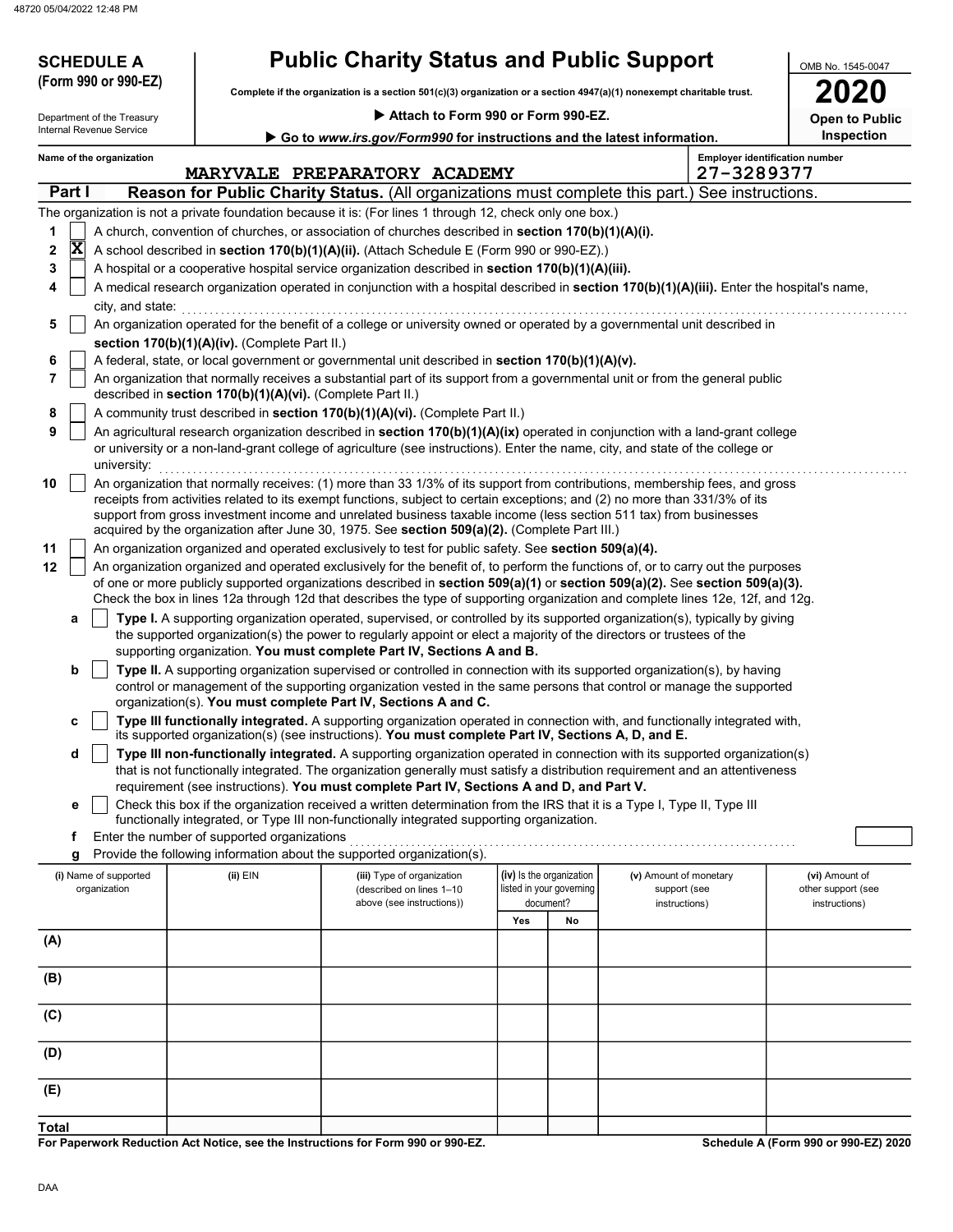|              | Schedule A (Form 990 or 990-EZ) 2020<br>Support Schedule for Organizations Described in Sections 170(b)(1)(A)(iv) and 170(b)(1)(A)(vi)<br>Part II<br>(Complete only if you checked the box on line 5, 7, or 8 of Part I or if the organization failed to qualify under<br>Part III. If the organization fails to qualify under the tests listed below, please complete Part III.) |          |          | MARYVALE PREPARATORY ACADEMY |            | 27-3289377 | Page 2    |
|--------------|-----------------------------------------------------------------------------------------------------------------------------------------------------------------------------------------------------------------------------------------------------------------------------------------------------------------------------------------------------------------------------------|----------|----------|------------------------------|------------|------------|-----------|
|              | <b>Section A. Public Support</b>                                                                                                                                                                                                                                                                                                                                                  |          |          |                              |            |            |           |
|              | Calendar year (or fiscal year beginning in)                                                                                                                                                                                                                                                                                                                                       | (a) 2016 | (b) 2017 | $(c)$ 2018                   | $(d)$ 2019 | (e) 2020   | (f) Total |
| 1            | Gifts, grants, contributions, and<br>membership fees received. (Do not<br>include any "unusual grants.")                                                                                                                                                                                                                                                                          |          |          |                              |            |            |           |
| $\mathbf{2}$ | Tax revenues levied for the<br>organization's benefit and either paid<br>to or expended on its behalf                                                                                                                                                                                                                                                                             |          |          |                              |            |            |           |
| 3            | The value of services or facilities<br>furnished by a governmental unit to the<br>organization without charge<br><u>.</u><br>Geografia eta erre                                                                                                                                                                                                                                   |          |          |                              |            |            |           |
| 4            | Total. Add lines 1 through 3                                                                                                                                                                                                                                                                                                                                                      |          |          |                              |            |            |           |
| 5            | The portion of total contributions by<br>each person (other than a<br>governmental unit or publicly<br>supported organization) included on<br>line 1 that exceeds 2% of the amount<br>shown on line 11, column (f)                                                                                                                                                                |          |          |                              |            |            |           |
| 6            | Public support. Subtract line 5 from line 4                                                                                                                                                                                                                                                                                                                                       |          |          |                              |            |            |           |
|              | <b>Section B. Total Support</b>                                                                                                                                                                                                                                                                                                                                                   |          |          |                              |            |            |           |
|              | Calendar year (or fiscal year beginning in)                                                                                                                                                                                                                                                                                                                                       | (a) 2016 | (b) 2017 | $(c)$ 2018                   | $(d)$ 2019 | (e) 2020   | (f) Total |
| 7            | Amounts from line 4                                                                                                                                                                                                                                                                                                                                                               |          |          |                              |            |            |           |
| 8            | Gross income from interest, dividends,<br>payments received on securities loans,<br>rents, royalties, and income from<br>similar sources                                                                                                                                                                                                                                          |          |          |                              |            |            |           |
| 9            | Net income from unrelated business<br>activities, whether or not the business<br>is regularly carried on                                                                                                                                                                                                                                                                          |          |          |                              |            |            |           |
| 10           | Other income. Do not include gain or<br>loss from the sale of capital assets                                                                                                                                                                                                                                                                                                      |          |          |                              |            |            |           |
| 11           | Total support. Add lines 7 through 10                                                                                                                                                                                                                                                                                                                                             |          |          |                              |            |            |           |
| 12           |                                                                                                                                                                                                                                                                                                                                                                                   |          |          |                              |            | 12         |           |
| 13           | First 5 years. If the Form 990 is for the organization's first, second, third, fourth, or fifth tax year as a section 501(c)(3)                                                                                                                                                                                                                                                   |          |          |                              |            |            |           |
|              | organization, check this box and stop here<br><b>Section C. Computation of Public Support Percentage</b>                                                                                                                                                                                                                                                                          |          |          |                              |            |            |           |
|              |                                                                                                                                                                                                                                                                                                                                                                                   |          |          |                              |            |            | %         |
| 14           | Public support percentage from 2019 Schedule A, Part II, line 14                                                                                                                                                                                                                                                                                                                  |          |          |                              |            | 14<br>15   | %         |
| 15<br>16a    | 33 1/3% support test-2020. If the organization did not check the box on line 13, and line 14 is 33 1/3% or more, check this                                                                                                                                                                                                                                                       |          |          |                              |            |            |           |
|              | box and stop here. The organization qualifies as a publicly supported organization                                                                                                                                                                                                                                                                                                |          |          |                              |            |            |           |
| b            | 33 1/3% support test-2019. If the organization did not check a box on line 13 or 16a, and line 15 is 33 1/3% or more, check                                                                                                                                                                                                                                                       |          |          |                              |            |            |           |
|              | this box and stop here. The organization qualifies as a publicly supported organization                                                                                                                                                                                                                                                                                           |          |          |                              |            |            |           |
|              | 17a 10%-facts-and-circumstances test-2020. If the organization did not check a box on line 13, 16a, or 16b, and line 14 is                                                                                                                                                                                                                                                        |          |          |                              |            |            |           |
|              | 10% or more, and if the organization meets the "facts-and-circumstances" test, check this box and stop here. Explain in<br>Part VI how the organization meets the "facts-and-circumstances" test. The organization qualifies as a publicly supported<br>organization                                                                                                              |          |          |                              |            |            |           |
| b            | 10%-facts-and-circumstances test-2019. If the organization did not check a box on line 13, 16a, 16b, or 17a, and line                                                                                                                                                                                                                                                             |          |          |                              |            |            |           |
|              | 15 is 10% or more, and if the organization meets the "facts-and-circumstances" test, check this box and stop here. Explain                                                                                                                                                                                                                                                        |          |          |                              |            |            |           |
|              | in Part VI how the organization meets the "facts-and-circumstances" test. The organization qualifies as a publicly supported                                                                                                                                                                                                                                                      |          |          |                              |            |            |           |
|              | organization                                                                                                                                                                                                                                                                                                                                                                      |          |          |                              |            |            |           |
| 18           | Private foundation. If the organization did not check a box on line 13, 16a, 16b, 17a, or 17b, check this box and see                                                                                                                                                                                                                                                             |          |          |                              |            |            |           |
|              | <b>instructions</b>                                                                                                                                                                                                                                                                                                                                                               |          |          |                              |            |            |           |

Schedule A (Form 990 or 990-EZ) 2020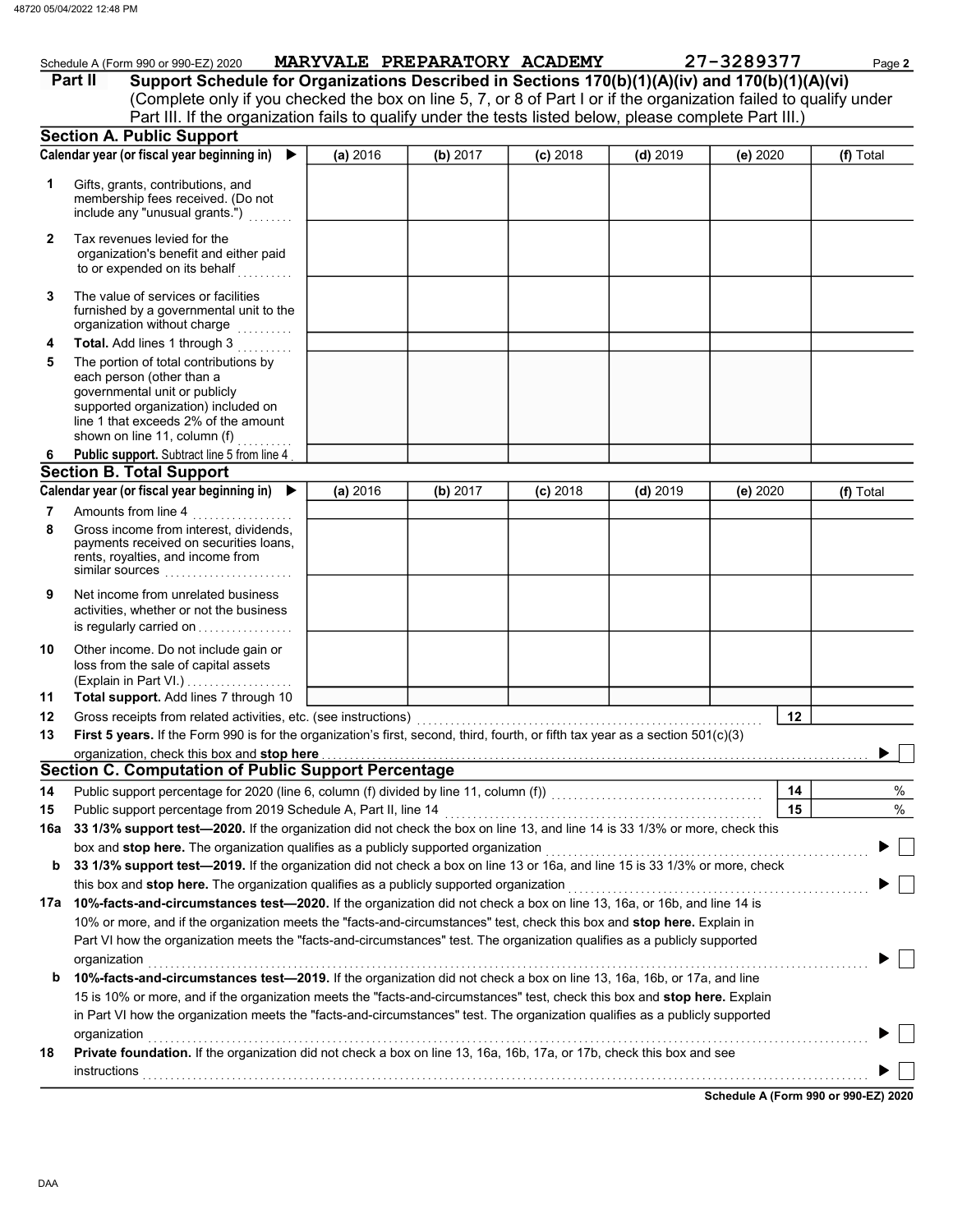# Schedule A (Form 990 or 990-EZ) 2020 MARYVALE PREPARATORY ACADEMY 27-3289377 Page 3

|     | Part III<br>Support Schedule for Organizations Described in Section 509(a)(2)                                                                                                                                                                                     |          |          |            |            |          |           |
|-----|-------------------------------------------------------------------------------------------------------------------------------------------------------------------------------------------------------------------------------------------------------------------|----------|----------|------------|------------|----------|-----------|
|     | (Complete only if you checked the box on line 10 of Part I or if the organization failed to qualify under Part II.                                                                                                                                                |          |          |            |            |          |           |
|     | If the organization fails to qualify under the tests listed below, please complete Part II.)                                                                                                                                                                      |          |          |            |            |          |           |
|     | <b>Section A. Public Support</b>                                                                                                                                                                                                                                  |          |          |            |            |          |           |
|     | Calendar year (or fiscal year beginning in)                                                                                                                                                                                                                       | (a) 2016 | (b) 2017 | $(c)$ 2018 | $(d)$ 2019 | (e) 2020 | (f) Total |
| 1   | Gifts, grants, contributions, and membership fees<br>received. (Do not include any "unusual grants.")                                                                                                                                                             |          |          |            |            |          |           |
| 2   | Gross receipts from admissions, merchandise<br>sold or services performed, or facilities<br>furnished in any activity that is related to the<br>organization's tax-exempt purpose                                                                                 |          |          |            |            |          |           |
| 3   | Gross receipts from activities that are not an<br>unrelated trade or business under section 513                                                                                                                                                                   |          |          |            |            |          |           |
| 4   | Tax revenues levied for the<br>organization's benefit and either paid<br>to or expended on its behalf<br>in de la calendaria.<br>Constituidades                                                                                                                   |          |          |            |            |          |           |
| 5   | The value of services or facilities<br>furnished by a governmental unit to the<br>organization without charge                                                                                                                                                     |          |          |            |            |          |           |
| 6   | Total. Add lines 1 through 5                                                                                                                                                                                                                                      |          |          |            |            |          |           |
|     | 7a Amounts included on lines 1, 2, and 3<br>received from disqualified persons                                                                                                                                                                                    |          |          |            |            |          |           |
| b   | Amounts included on lines 2 and 3<br>received from other than disqualified<br>persons that exceed the greater of \$5,000<br>or 1% of the amount on line 13 for the year                                                                                           |          |          |            |            |          |           |
| c   | Add lines 7a and 7b<br>.                                                                                                                                                                                                                                          |          |          |            |            |          |           |
| 8   | Public support. (Subtract line 7c from                                                                                                                                                                                                                            |          |          |            |            |          |           |
|     | line $6.$ )<br><b>Section B. Total Support</b>                                                                                                                                                                                                                    |          |          |            |            |          |           |
|     | Calendar year (or fiscal year beginning in) $\blacktriangleright$                                                                                                                                                                                                 | (a) 2016 | (b) 2017 | $(c)$ 2018 | $(d)$ 2019 | (e) 2020 | (f) Total |
| 9   | Amounts from line 6                                                                                                                                                                                                                                               |          |          |            |            |          |           |
|     | Gross income from interest, dividends,                                                                                                                                                                                                                            |          |          |            |            |          |           |
| 10a | payments received on securities loans, rents,<br>royalties, and income from similar sources.                                                                                                                                                                      |          |          |            |            |          |           |
| b   | Unrelated business taxable income (less<br>section 511 taxes) from businesses<br>acquired after June 30, 1975                                                                                                                                                     |          |          |            |            |          |           |
|     | c Add lines 10a and 10b $\ldots$                                                                                                                                                                                                                                  |          |          |            |            |          |           |
| 11  | Net income from unrelated business<br>activities not included in line 10b, whether<br>or not the business is regularly carried on                                                                                                                                 |          |          |            |            |          |           |
| 12  | Other income. Do not include gain or<br>loss from the sale of capital assets<br>(Explain in Part VI.)<br>.                                                                                                                                                        |          |          |            |            |          |           |
| 13  | Total support. (Add lines 9, 10c, 11,<br>and 12.) $\qquad \qquad$                                                                                                                                                                                                 |          |          |            |            |          |           |
| 14  | First 5 years. If the Form 990 is for the organization's first, second, third, fourth, or fifth tax year as a section 501(c)(3)                                                                                                                                   |          |          |            |            |          |           |
|     | organization, check this box and stop here                                                                                                                                                                                                                        |          |          |            |            |          |           |
|     | <b>Section C. Computation of Public Support Percentage</b>                                                                                                                                                                                                        |          |          |            |            |          |           |
| 15  |                                                                                                                                                                                                                                                                   |          |          |            |            | 15       | %         |
| 16  |                                                                                                                                                                                                                                                                   |          |          |            |            | 16       | $\%$      |
|     | Section D. Computation of Investment Income Percentage                                                                                                                                                                                                            |          |          |            |            |          |           |
| 17  |                                                                                                                                                                                                                                                                   |          |          |            |            | 17       | %         |
|     | 18 Investment income percentage from 2019 Schedule A, Part III, line 17                                                                                                                                                                                           |          |          |            |            | 18       | %         |
| 19а | 33 1/3% support tests-2020. If the organization did not check the box on line 14, and line 15 is more than 33 1/3%, and line                                                                                                                                      |          |          |            |            |          |           |
|     | 17 is not more than 33 1/3%, check this box and stop here. The organization qualifies as a publicly supported organization<br>b 33 1/3% support tests-2019. If the organization did not check a box on line 14 or line 19a, and line 16 is more than 33 1/3%, and |          |          |            |            |          |           |

line 18 is not more than 33 1/3%, check this box and stop here. The organization qualifies as a publicly supported organization . . . . . . . . . . . .

20 Private foundation. If the organization did not check a box on line 14, 19a, or 19b, check this box and see instructions . . . . . . . . . . . . . . . . . . . .

Schedule A (Form 990 or 990-EZ) 2020

 $\blacktriangleright$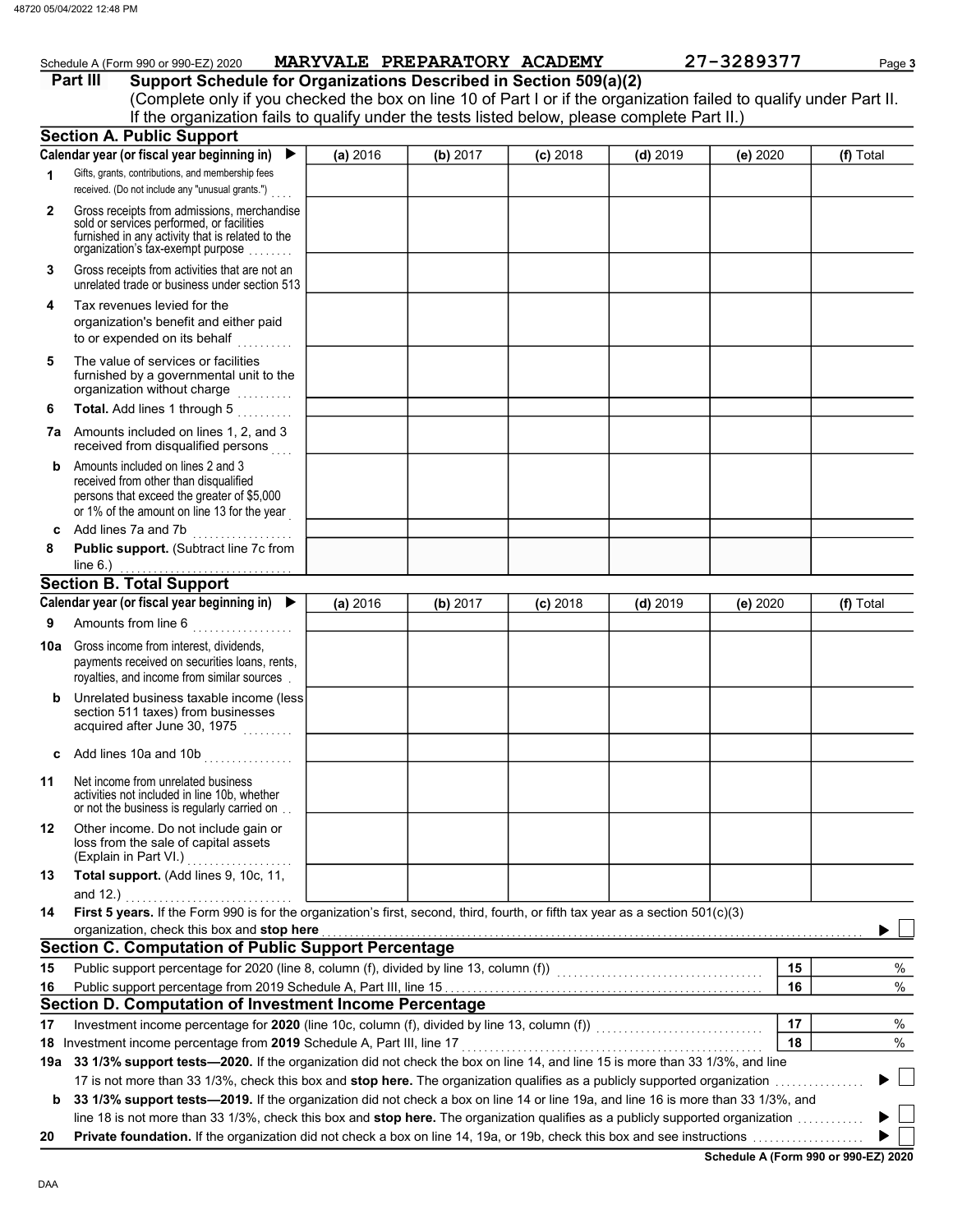#### Part IV Supporting Organizations Sections A, D, and E. If you checked box 12d, Part I, complete Sections A and D, and complete Part V.) Schedule A (Form 990 or 990-EZ) 2020 MARYVALE PREPARATORY ACADEMY 27-3289377 Page 4 Section A. All Supporting Organizations (Complete only if you checked a box in line 12 on Part I. If you checked box 12a, Part I, complete Sections A and B. If you checked box 12b, Part I, complete Sections A and C. If you checked box 12c, Part I, complete Are all of the organization's supported organizations listed by name in the organization's governing documents? If "No," describe in Part VI how the supported organizations are designated. If designated by class or purpose, describe the designation. If historic and continuing relationship, explain. Did the organization have any supported organization that does not have an IRS determination of status under section 509(a)(1) or (2)? If "Yes," explain in Part VI how the organization determined that the supported organization was described in section 509(a)(1) or (2). 1 2 **3a** Did the organization have a supported organization described in section 501(c)(4), (5), or (6)? If "Yes," answer b c Did the organization ensure that all support to such organizations was used exclusively for section 170(c)(2)(B) 4a Was any supported organization not organized in the United States ("foreign supported organization")? If b c Did the organization support any foreign supported organization that does not have an IRS determination 5a Did the organization add, substitute, or remove any supported organizations during the tax year? If "Yes," b c lines 3b and 3c below. Did the organization confirm that each supported organization qualified under section 501(c)(4), (5), or (6) and satisfied the public support tests under section  $509(a)(2)$ ? If "Yes," describe in Part VI when and how the organization made the determination. purposes? If "Yes," explain in Part VI what controls the organization put in place to ensure such use. "Yes," and if you checked 12a or 12b in Part I, answer (b) and (c) below. Did the organization have ultimate control and discretion in deciding whether to make grants to the foreign supported organization? If "Yes," describe in Part VI how the organization had such control and discretion despite being controlled or supervised by or in connection with its supported organizations. under sections  $501(c)(3)$  and  $509(a)(1)$  or (2)? If "Yes," explain in Part VI what controls the organization used to ensure that all support to the foreign supported organization was used exclusively for section 170(c)(2)(B) purposes. answer lines 5b and 5c below (if applicable). Also, provide detail in Part VI, including (i) the names and EIN numbers of the supported organizations added, substituted, or removed; (ii) the reasons for each such action; (iii) the authority under the organization's organizing document authorizing such action; and (iv) how the action was accomplished (such as by amendment to the organizing document). Type I or Type II only. Was any added or substituted supported organization part of a class already designated in the organization's organizing document? Substitutions only. Was the substitution the result of an event beyond the organization's control? 1 2 3a 3b 3c 4a 4b 4c 5a 5b 5c 48720 05/04/2022 12:48 PM

- 6 Did the organization provide support (whether in the form of grants or the provision of services or facilities) to anyone other than (i) its supported organizations, (ii) individuals that are part of the charitable class benefited by one or more of its supported organizations, or (iii) other supporting organizations that also support or benefit one or more of the filing organization's supported organizations? If "Yes," provide detail in Part VI.
- 7 Did the organization provide a grant, loan, compensation, or other similar payment to a substantial contributor (as defined in section  $4958(c)(3)(C)$ ), a family member of a substantial contributor, or a 35% controlled entity with regard to a substantial contributor? If "Yes," complete Part I of Schedule L (Form 990 or 990-EZ).
- 8 Did the organization make a loan to a disqualified person (as defined in section 4958) not described in line 7? If "Yes," complete Part I of Schedule L (Form 990 or 990-EZ).
- 9a Was the organization controlled directly or indirectly at any time during the tax year by one or more disqualified persons, as defined in section 4946 (other than foundation managers and organizations described in section 509(a)(1) or (2))? If "Yes," provide detail in Part VI.
- b Did one or more disqualified persons (as defined in line 9a) hold a controlling interest in any entity in which the supporting organization had an interest? If "Yes," provide detail in Part VI.
- c Did a disqualified person (as defined in line 9a) have an ownership interest in, or derive any personal benefit from, assets in which the supporting organization also had an interest? If "Yes," provide detail in Part VI.
- 10a Was the organization subject to the excess business holdings rules of section 4943 because of section 4943(f) (regarding certain Type II supporting organizations, and all Type III non-functionally integrated supporting organizations)? If "Yes," answer line 10b below.
- b Did the organization have any excess business holdings in the tax year? (Use Schedule C, Form 4720, to determine whether the organization had excess business holdings.)

Schedule A (Form 990 or 990-EZ) 2020 10b

6

7

8

9a

9b

9c

10a

Yes | No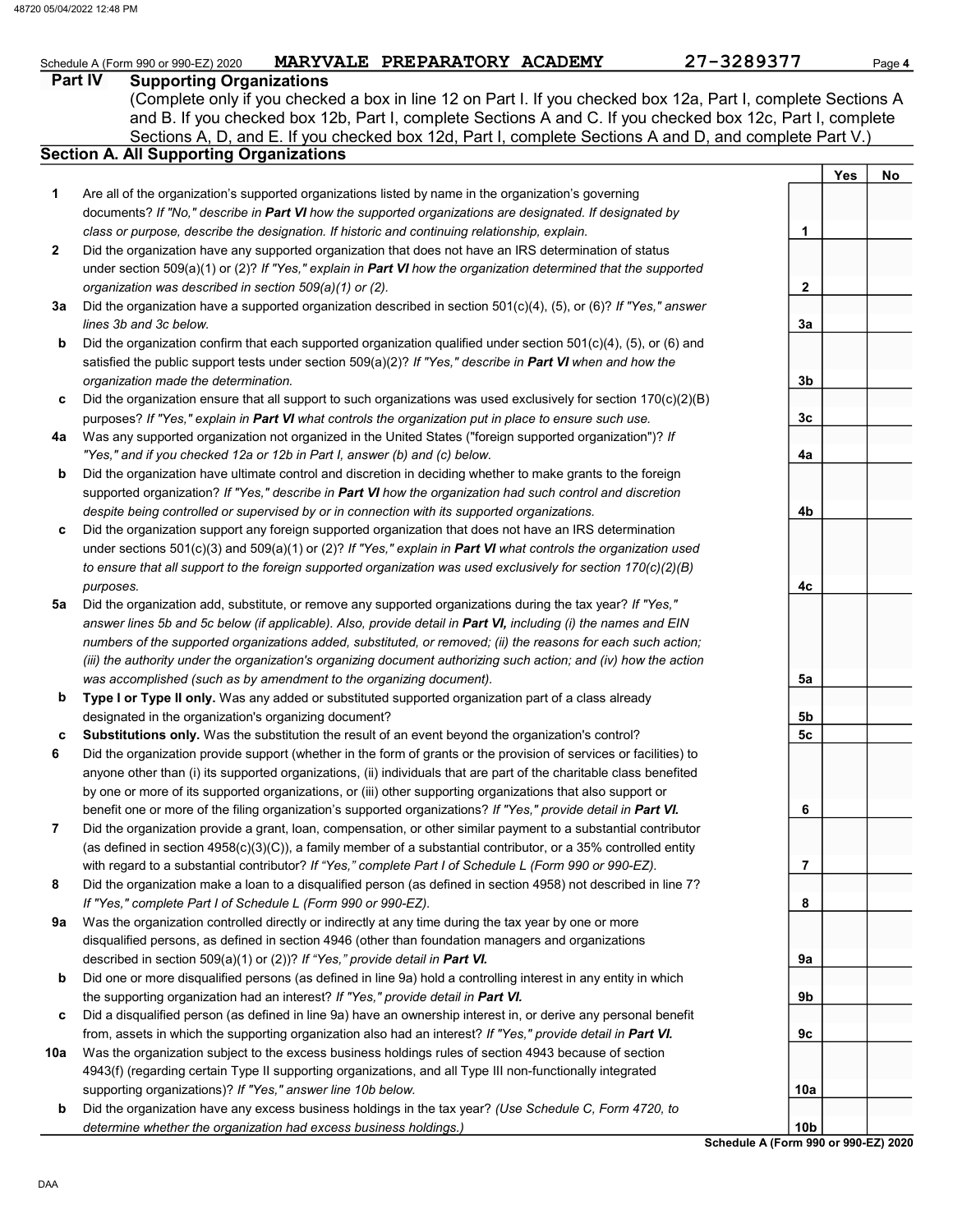# Schedule A (Form 990 or 990-EZ) 2020 MARYVALE PREPARATORY ACADEMY 27-3289377 Page 5

| 27-328937 |  |  |  |
|-----------|--|--|--|
|           |  |  |  |

2

|    |                                                                                                                      |                 | Yes | No |
|----|----------------------------------------------------------------------------------------------------------------------|-----------------|-----|----|
| 11 | Has the organization accepted a gift or contribution from any of the following persons?                              |                 |     |    |
| a  | A person who directly or indirectly controls, either alone or together with persons described in lines 11b and       |                 |     |    |
|    | 11c below, the governing body of a supported organization?                                                           | 11a             |     |    |
| b  | A family member of a person described in line 11a above?                                                             | 11 <sub>b</sub> |     |    |
|    | c A 35% controlled entity of a person described in line 11a or 11b above? If "Yes" to line 11a, 11b, or 11c, provide |                 |     |    |
|    | detail in <b>Part VI.</b>                                                                                            | 11c             |     |    |

#### Section B. Type I Supporting Organizations

Part IV Supporting Organizations (continued)

|                |                                                                                                                                | Yes | No |
|----------------|--------------------------------------------------------------------------------------------------------------------------------|-----|----|
| 1              | Did the governing body, members of the governing body, officers acting in their official capacity, or membership of one or     |     |    |
|                | more supported organizations have the power to regularly appoint or elect at least a majority of the organization's officers,  |     |    |
|                | directors, or trustees at all times during the tax year? If "No," describe in Part VI how the supported organization(s)        |     |    |
|                | effectively operated, supervised, or controlled the organization's activities. If the organization had more than one supported |     |    |
|                | organization, describe how the powers to appoint and/or remove officers, directors, or trustees were allocated among the       |     |    |
|                | supported organizations and what conditions or restrictions, if any, applied to such powers during the tax year.               |     |    |
| $\overline{2}$ | Did the organization operate for the benefit of any supported organization other than the supported                            |     |    |
|                | organization(s) that operated, supervised, or controlled the supporting organization? If "Yes," explain in Part                |     |    |
|                | VI how providing such benefit carried out the purposes of the supported organization(s) that operated,                         |     |    |

Section C. Type II Supporting Organizations Were a majority of the organization's directors or trustees during the tax year also a majority of the directors or trustees of each of the organization's supported organization(s)? If "No," describe in Part VI how control 1 or management of the supporting organization was vested in the same persons that controlled or managed the supported organization(s). Yes | No 1

#### Section D. All Type III Supporting Organizations

supervised, or controlled the supporting organization.

|                |                                                                                                                        |   | Yes | Nο |
|----------------|------------------------------------------------------------------------------------------------------------------------|---|-----|----|
| 1              | Did the organization provide to each of its supported organizations, by the last day of the fifth month of the         |   |     |    |
|                | organization's tax year, (i) a written notice describing the type and amount of support provided during the prior tax  |   |     |    |
|                | year, (ii) a copy of the Form 990 that was most recently filed as of the date of notification, and (iii) copies of the |   |     |    |
|                | organization's governing documents in effect on the date of notification, to the extent not previously provided?       |   |     |    |
| $\overline{2}$ | Were any of the organization's officers, directors, or trustees either (i) appointed or elected by the supported       |   |     |    |
|                | organization(s) or (ii) serving on the governing body of a supported organization? If "No," explain in Part VI how     |   |     |    |
|                | the organization maintained a close and continuous working relationship with the supported organization(s).            |   |     |    |
| 3              | By reason of the relationship described in line 2, above, did the organization's supported organizations have          |   |     |    |
|                | a significant voice in the organization's investment policies and in directing the use of the organization's           |   |     |    |
|                | income or assets at all times during the tax year? If "Yes," describe in Part VI the role the organization's           |   |     |    |
|                | supported organizations played in this regard.                                                                         | 3 |     |    |

#### Section E. Type III Functionally-Integrated Supporting Organizations

| Check the box next to the method that the organization used to satisfy the Integral Part Test during the year (see instructions). |  |
|-----------------------------------------------------------------------------------------------------------------------------------|--|
|-----------------------------------------------------------------------------------------------------------------------------------|--|

- The organization satisfied the Activities Test. Complete line 2 below. a
- The organization is the parent of each of its supported organizations. Complete line 3 below. b

|  | The organization supported a governmental entity. Describe in <b>Part VI</b> how you supported a governmental entity (see instructions). |
|--|------------------------------------------------------------------------------------------------------------------------------------------|
|--|------------------------------------------------------------------------------------------------------------------------------------------|

- 2 Activities Test. Answer lines 2a and 2b below.
- a Did substantially all of the organization's activities during the tax year directly further the exempt purposes of the supported organization(s) to which the organization was responsive? If "Yes," then in Part VI identify those supported organizations and explain how these activities directly furthered their exempt purposes, how the organization was responsive to those supported organizations, and how the organization determined that these activities constituted substantially all of its activities.
- b Did the activities described in line 2a, above, constitute activities that, but for the organization's involvement, one or more of the organization's supported organization(s) would have been engaged in? If "Yes," explain in Part VI the reasons for the organization's position that its supported organization(s) would have engaged in these activities but for the organization's involvement.
- 3 Parent of Supported Organizations. Answer lines 3a and 3b below.
	- a Did the organization have the power to regularly appoint or elect a majority of the officers, directors, or trustees of each of the supported organizations? If "Yes" or "No," provide details in Part VI.
	- b Did the organization exercise a substantial degree of direction over the policies, programs, and activities of each of its supported organizations? If "Yes," describe in Part VI the role played by the organization in this regard.

DAA Schedule A (Form 990 or 990-EZ) 2020 3b

2a

2b

3a

Yes No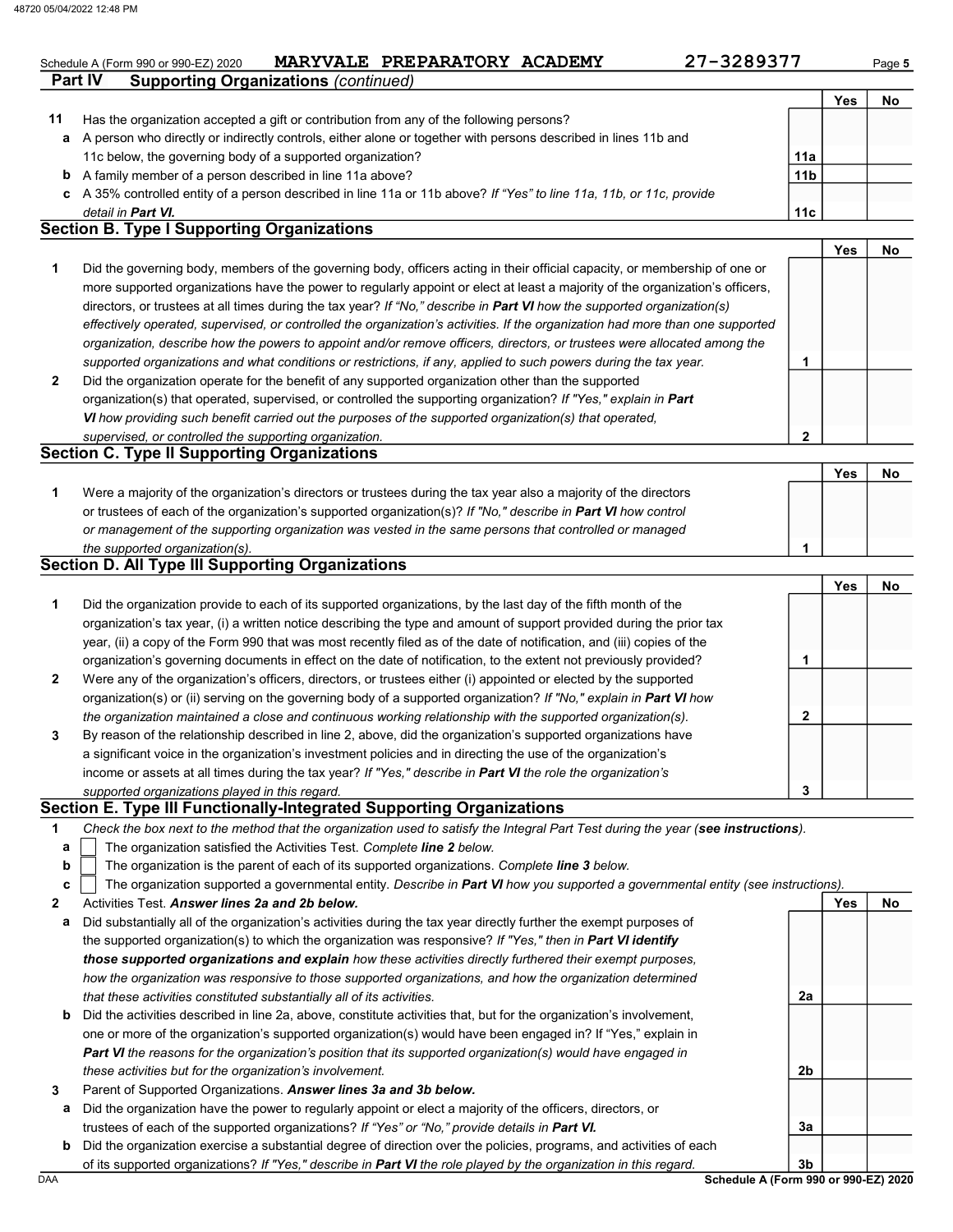|               | MARYVALE PREPARATORY ACADEMY<br>Schedule A (Form 990 or 990-EZ) 2020                                                             |                | 27-3289377     | Page 6                         |
|---------------|----------------------------------------------------------------------------------------------------------------------------------|----------------|----------------|--------------------------------|
| <b>Part V</b> | Type III Non-Functionally Integrated 509(a)(3) Supporting Organizations                                                          |                |                |                                |
| 1             | Check here if the organization satisfied the Integral Part Test as a qualifying trust on Nov. 20, 1970 (explain in Part VI). See |                |                |                                |
|               | instructions. All other Type III non-functionally integrated supporting organizations must complete Sections A through E.        |                |                |                                |
|               | Section A - Adjusted Net Income                                                                                                  |                | (A) Prior Year | (B) Current Year<br>(optional) |
| 1             | Net short-term capital gain                                                                                                      | $\mathbf{1}$   |                |                                |
| $\mathbf{2}$  | Recoveries of prior-year distributions                                                                                           | $\overline{2}$ |                |                                |
| 3             | Other gross income (see instructions)                                                                                            | 3              |                |                                |
| 4             | Add lines 1 through 3.                                                                                                           | 4              |                |                                |
| 5             | Depreciation and depletion                                                                                                       | 5              |                |                                |
| 6             | Portion of operating expenses paid or incurred for production or collection of                                                   |                |                |                                |
|               | gross income or for management, conservation, or maintenance of property                                                         |                |                |                                |
|               | held for production of income (see instructions)                                                                                 | 6              |                |                                |
| 7             | Other expenses (see instructions)                                                                                                | $\overline{7}$ |                |                                |
| 8             | Adjusted Net Income (subtract lines 5, 6, and 7 from line 4)                                                                     | 8              |                |                                |
|               | Section B - Minimum Asset Amount                                                                                                 |                | (A) Prior Year | (B) Current Year<br>(optional) |
| 1             | Aggregate fair market value of all non-exempt-use assets (see                                                                    |                |                |                                |
|               | instructions for short tax year or assets held for part of year):                                                                |                |                |                                |
|               | <b>a</b> Average monthly value of securities                                                                                     | 1a             |                |                                |
|               | <b>b</b> Average monthly cash balances                                                                                           | 1 <sub>b</sub> |                |                                |
|               | c Fair market value of other non-exempt-use assets                                                                               | 1 <sub>c</sub> |                |                                |
|               | d Total (add lines 1a, 1b, and 1c)                                                                                               | 1d             |                |                                |
|               | e Discount claimed for blockage or other factors                                                                                 |                |                |                                |
|               | (explain in detail in Part VI):                                                                                                  |                |                |                                |
| 2             | Acquisition indebtedness applicable to non-exempt-use assets                                                                     | $\overline{2}$ |                |                                |
| 3             | Subtract line 2 from line 1d.                                                                                                    | 3              |                |                                |
| 4             | Cash deemed held for exempt use. Enter 0.015 of line 3 (for greater amount,<br>see instructions).                                | 4              |                |                                |
| 5             | Net value of non-exempt-use assets (subtract line 4 from line 3)                                                                 | 5              |                |                                |
| 6             | Multiply line 5 by 0.035.                                                                                                        | 6              |                |                                |
| 7             | Recoveries of prior-year distributions                                                                                           | $\overline{7}$ |                |                                |
| 8             | Minimum Asset Amount (add line 7 to line 6)                                                                                      | 8              |                |                                |
|               | Section C - Distributable Amount                                                                                                 |                |                | <b>Current Year</b>            |
| 1             | Adjusted net income for prior year (from Section A, line 8, column A)                                                            | 1              |                |                                |
| $\mathbf{2}$  | Enter 0.85 of line 1.                                                                                                            | $\mathbf{2}$   |                |                                |
| 3             | Minimum asset amount for prior year (from Section B, line 8, column A)                                                           | 3              |                |                                |
| 4             | Enter greater of line 2 or line 3.                                                                                               | 4              |                |                                |
| 5             | Income tax imposed in prior year                                                                                                 | 5              |                |                                |
| 6             | Distributable Amount. Subtract line 5 from line 4, unless subject to                                                             |                |                |                                |
|               | emergency temporary reduction (see instructions).                                                                                | 6              |                |                                |
|               |                                                                                                                                  |                |                |                                |

7 Check here if the current year is the organization's first as a non-functionally integrated Type III supporting organization (see instructions).

Schedule A (Form 990 or 990-EZ) 2020

DAA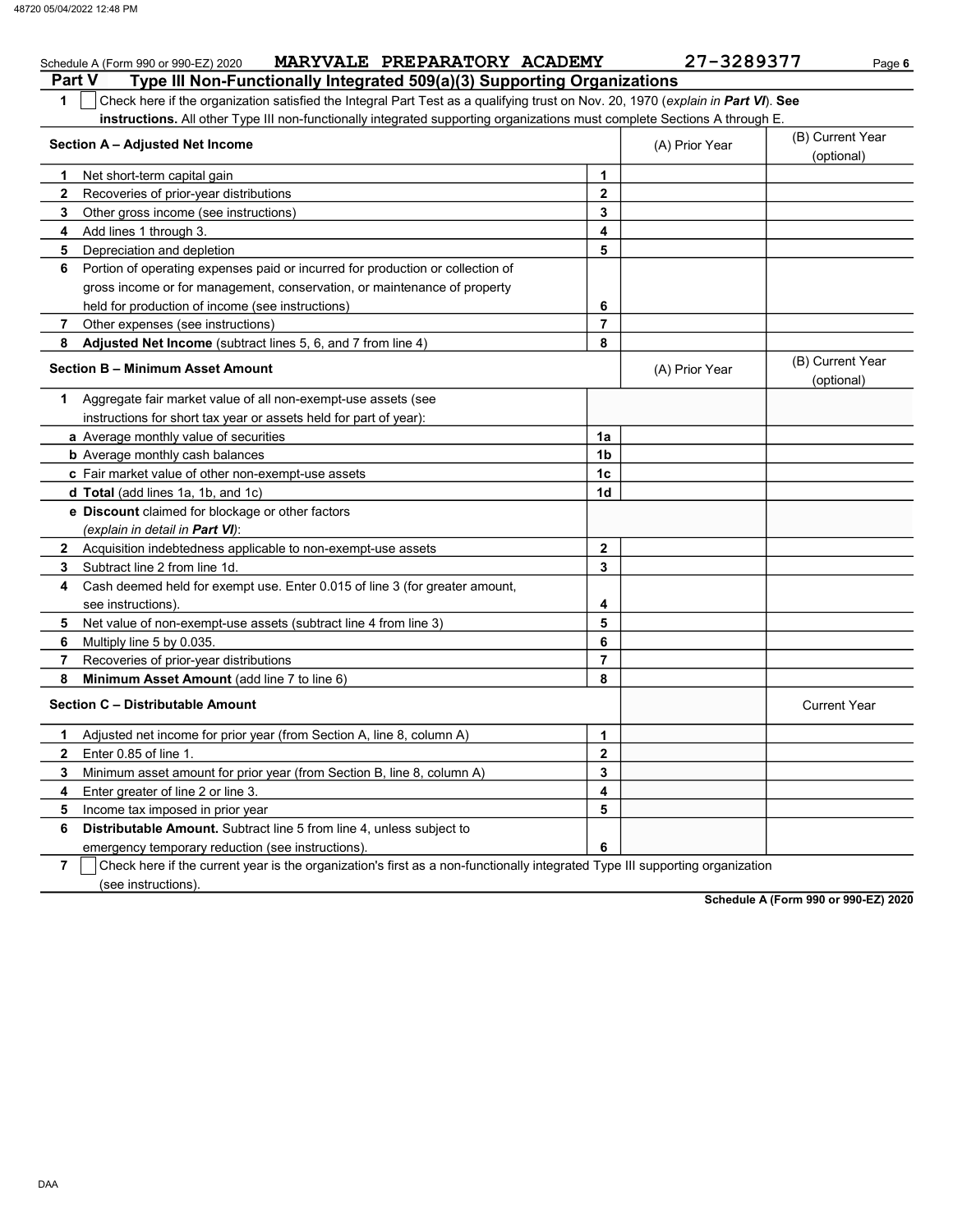#### Schedule A (Form 990 or 990-EZ) 2020 MARYVALE PREPARATORY ACADEMY 27-3289377 Page 7 Part V Type III Non-Functionally Integrated 509(a)(3) Supporting Organizations (continued) Section D – Distributions Current Year 1 2 3 4 5 6 7 8 9 10 Amounts paid to supported organizations to accomplish exempt purposes Amounts paid to perform activity that directly furthers exempt purposes of supported organizations, in excess of income from activity Administrative expenses paid to accomplish exempt purposes of supported organizations Amounts paid to acquire exempt-use assets Qualified set-aside amounts (prior IRS approval required—provide details in Part VI) Other distributions (describe in Part VI). See instructions. Total annual distributions. Add lines 1 through 6. Distributions to attentive supported organizations to which the organization is responsive (provide details in Part VI). See instructions. Distributable amount for 2020 from Section C, line 6 Line 8 amount divided by line 9 amount Section E – Distribution Allocations (see instructions) Excess Distributions (i) (ii) Underdistributions Pre-2020 (iii) Distributable Amount for 2020 6 Remaining underdistributions for 2020 Subtract lines 3h 5 4 3 2 1 a From 2015 . . . . . . . . . . . . . . . . . . . . . . . . . . . . . . . b From 2016 . . . . . . . . . . . . . . . . . . . . . . . . . . . . . . . c From 2017 . . . . . . . . . . . . . . . . . . . . . . . . . . . . . . . d From 2018 . . . . . . . . . . . . . . . . . . . . . . . . . . . . . . . . e From 2019 . . . . . . . . . . . . . . . . . . . . . . . . . . . . . . . . f Total of lines 3a through 3e g Applied to underdistributions of prior years h Applied to 2020 distributable amount i Carryover from 2015 not applied (see instructions) j Remainder. Subtract lines 3g, 3h, and 3i from line 3f. a Applied to underdistributions of prior years **b** Applied to 2020 distributable amount c Remainder. Subtract lines 4a and 4b from line 4. Distributable amount for 2020 from Section C, line 6 Underdistributions, if any, for years prior to 2020 (reasonable cause required–explain in Part VI). See Excess distributions carryover, if any, to 2020 Distributions for 2020 from Section D, line 7: \$ Remaining underdistributions for years prior to 2020, if any. Subtract lines 3g and 4a from line 2. For result greater than zero, explain in Part VI. See instructions. and 4b from line 1. For result greater than zero, explain in instructions.

a Excess from 2016 ........................ **b** Excess from 2017 ........................ c Excess from 2018 . . . . . . . . . . . . . . . . . . . . . . . . d Excess from 2019 ......................... e Excess from 2020 . . . . . . . . . . . . . . . . . . . . . . . . Part VI. See instructions. Excess distributions carryover to 2021. Add lines 3j and 4c. Breakdown of line 7:

Schedule A (Form 990 or 990-EZ) 2020

8

7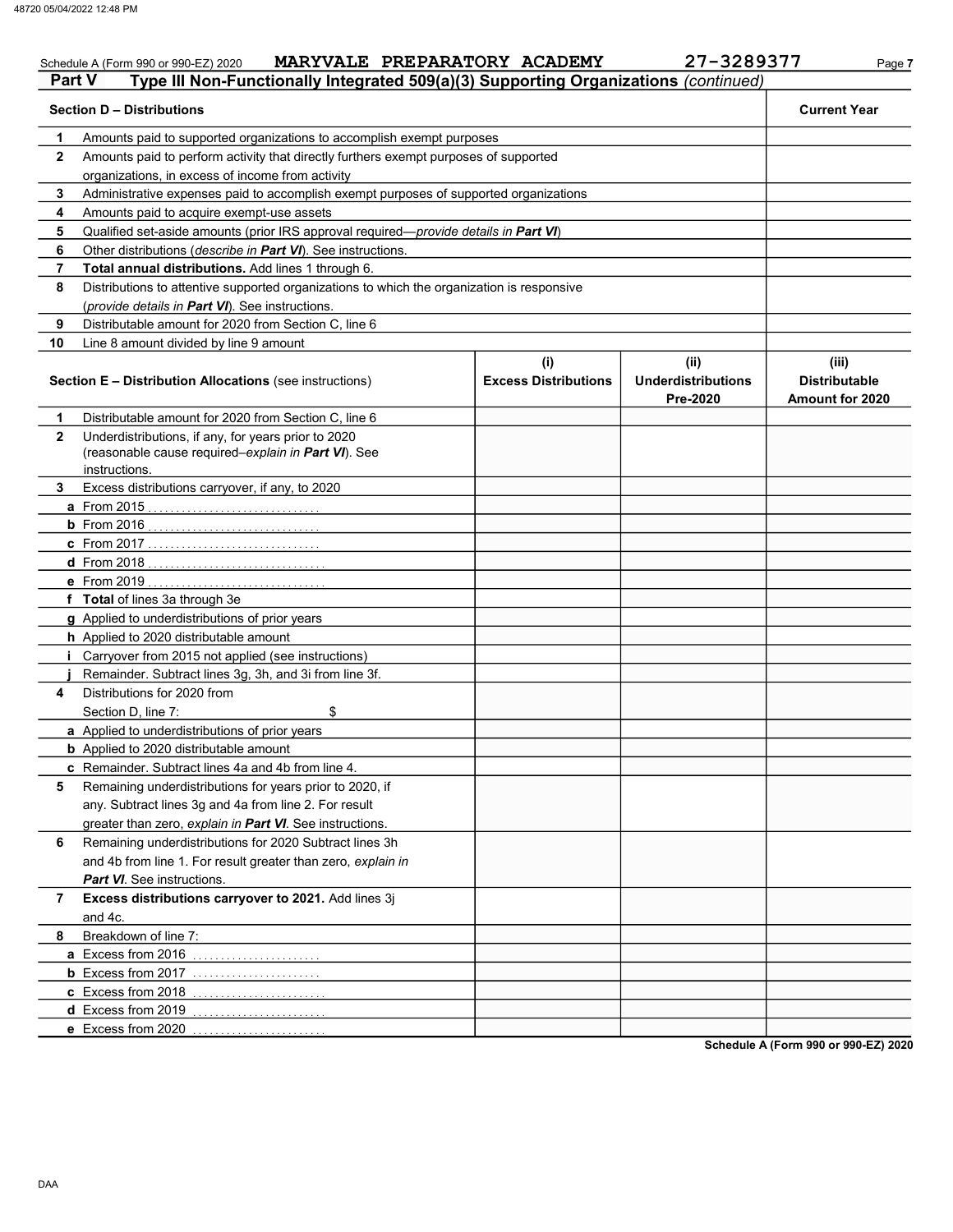|         | Schedule A (Form 990 or 990-EZ) 2020 | MARYVALE PREPARATORY ACADEMY | 27-3289377                                                                                                                                                                                                                                                                                                                                                        | Page 8 |
|---------|--------------------------------------|------------------------------|-------------------------------------------------------------------------------------------------------------------------------------------------------------------------------------------------------------------------------------------------------------------------------------------------------------------------------------------------------------------|--------|
| Part VI |                                      |                              | Supplemental Information. Provide the explanations required by Part II, line 10; Part II, line 17a or 17b; Part<br>III, line 12; Part IV, Section A, lines 1, 2, 3b, 3c, 4b, 4c, 5a, 6, 9a, 9b, 9c, 11a, 11b, and 11c; Part IV, Section<br>B, lines 1 and 2; Part IV, Section C, line 1; Part IV, Section D, lines 2 and 3; Part IV, Section E, lines 1c, 2a, 2b, |        |
|         |                                      |                              | 3a, and 3b; Part V, line 1; Part V, Section B, line 1e; Part V, Section D, lines 5, 6, and 8; and Part V, Section E,<br>lines 2, 5, and 6. Also complete this part for any additional information. (See instructions.)                                                                                                                                            |        |
|         |                                      |                              |                                                                                                                                                                                                                                                                                                                                                                   |        |
|         |                                      |                              |                                                                                                                                                                                                                                                                                                                                                                   |        |
|         |                                      |                              |                                                                                                                                                                                                                                                                                                                                                                   |        |
|         |                                      |                              |                                                                                                                                                                                                                                                                                                                                                                   |        |
|         |                                      |                              |                                                                                                                                                                                                                                                                                                                                                                   |        |
|         |                                      |                              |                                                                                                                                                                                                                                                                                                                                                                   |        |
|         |                                      |                              |                                                                                                                                                                                                                                                                                                                                                                   |        |
|         |                                      |                              |                                                                                                                                                                                                                                                                                                                                                                   |        |
|         |                                      |                              |                                                                                                                                                                                                                                                                                                                                                                   |        |
|         |                                      |                              |                                                                                                                                                                                                                                                                                                                                                                   |        |
|         |                                      |                              |                                                                                                                                                                                                                                                                                                                                                                   |        |
|         |                                      |                              |                                                                                                                                                                                                                                                                                                                                                                   |        |
|         |                                      |                              |                                                                                                                                                                                                                                                                                                                                                                   |        |
|         |                                      |                              |                                                                                                                                                                                                                                                                                                                                                                   |        |
|         |                                      |                              |                                                                                                                                                                                                                                                                                                                                                                   |        |
|         |                                      |                              |                                                                                                                                                                                                                                                                                                                                                                   |        |
|         |                                      |                              |                                                                                                                                                                                                                                                                                                                                                                   |        |
|         |                                      |                              |                                                                                                                                                                                                                                                                                                                                                                   |        |
|         |                                      |                              |                                                                                                                                                                                                                                                                                                                                                                   |        |
|         |                                      |                              |                                                                                                                                                                                                                                                                                                                                                                   |        |
|         |                                      |                              |                                                                                                                                                                                                                                                                                                                                                                   |        |
|         |                                      |                              |                                                                                                                                                                                                                                                                                                                                                                   |        |
|         |                                      |                              |                                                                                                                                                                                                                                                                                                                                                                   |        |
|         |                                      |                              |                                                                                                                                                                                                                                                                                                                                                                   |        |
|         |                                      |                              |                                                                                                                                                                                                                                                                                                                                                                   |        |
|         |                                      |                              |                                                                                                                                                                                                                                                                                                                                                                   |        |
|         |                                      |                              |                                                                                                                                                                                                                                                                                                                                                                   |        |
|         |                                      |                              |                                                                                                                                                                                                                                                                                                                                                                   |        |
|         |                                      |                              |                                                                                                                                                                                                                                                                                                                                                                   |        |
|         |                                      |                              |                                                                                                                                                                                                                                                                                                                                                                   |        |
|         |                                      |                              |                                                                                                                                                                                                                                                                                                                                                                   |        |
|         |                                      |                              |                                                                                                                                                                                                                                                                                                                                                                   |        |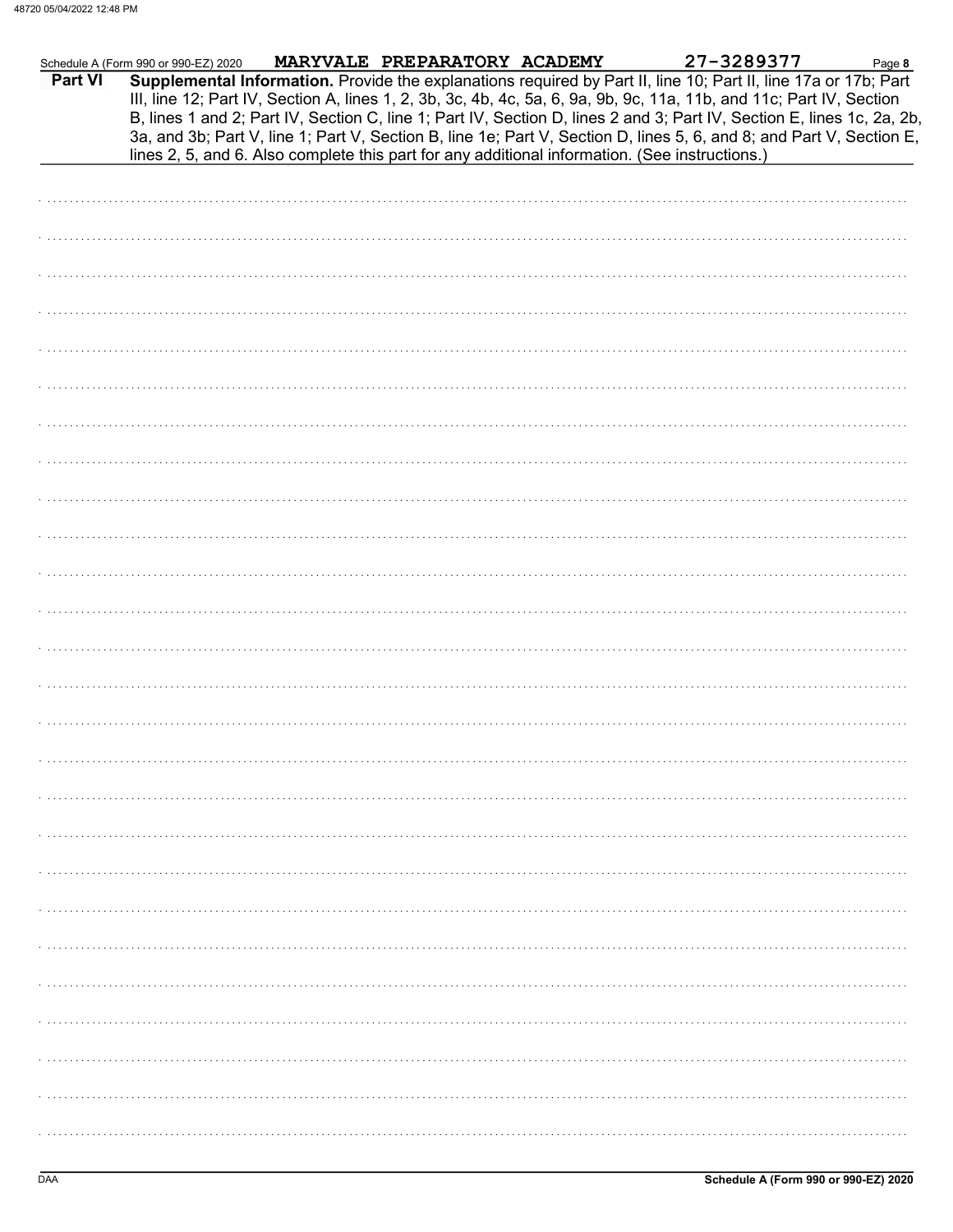# Schedule B  $\overline{S}$  Schedule of Contributors

Attach to Form 990, Form 990-EZ, or Form 990-PF. ▶ Go to www.irs.gov/Form990 for the latest information. OMB No. 1545-0047

2020

Employer identification number

|                                                | MARYVALE PREPARATORY ACADEMY                                                                                                                                                                                                                                                                                                                                                                                                                                                                                                                                                                                               | 21-32893 <i>11</i> |
|------------------------------------------------|----------------------------------------------------------------------------------------------------------------------------------------------------------------------------------------------------------------------------------------------------------------------------------------------------------------------------------------------------------------------------------------------------------------------------------------------------------------------------------------------------------------------------------------------------------------------------------------------------------------------------|--------------------|
| Organization type (check one):                 |                                                                                                                                                                                                                                                                                                                                                                                                                                                                                                                                                                                                                            |                    |
| Filers of:                                     | Section:                                                                                                                                                                                                                                                                                                                                                                                                                                                                                                                                                                                                                   |                    |
| Form 990 or 990-EZ                             | $ \mathbf{X} $<br>3 ) (enter number) organization<br>501(c)                                                                                                                                                                                                                                                                                                                                                                                                                                                                                                                                                                |                    |
|                                                | $4947(a)(1)$ nonexempt charitable trust <b>not</b> treated as a private foundation                                                                                                                                                                                                                                                                                                                                                                                                                                                                                                                                         |                    |
|                                                | 527 political organization                                                                                                                                                                                                                                                                                                                                                                                                                                                                                                                                                                                                 |                    |
| Form 990-PF                                    | 501(c)(3) exempt private foundation                                                                                                                                                                                                                                                                                                                                                                                                                                                                                                                                                                                        |                    |
|                                                | 4947(a)(1) nonexempt charitable trust treated as a private foundation                                                                                                                                                                                                                                                                                                                                                                                                                                                                                                                                                      |                    |
|                                                | 501(c)(3) taxable private foundation                                                                                                                                                                                                                                                                                                                                                                                                                                                                                                                                                                                       |                    |
| instructions.                                  | Check if your organization is covered by the General Rule or a Special Rule.<br>$Note:$ Only a section 501(c)(7), (8), or (10) organization can check boxes for both the General Rule and a Special Rule. See                                                                                                                                                                                                                                                                                                                                                                                                              |                    |
| General Rule                                   |                                                                                                                                                                                                                                                                                                                                                                                                                                                                                                                                                                                                                            |                    |
| <b>X</b><br>contributor's total contributions. | For an organization filing Form 990, 990-EZ, or 990-PF that received, during the year, contributions totaling \$5,000<br>or more (in money or property) from any one contributor. Complete Parts I and II. See instructions for determining a                                                                                                                                                                                                                                                                                                                                                                              |                    |
| <b>Special Rules</b>                           |                                                                                                                                                                                                                                                                                                                                                                                                                                                                                                                                                                                                                            |                    |
|                                                | For an organization described in section 501(c)(3) filing Form 990 or 990-EZ that met the 33 <sup>1</sup> /3% support test of the<br>regulations under sections $509(a)(1)$ and $170(b)(1)(A)(vi)$ , that checked Schedule A (Form 990 or 990-EZ), Part II, line<br>13, 16a, or 16b, and that received from any one contributor, during the year, total contributions of the greater of (1)<br>\$5,000; or (2) 2% of the amount on (i) Form 990, Part VIII, line 1h; or (ii) Form 990-EZ, line 1. Complete Parts I and II.                                                                                                 |                    |
|                                                | For an organization described in section 501(c)(7), (8), or (10) filing Form 990 or 990-EZ that received from any one<br>contributor, during the year, total contributions of more than \$1,000 exclusively for religious, charitable, scientific,<br>literary, or educational purposes, or for the prevention of cruelty to children or animals. Complete Parts I (entering<br>"N/A" in column (b) instead of the contributor name and address), II, and III.                                                                                                                                                             |                    |
| totaling \$5,000 or more during the year       | For an organization described in section 501(c)(7), (8), or (10) filing Form 990 or 990-EZ that received from any one<br>contributor, during the year, contributions exclusively for religious, charitable, etc., purposes, but no such<br>contributions totaled more than \$1,000. If this box is checked, enter here the total contributions that were received<br>during the year for an exclusively religious, charitable, etc., purpose. Don't complete any of the parts unless the<br>General Rule applies to this organization because it received <i>nonexclusively</i> religious, charitable, etc., contributions | \$                 |
|                                                | Caution: An organization that isn't covered by the General Rule and/or the Special Rules doesn't file Schedule B (Form 990,<br>990-EZ, or 990-PF), but it <b>must</b> answer "No" on Part IV, line 2, of its Form 990; or check the box on line H of its Form 990-EZ or on its<br>Form 990-PF, Part I, line 2, to certify that it doesn't meet the filing requirements of Schedule B (Form 990, 990-EZ, or 990-PF).                                                                                                                                                                                                        |                    |

For Paperwork Reduction Act Notice, see the instructions for Form 990, 990-EZ, or 990-PF.

Department of the Treasury Internal Revenue Service Name of the organization (Form 990, 990-EZ, MARYVALE PREPARATORY ACADEMY 27-3289377

| Filers of:         | Section:                                                                           |
|--------------------|------------------------------------------------------------------------------------|
| Form 990 or 990-FZ | $ \mathbf{X} $ 501(c)( <b>3</b> ) (enter number) organization                      |
|                    | $4947(a)(1)$ nonexempt charitable trust <b>not</b> treated as a private foundation |
|                    | 527 political organization                                                         |
| Form 990-PF        | $501(c)(3)$ exempt private foundation                                              |
|                    | 4947(a)(1) nonexempt charitable trust treated as a private foundation              |
|                    | $501(c)(3)$ taxable private foundation                                             |

#### General Rule

#### Special Rules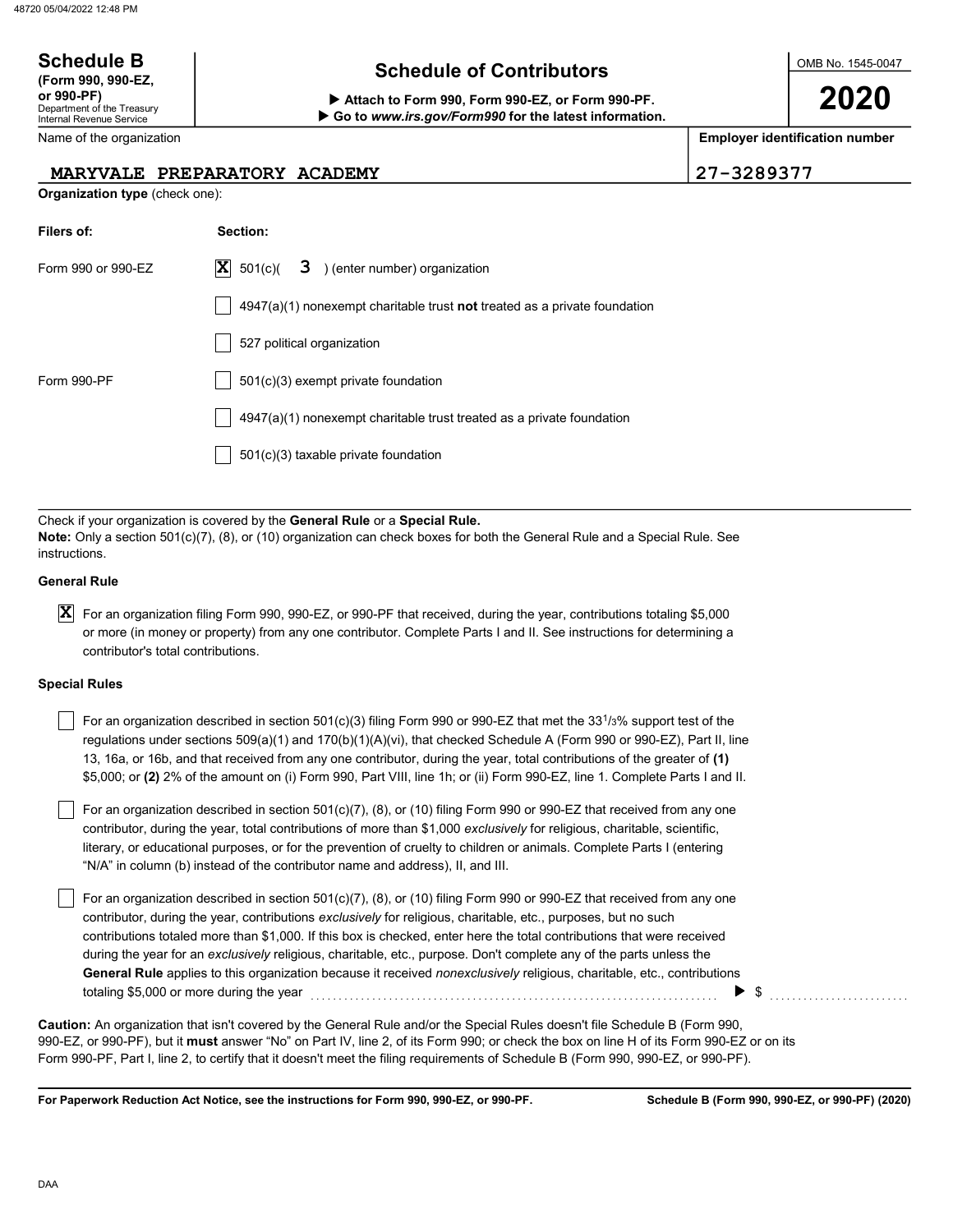|                | Schedule B (Form 990, 990-EZ, or 990-PF) (2020)<br>Name of organization<br>MARYVALE PREPARATORY ACADEMY |                                   | PAGE 1 OF<br>-1<br>Page 2<br><b>Employer identification number</b><br>27-3289377             |
|----------------|---------------------------------------------------------------------------------------------------------|-----------------------------------|----------------------------------------------------------------------------------------------|
| Part I         | Contributors (see instructions). Use duplicate copies of Part I if additional space is needed.          |                                   |                                                                                              |
| (a)<br>No.     | (b)<br>Name, address, and ZIP + 4                                                                       | (c)<br><b>Total contributions</b> | (d)<br>Type of contribution                                                                  |
| $\overline{1}$ |                                                                                                         | 1,767,357<br>$\frac{1}{2}$        | X<br>Person<br>Payroll<br><b>Noncash</b><br>(Complete Part II for<br>noncash contributions.) |
| (a)<br>No.     | (b)<br>Name, address, and ZIP + 4                                                                       | (c)<br><b>Total contributions</b> | (d)<br>Type of contribution                                                                  |
|                |                                                                                                         | \$                                | Person<br>Payroll<br><b>Noncash</b><br>(Complete Part II for<br>noncash contributions.)      |
| (a)<br>No.     | (b)<br>Name, address, and ZIP + 4                                                                       | (c)<br><b>Total contributions</b> | (d)<br>Type of contribution                                                                  |
|                |                                                                                                         | \$                                | Person<br>Payroll<br><b>Noncash</b><br>(Complete Part II for<br>noncash contributions.)      |
| (a)<br>No.     | (b)<br>Name, address, and ZIP + 4                                                                       | (c)<br><b>Total contributions</b> | (d)<br>Type of contribution                                                                  |
|                |                                                                                                         | \$                                | <b>Person</b><br>Payroll<br>Noncash<br>(Complete Part II for<br>noncash contributions.)      |
| (a)<br>No.     | (b)<br>Name, address, and ZIP + 4                                                                       | (c)<br><b>Total contributions</b> | (d)<br>Type of contribution                                                                  |
|                |                                                                                                         | \$                                | Person<br>Payroll<br>Noncash<br>(Complete Part II for<br>noncash contributions.)             |
| (a)<br>No.     | (b)<br>Name, address, and ZIP + 4                                                                       | (c)<br><b>Total contributions</b> | (d)<br>Type of contribution                                                                  |
|                |                                                                                                         | \$                                | Person<br>Payroll<br>Noncash<br>(Complete Part II for<br>noncash contributions.)             |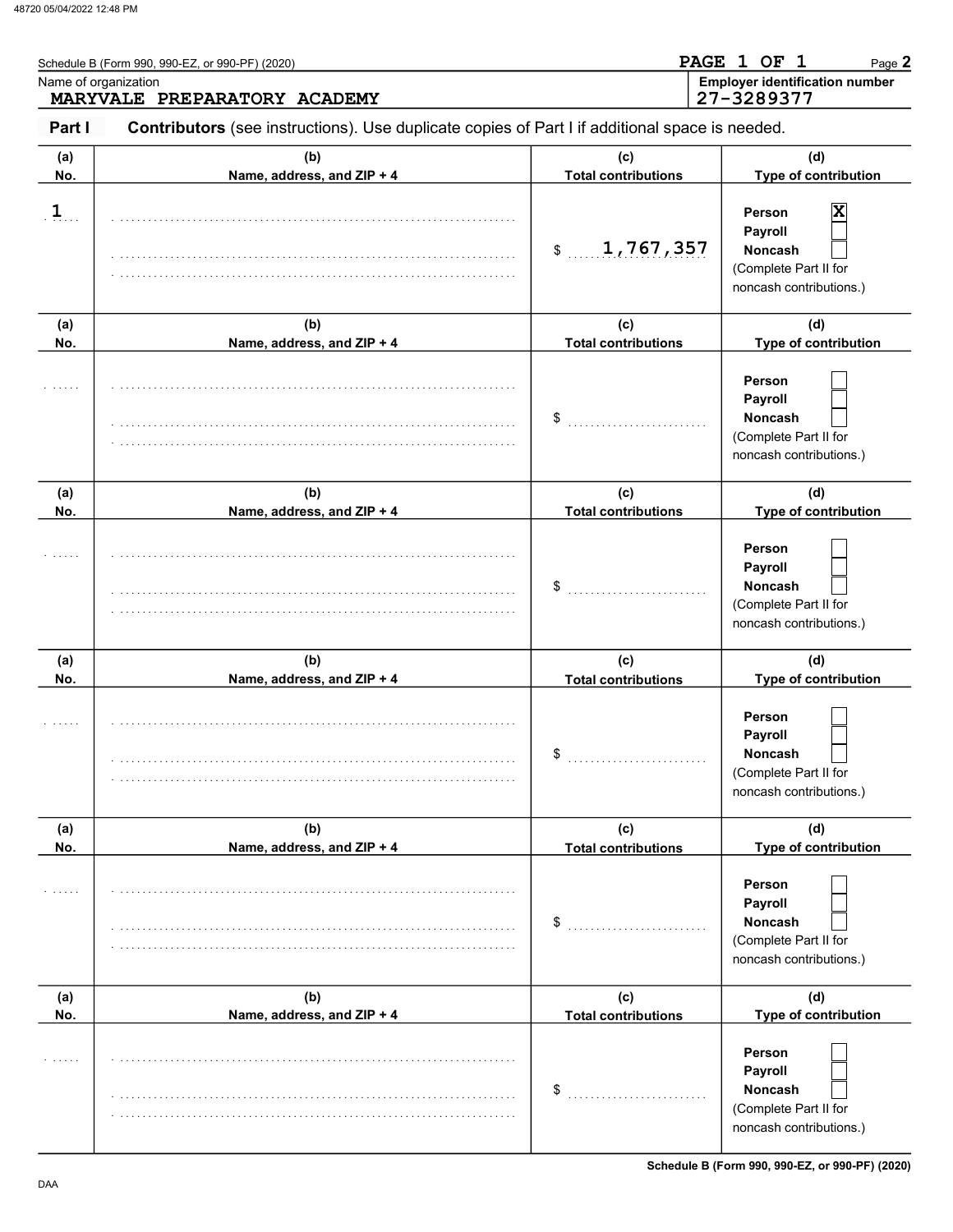SCHEDULE D<br>(Form 990)

Department of the Treasury Internal Revenue Service Name of the organization

# SCHEDULE D | Supplemental Financial Statements

 Attach to Form 990. Part IV, line 6, 7, 8, 9, 10, 11a, 11b, 11c, 11d, 11e, 11f, 12a, or 12b. Complete if the organization answered "Yes" on Form 990,

Go to www.irs.gov/Form990 for instructions and the latest information.

2020 **Open to Public Inspection** 

OMB No. 1545-0047

Employer identification number

|   | MARYVALE PREPARATORY ACADEMY                                                                                                              |                                                    | 27-3289377                      |
|---|-------------------------------------------------------------------------------------------------------------------------------------------|----------------------------------------------------|---------------------------------|
|   | Organizations Maintaining Donor Advised Funds or Other Similar Funds or Accounts.<br>Part I                                               |                                                    |                                 |
|   | Complete if the organization answered "Yes" on Form 990, Part IV, line 6.                                                                 |                                                    |                                 |
|   |                                                                                                                                           | (a) Donor advised funds                            | (b) Funds and other accounts    |
| 1 | Total number at end of year                                                                                                               |                                                    |                                 |
| 2 |                                                                                                                                           |                                                    |                                 |
| 3 |                                                                                                                                           |                                                    |                                 |
| 4 | Aggregate value at end of year                                                                                                            |                                                    |                                 |
| 5 | Did the organization inform all donors and donor advisors in writing that the assets held in donor advised                                |                                                    |                                 |
|   |                                                                                                                                           |                                                    | Yes<br>No.                      |
| 6 | Did the organization inform all grantees, donors, and donor advisors in writing that grant funds can be used                              |                                                    |                                 |
|   | only for charitable purposes and not for the benefit of the donor or donor advisor, or for any other purpose                              |                                                    |                                 |
|   |                                                                                                                                           |                                                    | Yes<br>No                       |
|   | <b>Conservation Easements.</b><br>Part II                                                                                                 |                                                    |                                 |
|   | Complete if the organization answered "Yes" on Form 990, Part IV, line 7.                                                                 |                                                    |                                 |
| 1 | Purpose(s) of conservation easements held by the organization (check all that apply).                                                     |                                                    |                                 |
|   | Preservation of land for public use (for example, recreation or education)                                                                | Preservation of a historically important land area |                                 |
|   | Protection of natural habitat                                                                                                             | Preservation of a certified historic structure     |                                 |
|   | Preservation of open space                                                                                                                |                                                    |                                 |
| 2 | Complete lines 2a through 2d if the organization held a qualified conservation contribution in the form of a conservation                 |                                                    |                                 |
|   | easement on the last day of the tax year.                                                                                                 |                                                    | Held at the End of the Tax Year |
| a | Total number of conservation easements                                                                                                    |                                                    | 2a                              |
| b |                                                                                                                                           |                                                    | 2 <sub>b</sub>                  |
|   | Number of conservation easements on a certified historic structure included in (a) [[[[[[[[[[[[[[[[[[[[[[[[[]]                            |                                                    | 2 <sub>c</sub>                  |
|   | d Number of conservation easements included in (c) acquired after 7/25/06, and not on a                                                   |                                                    |                                 |
|   | historic structure listed in the National Register                                                                                        |                                                    | 2d                              |
| 3 | Number of conservation easements modified, transferred, released, extinguished, or terminated by the organization during the              |                                                    |                                 |
|   | tax year $\blacktriangleright$                                                                                                            |                                                    |                                 |
|   | Number of states where property subject to conservation easement is located ▶                                                             |                                                    |                                 |
| 5 | Does the organization have a written policy regarding the periodic monitoring, inspection, handling of                                    |                                                    |                                 |
|   | violations, and enforcement of the conservation easements it holds?                                                                       |                                                    | Yes<br>No                       |
| 6 | Staff and volunteer hours devoted to monitoring, inspecting, handling of violations, and enforcing conservation easements during the year |                                                    |                                 |
|   |                                                                                                                                           |                                                    |                                 |
| 7 | Amount of expenses incurred in monitoring, inspecting, handling of violations, and enforcing conservation easements during the year       |                                                    |                                 |
|   | ▶ \$                                                                                                                                      |                                                    |                                 |
|   | Does each conservation easement reported on line 2(d) above satisfy the requirements of section 170(h)(4)(B)(i)                           |                                                    |                                 |
|   |                                                                                                                                           |                                                    |                                 |
| 9 | In Part XIII, describe how the organization reports conservation easements in its revenue and expense statement and                       |                                                    |                                 |
|   | balance sheet, and include, if applicable, the text of the footnote to the organization's financial statements that describes the         |                                                    |                                 |
|   | organization's accounting for conservation easements.                                                                                     |                                                    |                                 |
|   | Organizations Maintaining Collections of Art, Historical Treasures, or Other Similar Assets.<br>Part III                                  |                                                    |                                 |
|   | Complete if the organization answered "Yes" on Form 990, Part IV, line 8.                                                                 |                                                    |                                 |
|   | 1a If the organization elected, as permitted under FASB ASC 958, not to report in its revenue statement and balance sheet works           |                                                    |                                 |
|   | of art, historical treasures, or other similar assets held for public exhibition, education, or research in furtherance of public         |                                                    |                                 |
|   | service, provide in Part XIII the text of the footnote to its financial statements that describes these items.                            |                                                    |                                 |
| b | If the organization elected, as permitted under FASB ASC 958, to report in its revenue statement and balance sheet works of               |                                                    |                                 |
|   | art, historical treasures, or other similar assets held for public exhibition, education, or research in furtherance of public service,   |                                                    |                                 |
|   | provide the following amounts relating to these items:                                                                                    |                                                    |                                 |
|   |                                                                                                                                           |                                                    |                                 |
|   | (ii) Assets included in Form 990, Part X                                                                                                  |                                                    |                                 |
| 2 | If the organization received or held works of art, historical treasures, or other similar assets for financial gain, provide the          |                                                    |                                 |
|   | following amounts required to be reported under FASB ASC 958 relating to these items:                                                     |                                                    |                                 |
| a |                                                                                                                                           |                                                    | $\blacktriangleright$ \$        |
|   |                                                                                                                                           |                                                    | $\blacktriangleright$ \$        |

| For Paperwork Reduction Act Notice, see the Instructions for Form 990. |  |
|------------------------------------------------------------------------|--|
| DAA                                                                    |  |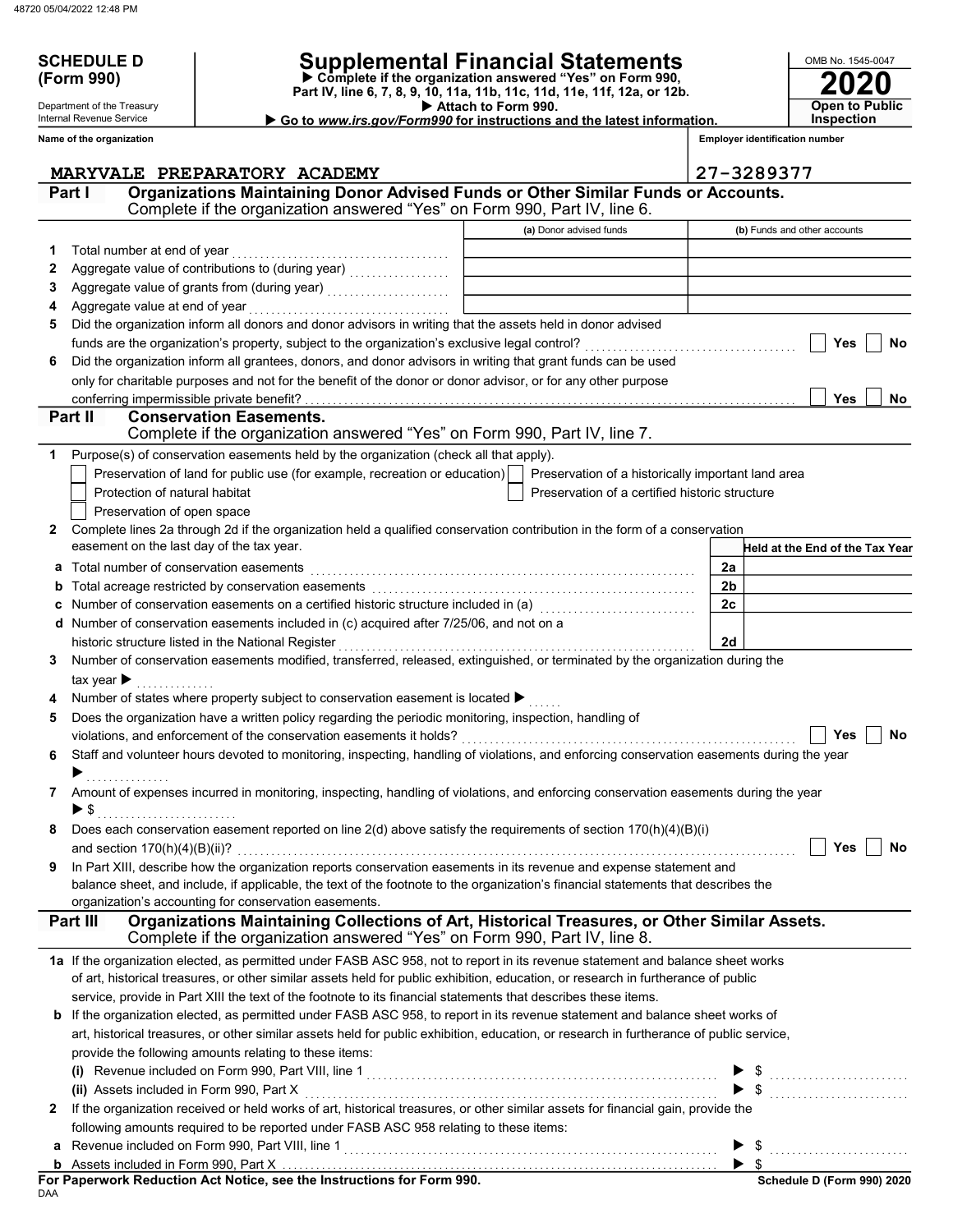| Organizations Maintaining Collections of Art, Historical Treasures, or Other Similar Assets (continued)<br>Part III<br>Using the organization's acquisition, accession, and other records, check any of the following that make significant use of its<br>3<br>collection items (check all that apply):<br>Public exhibition<br>Loan or exchange program<br>d<br>a<br>Scholarly research<br>b<br>е<br>Preservation for future generations<br>c<br>Provide a description of the organization's collections and explain how they further the organization's exempt purpose in Part<br>XIII.<br>During the year, did the organization solicit or receive donations of art, historical treasures, or other similar<br>5<br><b>Yes</b><br><b>No</b><br><b>Part IV</b><br><b>Escrow and Custodial Arrangements.</b><br>Complete if the organization answered "Yes" on Form 990, Part IV, line 9, or reported an amount on Form<br>990, Part X, line 21.<br>1a Is the organization an agent, trustee, custodian or other intermediary for contributions or other assets not<br>included on Form 990, Part X?<br><b>Yes</b><br>No<br>b If "Yes," explain the arrangement in Part XIII and complete the following table:<br>Amount<br>c Beginning balance<br>1c<br>d Additions during the year electron contracts and a set of the set of the year of the set of the set of the set of the set of the set of the set of the set of the set of the set of the set of the set of the set of the set<br>1d<br>1e<br>е<br>1f<br>Ending balance with a construction of the construction of the construction of the construction of the construction of the construction of the construction of the construction of the construction of the construction of the<br>f<br>2a Did the organization include an amount on Form 990, Part X, line 21, for escrow or custodial account liability?<br><b>Yes</b><br>No<br><b>Endowment Funds.</b><br><b>Part V</b><br>Complete if the organization answered "Yes" on Form 990, Part IV, line 10.<br>(d) Three years back<br>(a) Current year<br>(c) Two years back<br>(e) Four years back<br>(b) Prior year<br>1a Beginning of year balance <i>minimal</i><br><b>b</b> Contributions $\ldots$<br>c Net investment earnings, gains, and<br>losses<br><b>d</b> Grants or scholarships<br>.<br>e Other expenditures for facilities and<br>f Administrative expenses<br>End of year balance<br>g<br>Provide the estimated percentage of the current year end balance (line 1g, column (a)) held as:<br>2<br>a Board designated or quasi-endowment $\blacktriangleright$<br>℅<br><b>b</b> Permanent endowment $\blacktriangleright$<br>. %<br>c Term endowment $\blacktriangleright$<br>%<br>The percentages on lines 2a, 2b, and 2c should equal 100%.<br>3a Are there endowment funds not in the possession of the organization that are held and administered for the<br>Yes<br>No<br>organization by:<br>(i) Unrelated organizations<br>3a(i)<br>(ii) Related organizations<br>3a(ii)<br>b If "Yes" on line 3a(ii), are the related organizations listed as required on Schedule R? [[[[[[[[[[[[[[[[[[[<br>3 <sub>b</sub><br>Describe in Part XIII the intended uses of the organization's endowment funds.<br>Land, Buildings, and Equipment.<br><b>Part VI</b><br>Complete if the organization answered "Yes" on Form 990, Part IV, line 11a. See Form 990, Part X, line 10.<br>Description of property<br>(b) Cost or other basis<br>(c) Accumulated<br>(d) Book value<br>(a) Cost or other basis<br>depreciation<br>(investment)<br>(other)<br><b>1a</b> Land<br>2,741,223<br>1, 163, 444<br>1,577,779<br>c Leasehold improvements<br>728,025<br>400,630<br>327,395<br>d<br>1,905,174 | Schedule D (Form 990) 2020 MARYVALE PREPARATORY ACADEMY |  | 27-3289377 | Page 2 |
|-------------------------------------------------------------------------------------------------------------------------------------------------------------------------------------------------------------------------------------------------------------------------------------------------------------------------------------------------------------------------------------------------------------------------------------------------------------------------------------------------------------------------------------------------------------------------------------------------------------------------------------------------------------------------------------------------------------------------------------------------------------------------------------------------------------------------------------------------------------------------------------------------------------------------------------------------------------------------------------------------------------------------------------------------------------------------------------------------------------------------------------------------------------------------------------------------------------------------------------------------------------------------------------------------------------------------------------------------------------------------------------------------------------------------------------------------------------------------------------------------------------------------------------------------------------------------------------------------------------------------------------------------------------------------------------------------------------------------------------------------------------------------------------------------------------------------------------------------------------------------------------------------------------------------------------------------------------------------------------------------------------------------------------------------------------------------------------------------------------------------------------------------------------------------------------------------------------------------------------------------------------------------------------------------------------------------------------------------------------------------------------------------------------------------------------------------------------------------------------------------------------------------------------------------------------------------------------------------------------------------------------------------------------------------------------------------------------------------------------------------------------------------------------------------------------------------------------------------------------------------------------------------------------------------------------------------------------------------------------------------------------------------------------------------------------------------------------------------------------------------------------------------------------------------------------------------------------------------------------------------------------------------------------------------------------------------------------------------------------------------------------------------------------------------------------------------------------------------------------------------------------------------------------------------------------------------------------------------------------------------------------------------------------------------------------------------------------------|---------------------------------------------------------|--|------------|--------|
|                                                                                                                                                                                                                                                                                                                                                                                                                                                                                                                                                                                                                                                                                                                                                                                                                                                                                                                                                                                                                                                                                                                                                                                                                                                                                                                                                                                                                                                                                                                                                                                                                                                                                                                                                                                                                                                                                                                                                                                                                                                                                                                                                                                                                                                                                                                                                                                                                                                                                                                                                                                                                                                                                                                                                                                                                                                                                                                                                                                                                                                                                                                                                                                                                                                                                                                                                                                                                                                                                                                                                                                                                                                                                                                   |                                                         |  |            |        |
|                                                                                                                                                                                                                                                                                                                                                                                                                                                                                                                                                                                                                                                                                                                                                                                                                                                                                                                                                                                                                                                                                                                                                                                                                                                                                                                                                                                                                                                                                                                                                                                                                                                                                                                                                                                                                                                                                                                                                                                                                                                                                                                                                                                                                                                                                                                                                                                                                                                                                                                                                                                                                                                                                                                                                                                                                                                                                                                                                                                                                                                                                                                                                                                                                                                                                                                                                                                                                                                                                                                                                                                                                                                                                                                   |                                                         |  |            |        |
|                                                                                                                                                                                                                                                                                                                                                                                                                                                                                                                                                                                                                                                                                                                                                                                                                                                                                                                                                                                                                                                                                                                                                                                                                                                                                                                                                                                                                                                                                                                                                                                                                                                                                                                                                                                                                                                                                                                                                                                                                                                                                                                                                                                                                                                                                                                                                                                                                                                                                                                                                                                                                                                                                                                                                                                                                                                                                                                                                                                                                                                                                                                                                                                                                                                                                                                                                                                                                                                                                                                                                                                                                                                                                                                   |                                                         |  |            |        |
|                                                                                                                                                                                                                                                                                                                                                                                                                                                                                                                                                                                                                                                                                                                                                                                                                                                                                                                                                                                                                                                                                                                                                                                                                                                                                                                                                                                                                                                                                                                                                                                                                                                                                                                                                                                                                                                                                                                                                                                                                                                                                                                                                                                                                                                                                                                                                                                                                                                                                                                                                                                                                                                                                                                                                                                                                                                                                                                                                                                                                                                                                                                                                                                                                                                                                                                                                                                                                                                                                                                                                                                                                                                                                                                   |                                                         |  |            |        |
|                                                                                                                                                                                                                                                                                                                                                                                                                                                                                                                                                                                                                                                                                                                                                                                                                                                                                                                                                                                                                                                                                                                                                                                                                                                                                                                                                                                                                                                                                                                                                                                                                                                                                                                                                                                                                                                                                                                                                                                                                                                                                                                                                                                                                                                                                                                                                                                                                                                                                                                                                                                                                                                                                                                                                                                                                                                                                                                                                                                                                                                                                                                                                                                                                                                                                                                                                                                                                                                                                                                                                                                                                                                                                                                   |                                                         |  |            |        |
|                                                                                                                                                                                                                                                                                                                                                                                                                                                                                                                                                                                                                                                                                                                                                                                                                                                                                                                                                                                                                                                                                                                                                                                                                                                                                                                                                                                                                                                                                                                                                                                                                                                                                                                                                                                                                                                                                                                                                                                                                                                                                                                                                                                                                                                                                                                                                                                                                                                                                                                                                                                                                                                                                                                                                                                                                                                                                                                                                                                                                                                                                                                                                                                                                                                                                                                                                                                                                                                                                                                                                                                                                                                                                                                   |                                                         |  |            |        |
|                                                                                                                                                                                                                                                                                                                                                                                                                                                                                                                                                                                                                                                                                                                                                                                                                                                                                                                                                                                                                                                                                                                                                                                                                                                                                                                                                                                                                                                                                                                                                                                                                                                                                                                                                                                                                                                                                                                                                                                                                                                                                                                                                                                                                                                                                                                                                                                                                                                                                                                                                                                                                                                                                                                                                                                                                                                                                                                                                                                                                                                                                                                                                                                                                                                                                                                                                                                                                                                                                                                                                                                                                                                                                                                   |                                                         |  |            |        |
|                                                                                                                                                                                                                                                                                                                                                                                                                                                                                                                                                                                                                                                                                                                                                                                                                                                                                                                                                                                                                                                                                                                                                                                                                                                                                                                                                                                                                                                                                                                                                                                                                                                                                                                                                                                                                                                                                                                                                                                                                                                                                                                                                                                                                                                                                                                                                                                                                                                                                                                                                                                                                                                                                                                                                                                                                                                                                                                                                                                                                                                                                                                                                                                                                                                                                                                                                                                                                                                                                                                                                                                                                                                                                                                   |                                                         |  |            |        |
|                                                                                                                                                                                                                                                                                                                                                                                                                                                                                                                                                                                                                                                                                                                                                                                                                                                                                                                                                                                                                                                                                                                                                                                                                                                                                                                                                                                                                                                                                                                                                                                                                                                                                                                                                                                                                                                                                                                                                                                                                                                                                                                                                                                                                                                                                                                                                                                                                                                                                                                                                                                                                                                                                                                                                                                                                                                                                                                                                                                                                                                                                                                                                                                                                                                                                                                                                                                                                                                                                                                                                                                                                                                                                                                   |                                                         |  |            |        |
|                                                                                                                                                                                                                                                                                                                                                                                                                                                                                                                                                                                                                                                                                                                                                                                                                                                                                                                                                                                                                                                                                                                                                                                                                                                                                                                                                                                                                                                                                                                                                                                                                                                                                                                                                                                                                                                                                                                                                                                                                                                                                                                                                                                                                                                                                                                                                                                                                                                                                                                                                                                                                                                                                                                                                                                                                                                                                                                                                                                                                                                                                                                                                                                                                                                                                                                                                                                                                                                                                                                                                                                                                                                                                                                   |                                                         |  |            |        |
|                                                                                                                                                                                                                                                                                                                                                                                                                                                                                                                                                                                                                                                                                                                                                                                                                                                                                                                                                                                                                                                                                                                                                                                                                                                                                                                                                                                                                                                                                                                                                                                                                                                                                                                                                                                                                                                                                                                                                                                                                                                                                                                                                                                                                                                                                                                                                                                                                                                                                                                                                                                                                                                                                                                                                                                                                                                                                                                                                                                                                                                                                                                                                                                                                                                                                                                                                                                                                                                                                                                                                                                                                                                                                                                   |                                                         |  |            |        |
|                                                                                                                                                                                                                                                                                                                                                                                                                                                                                                                                                                                                                                                                                                                                                                                                                                                                                                                                                                                                                                                                                                                                                                                                                                                                                                                                                                                                                                                                                                                                                                                                                                                                                                                                                                                                                                                                                                                                                                                                                                                                                                                                                                                                                                                                                                                                                                                                                                                                                                                                                                                                                                                                                                                                                                                                                                                                                                                                                                                                                                                                                                                                                                                                                                                                                                                                                                                                                                                                                                                                                                                                                                                                                                                   |                                                         |  |            |        |
|                                                                                                                                                                                                                                                                                                                                                                                                                                                                                                                                                                                                                                                                                                                                                                                                                                                                                                                                                                                                                                                                                                                                                                                                                                                                                                                                                                                                                                                                                                                                                                                                                                                                                                                                                                                                                                                                                                                                                                                                                                                                                                                                                                                                                                                                                                                                                                                                                                                                                                                                                                                                                                                                                                                                                                                                                                                                                                                                                                                                                                                                                                                                                                                                                                                                                                                                                                                                                                                                                                                                                                                                                                                                                                                   |                                                         |  |            |        |
|                                                                                                                                                                                                                                                                                                                                                                                                                                                                                                                                                                                                                                                                                                                                                                                                                                                                                                                                                                                                                                                                                                                                                                                                                                                                                                                                                                                                                                                                                                                                                                                                                                                                                                                                                                                                                                                                                                                                                                                                                                                                                                                                                                                                                                                                                                                                                                                                                                                                                                                                                                                                                                                                                                                                                                                                                                                                                                                                                                                                                                                                                                                                                                                                                                                                                                                                                                                                                                                                                                                                                                                                                                                                                                                   |                                                         |  |            |        |
|                                                                                                                                                                                                                                                                                                                                                                                                                                                                                                                                                                                                                                                                                                                                                                                                                                                                                                                                                                                                                                                                                                                                                                                                                                                                                                                                                                                                                                                                                                                                                                                                                                                                                                                                                                                                                                                                                                                                                                                                                                                                                                                                                                                                                                                                                                                                                                                                                                                                                                                                                                                                                                                                                                                                                                                                                                                                                                                                                                                                                                                                                                                                                                                                                                                                                                                                                                                                                                                                                                                                                                                                                                                                                                                   |                                                         |  |            |        |
|                                                                                                                                                                                                                                                                                                                                                                                                                                                                                                                                                                                                                                                                                                                                                                                                                                                                                                                                                                                                                                                                                                                                                                                                                                                                                                                                                                                                                                                                                                                                                                                                                                                                                                                                                                                                                                                                                                                                                                                                                                                                                                                                                                                                                                                                                                                                                                                                                                                                                                                                                                                                                                                                                                                                                                                                                                                                                                                                                                                                                                                                                                                                                                                                                                                                                                                                                                                                                                                                                                                                                                                                                                                                                                                   |                                                         |  |            |        |
|                                                                                                                                                                                                                                                                                                                                                                                                                                                                                                                                                                                                                                                                                                                                                                                                                                                                                                                                                                                                                                                                                                                                                                                                                                                                                                                                                                                                                                                                                                                                                                                                                                                                                                                                                                                                                                                                                                                                                                                                                                                                                                                                                                                                                                                                                                                                                                                                                                                                                                                                                                                                                                                                                                                                                                                                                                                                                                                                                                                                                                                                                                                                                                                                                                                                                                                                                                                                                                                                                                                                                                                                                                                                                                                   |                                                         |  |            |        |
|                                                                                                                                                                                                                                                                                                                                                                                                                                                                                                                                                                                                                                                                                                                                                                                                                                                                                                                                                                                                                                                                                                                                                                                                                                                                                                                                                                                                                                                                                                                                                                                                                                                                                                                                                                                                                                                                                                                                                                                                                                                                                                                                                                                                                                                                                                                                                                                                                                                                                                                                                                                                                                                                                                                                                                                                                                                                                                                                                                                                                                                                                                                                                                                                                                                                                                                                                                                                                                                                                                                                                                                                                                                                                                                   |                                                         |  |            |        |
|                                                                                                                                                                                                                                                                                                                                                                                                                                                                                                                                                                                                                                                                                                                                                                                                                                                                                                                                                                                                                                                                                                                                                                                                                                                                                                                                                                                                                                                                                                                                                                                                                                                                                                                                                                                                                                                                                                                                                                                                                                                                                                                                                                                                                                                                                                                                                                                                                                                                                                                                                                                                                                                                                                                                                                                                                                                                                                                                                                                                                                                                                                                                                                                                                                                                                                                                                                                                                                                                                                                                                                                                                                                                                                                   |                                                         |  |            |        |
|                                                                                                                                                                                                                                                                                                                                                                                                                                                                                                                                                                                                                                                                                                                                                                                                                                                                                                                                                                                                                                                                                                                                                                                                                                                                                                                                                                                                                                                                                                                                                                                                                                                                                                                                                                                                                                                                                                                                                                                                                                                                                                                                                                                                                                                                                                                                                                                                                                                                                                                                                                                                                                                                                                                                                                                                                                                                                                                                                                                                                                                                                                                                                                                                                                                                                                                                                                                                                                                                                                                                                                                                                                                                                                                   |                                                         |  |            |        |
|                                                                                                                                                                                                                                                                                                                                                                                                                                                                                                                                                                                                                                                                                                                                                                                                                                                                                                                                                                                                                                                                                                                                                                                                                                                                                                                                                                                                                                                                                                                                                                                                                                                                                                                                                                                                                                                                                                                                                                                                                                                                                                                                                                                                                                                                                                                                                                                                                                                                                                                                                                                                                                                                                                                                                                                                                                                                                                                                                                                                                                                                                                                                                                                                                                                                                                                                                                                                                                                                                                                                                                                                                                                                                                                   |                                                         |  |            |        |
|                                                                                                                                                                                                                                                                                                                                                                                                                                                                                                                                                                                                                                                                                                                                                                                                                                                                                                                                                                                                                                                                                                                                                                                                                                                                                                                                                                                                                                                                                                                                                                                                                                                                                                                                                                                                                                                                                                                                                                                                                                                                                                                                                                                                                                                                                                                                                                                                                                                                                                                                                                                                                                                                                                                                                                                                                                                                                                                                                                                                                                                                                                                                                                                                                                                                                                                                                                                                                                                                                                                                                                                                                                                                                                                   |                                                         |  |            |        |
|                                                                                                                                                                                                                                                                                                                                                                                                                                                                                                                                                                                                                                                                                                                                                                                                                                                                                                                                                                                                                                                                                                                                                                                                                                                                                                                                                                                                                                                                                                                                                                                                                                                                                                                                                                                                                                                                                                                                                                                                                                                                                                                                                                                                                                                                                                                                                                                                                                                                                                                                                                                                                                                                                                                                                                                                                                                                                                                                                                                                                                                                                                                                                                                                                                                                                                                                                                                                                                                                                                                                                                                                                                                                                                                   |                                                         |  |            |        |
|                                                                                                                                                                                                                                                                                                                                                                                                                                                                                                                                                                                                                                                                                                                                                                                                                                                                                                                                                                                                                                                                                                                                                                                                                                                                                                                                                                                                                                                                                                                                                                                                                                                                                                                                                                                                                                                                                                                                                                                                                                                                                                                                                                                                                                                                                                                                                                                                                                                                                                                                                                                                                                                                                                                                                                                                                                                                                                                                                                                                                                                                                                                                                                                                                                                                                                                                                                                                                                                                                                                                                                                                                                                                                                                   |                                                         |  |            |        |
|                                                                                                                                                                                                                                                                                                                                                                                                                                                                                                                                                                                                                                                                                                                                                                                                                                                                                                                                                                                                                                                                                                                                                                                                                                                                                                                                                                                                                                                                                                                                                                                                                                                                                                                                                                                                                                                                                                                                                                                                                                                                                                                                                                                                                                                                                                                                                                                                                                                                                                                                                                                                                                                                                                                                                                                                                                                                                                                                                                                                                                                                                                                                                                                                                                                                                                                                                                                                                                                                                                                                                                                                                                                                                                                   |                                                         |  |            |        |
|                                                                                                                                                                                                                                                                                                                                                                                                                                                                                                                                                                                                                                                                                                                                                                                                                                                                                                                                                                                                                                                                                                                                                                                                                                                                                                                                                                                                                                                                                                                                                                                                                                                                                                                                                                                                                                                                                                                                                                                                                                                                                                                                                                                                                                                                                                                                                                                                                                                                                                                                                                                                                                                                                                                                                                                                                                                                                                                                                                                                                                                                                                                                                                                                                                                                                                                                                                                                                                                                                                                                                                                                                                                                                                                   |                                                         |  |            |        |
|                                                                                                                                                                                                                                                                                                                                                                                                                                                                                                                                                                                                                                                                                                                                                                                                                                                                                                                                                                                                                                                                                                                                                                                                                                                                                                                                                                                                                                                                                                                                                                                                                                                                                                                                                                                                                                                                                                                                                                                                                                                                                                                                                                                                                                                                                                                                                                                                                                                                                                                                                                                                                                                                                                                                                                                                                                                                                                                                                                                                                                                                                                                                                                                                                                                                                                                                                                                                                                                                                                                                                                                                                                                                                                                   |                                                         |  |            |        |
|                                                                                                                                                                                                                                                                                                                                                                                                                                                                                                                                                                                                                                                                                                                                                                                                                                                                                                                                                                                                                                                                                                                                                                                                                                                                                                                                                                                                                                                                                                                                                                                                                                                                                                                                                                                                                                                                                                                                                                                                                                                                                                                                                                                                                                                                                                                                                                                                                                                                                                                                                                                                                                                                                                                                                                                                                                                                                                                                                                                                                                                                                                                                                                                                                                                                                                                                                                                                                                                                                                                                                                                                                                                                                                                   |                                                         |  |            |        |
|                                                                                                                                                                                                                                                                                                                                                                                                                                                                                                                                                                                                                                                                                                                                                                                                                                                                                                                                                                                                                                                                                                                                                                                                                                                                                                                                                                                                                                                                                                                                                                                                                                                                                                                                                                                                                                                                                                                                                                                                                                                                                                                                                                                                                                                                                                                                                                                                                                                                                                                                                                                                                                                                                                                                                                                                                                                                                                                                                                                                                                                                                                                                                                                                                                                                                                                                                                                                                                                                                                                                                                                                                                                                                                                   |                                                         |  |            |        |
|                                                                                                                                                                                                                                                                                                                                                                                                                                                                                                                                                                                                                                                                                                                                                                                                                                                                                                                                                                                                                                                                                                                                                                                                                                                                                                                                                                                                                                                                                                                                                                                                                                                                                                                                                                                                                                                                                                                                                                                                                                                                                                                                                                                                                                                                                                                                                                                                                                                                                                                                                                                                                                                                                                                                                                                                                                                                                                                                                                                                                                                                                                                                                                                                                                                                                                                                                                                                                                                                                                                                                                                                                                                                                                                   |                                                         |  |            |        |
|                                                                                                                                                                                                                                                                                                                                                                                                                                                                                                                                                                                                                                                                                                                                                                                                                                                                                                                                                                                                                                                                                                                                                                                                                                                                                                                                                                                                                                                                                                                                                                                                                                                                                                                                                                                                                                                                                                                                                                                                                                                                                                                                                                                                                                                                                                                                                                                                                                                                                                                                                                                                                                                                                                                                                                                                                                                                                                                                                                                                                                                                                                                                                                                                                                                                                                                                                                                                                                                                                                                                                                                                                                                                                                                   |                                                         |  |            |        |
|                                                                                                                                                                                                                                                                                                                                                                                                                                                                                                                                                                                                                                                                                                                                                                                                                                                                                                                                                                                                                                                                                                                                                                                                                                                                                                                                                                                                                                                                                                                                                                                                                                                                                                                                                                                                                                                                                                                                                                                                                                                                                                                                                                                                                                                                                                                                                                                                                                                                                                                                                                                                                                                                                                                                                                                                                                                                                                                                                                                                                                                                                                                                                                                                                                                                                                                                                                                                                                                                                                                                                                                                                                                                                                                   |                                                         |  |            |        |
|                                                                                                                                                                                                                                                                                                                                                                                                                                                                                                                                                                                                                                                                                                                                                                                                                                                                                                                                                                                                                                                                                                                                                                                                                                                                                                                                                                                                                                                                                                                                                                                                                                                                                                                                                                                                                                                                                                                                                                                                                                                                                                                                                                                                                                                                                                                                                                                                                                                                                                                                                                                                                                                                                                                                                                                                                                                                                                                                                                                                                                                                                                                                                                                                                                                                                                                                                                                                                                                                                                                                                                                                                                                                                                                   |                                                         |  |            |        |
|                                                                                                                                                                                                                                                                                                                                                                                                                                                                                                                                                                                                                                                                                                                                                                                                                                                                                                                                                                                                                                                                                                                                                                                                                                                                                                                                                                                                                                                                                                                                                                                                                                                                                                                                                                                                                                                                                                                                                                                                                                                                                                                                                                                                                                                                                                                                                                                                                                                                                                                                                                                                                                                                                                                                                                                                                                                                                                                                                                                                                                                                                                                                                                                                                                                                                                                                                                                                                                                                                                                                                                                                                                                                                                                   |                                                         |  |            |        |
|                                                                                                                                                                                                                                                                                                                                                                                                                                                                                                                                                                                                                                                                                                                                                                                                                                                                                                                                                                                                                                                                                                                                                                                                                                                                                                                                                                                                                                                                                                                                                                                                                                                                                                                                                                                                                                                                                                                                                                                                                                                                                                                                                                                                                                                                                                                                                                                                                                                                                                                                                                                                                                                                                                                                                                                                                                                                                                                                                                                                                                                                                                                                                                                                                                                                                                                                                                                                                                                                                                                                                                                                                                                                                                                   |                                                         |  |            |        |
|                                                                                                                                                                                                                                                                                                                                                                                                                                                                                                                                                                                                                                                                                                                                                                                                                                                                                                                                                                                                                                                                                                                                                                                                                                                                                                                                                                                                                                                                                                                                                                                                                                                                                                                                                                                                                                                                                                                                                                                                                                                                                                                                                                                                                                                                                                                                                                                                                                                                                                                                                                                                                                                                                                                                                                                                                                                                                                                                                                                                                                                                                                                                                                                                                                                                                                                                                                                                                                                                                                                                                                                                                                                                                                                   |                                                         |  |            |        |
|                                                                                                                                                                                                                                                                                                                                                                                                                                                                                                                                                                                                                                                                                                                                                                                                                                                                                                                                                                                                                                                                                                                                                                                                                                                                                                                                                                                                                                                                                                                                                                                                                                                                                                                                                                                                                                                                                                                                                                                                                                                                                                                                                                                                                                                                                                                                                                                                                                                                                                                                                                                                                                                                                                                                                                                                                                                                                                                                                                                                                                                                                                                                                                                                                                                                                                                                                                                                                                                                                                                                                                                                                                                                                                                   |                                                         |  |            |        |
|                                                                                                                                                                                                                                                                                                                                                                                                                                                                                                                                                                                                                                                                                                                                                                                                                                                                                                                                                                                                                                                                                                                                                                                                                                                                                                                                                                                                                                                                                                                                                                                                                                                                                                                                                                                                                                                                                                                                                                                                                                                                                                                                                                                                                                                                                                                                                                                                                                                                                                                                                                                                                                                                                                                                                                                                                                                                                                                                                                                                                                                                                                                                                                                                                                                                                                                                                                                                                                                                                                                                                                                                                                                                                                                   |                                                         |  |            |        |
|                                                                                                                                                                                                                                                                                                                                                                                                                                                                                                                                                                                                                                                                                                                                                                                                                                                                                                                                                                                                                                                                                                                                                                                                                                                                                                                                                                                                                                                                                                                                                                                                                                                                                                                                                                                                                                                                                                                                                                                                                                                                                                                                                                                                                                                                                                                                                                                                                                                                                                                                                                                                                                                                                                                                                                                                                                                                                                                                                                                                                                                                                                                                                                                                                                                                                                                                                                                                                                                                                                                                                                                                                                                                                                                   |                                                         |  |            |        |
|                                                                                                                                                                                                                                                                                                                                                                                                                                                                                                                                                                                                                                                                                                                                                                                                                                                                                                                                                                                                                                                                                                                                                                                                                                                                                                                                                                                                                                                                                                                                                                                                                                                                                                                                                                                                                                                                                                                                                                                                                                                                                                                                                                                                                                                                                                                                                                                                                                                                                                                                                                                                                                                                                                                                                                                                                                                                                                                                                                                                                                                                                                                                                                                                                                                                                                                                                                                                                                                                                                                                                                                                                                                                                                                   |                                                         |  |            |        |
|                                                                                                                                                                                                                                                                                                                                                                                                                                                                                                                                                                                                                                                                                                                                                                                                                                                                                                                                                                                                                                                                                                                                                                                                                                                                                                                                                                                                                                                                                                                                                                                                                                                                                                                                                                                                                                                                                                                                                                                                                                                                                                                                                                                                                                                                                                                                                                                                                                                                                                                                                                                                                                                                                                                                                                                                                                                                                                                                                                                                                                                                                                                                                                                                                                                                                                                                                                                                                                                                                                                                                                                                                                                                                                                   |                                                         |  |            |        |
|                                                                                                                                                                                                                                                                                                                                                                                                                                                                                                                                                                                                                                                                                                                                                                                                                                                                                                                                                                                                                                                                                                                                                                                                                                                                                                                                                                                                                                                                                                                                                                                                                                                                                                                                                                                                                                                                                                                                                                                                                                                                                                                                                                                                                                                                                                                                                                                                                                                                                                                                                                                                                                                                                                                                                                                                                                                                                                                                                                                                                                                                                                                                                                                                                                                                                                                                                                                                                                                                                                                                                                                                                                                                                                                   |                                                         |  |            |        |
|                                                                                                                                                                                                                                                                                                                                                                                                                                                                                                                                                                                                                                                                                                                                                                                                                                                                                                                                                                                                                                                                                                                                                                                                                                                                                                                                                                                                                                                                                                                                                                                                                                                                                                                                                                                                                                                                                                                                                                                                                                                                                                                                                                                                                                                                                                                                                                                                                                                                                                                                                                                                                                                                                                                                                                                                                                                                                                                                                                                                                                                                                                                                                                                                                                                                                                                                                                                                                                                                                                                                                                                                                                                                                                                   |                                                         |  |            |        |
|                                                                                                                                                                                                                                                                                                                                                                                                                                                                                                                                                                                                                                                                                                                                                                                                                                                                                                                                                                                                                                                                                                                                                                                                                                                                                                                                                                                                                                                                                                                                                                                                                                                                                                                                                                                                                                                                                                                                                                                                                                                                                                                                                                                                                                                                                                                                                                                                                                                                                                                                                                                                                                                                                                                                                                                                                                                                                                                                                                                                                                                                                                                                                                                                                                                                                                                                                                                                                                                                                                                                                                                                                                                                                                                   |                                                         |  |            |        |
|                                                                                                                                                                                                                                                                                                                                                                                                                                                                                                                                                                                                                                                                                                                                                                                                                                                                                                                                                                                                                                                                                                                                                                                                                                                                                                                                                                                                                                                                                                                                                                                                                                                                                                                                                                                                                                                                                                                                                                                                                                                                                                                                                                                                                                                                                                                                                                                                                                                                                                                                                                                                                                                                                                                                                                                                                                                                                                                                                                                                                                                                                                                                                                                                                                                                                                                                                                                                                                                                                                                                                                                                                                                                                                                   |                                                         |  |            |        |
|                                                                                                                                                                                                                                                                                                                                                                                                                                                                                                                                                                                                                                                                                                                                                                                                                                                                                                                                                                                                                                                                                                                                                                                                                                                                                                                                                                                                                                                                                                                                                                                                                                                                                                                                                                                                                                                                                                                                                                                                                                                                                                                                                                                                                                                                                                                                                                                                                                                                                                                                                                                                                                                                                                                                                                                                                                                                                                                                                                                                                                                                                                                                                                                                                                                                                                                                                                                                                                                                                                                                                                                                                                                                                                                   |                                                         |  |            |        |
|                                                                                                                                                                                                                                                                                                                                                                                                                                                                                                                                                                                                                                                                                                                                                                                                                                                                                                                                                                                                                                                                                                                                                                                                                                                                                                                                                                                                                                                                                                                                                                                                                                                                                                                                                                                                                                                                                                                                                                                                                                                                                                                                                                                                                                                                                                                                                                                                                                                                                                                                                                                                                                                                                                                                                                                                                                                                                                                                                                                                                                                                                                                                                                                                                                                                                                                                                                                                                                                                                                                                                                                                                                                                                                                   |                                                         |  |            |        |
|                                                                                                                                                                                                                                                                                                                                                                                                                                                                                                                                                                                                                                                                                                                                                                                                                                                                                                                                                                                                                                                                                                                                                                                                                                                                                                                                                                                                                                                                                                                                                                                                                                                                                                                                                                                                                                                                                                                                                                                                                                                                                                                                                                                                                                                                                                                                                                                                                                                                                                                                                                                                                                                                                                                                                                                                                                                                                                                                                                                                                                                                                                                                                                                                                                                                                                                                                                                                                                                                                                                                                                                                                                                                                                                   |                                                         |  |            |        |
|                                                                                                                                                                                                                                                                                                                                                                                                                                                                                                                                                                                                                                                                                                                                                                                                                                                                                                                                                                                                                                                                                                                                                                                                                                                                                                                                                                                                                                                                                                                                                                                                                                                                                                                                                                                                                                                                                                                                                                                                                                                                                                                                                                                                                                                                                                                                                                                                                                                                                                                                                                                                                                                                                                                                                                                                                                                                                                                                                                                                                                                                                                                                                                                                                                                                                                                                                                                                                                                                                                                                                                                                                                                                                                                   |                                                         |  |            |        |
|                                                                                                                                                                                                                                                                                                                                                                                                                                                                                                                                                                                                                                                                                                                                                                                                                                                                                                                                                                                                                                                                                                                                                                                                                                                                                                                                                                                                                                                                                                                                                                                                                                                                                                                                                                                                                                                                                                                                                                                                                                                                                                                                                                                                                                                                                                                                                                                                                                                                                                                                                                                                                                                                                                                                                                                                                                                                                                                                                                                                                                                                                                                                                                                                                                                                                                                                                                                                                                                                                                                                                                                                                                                                                                                   |                                                         |  |            |        |
|                                                                                                                                                                                                                                                                                                                                                                                                                                                                                                                                                                                                                                                                                                                                                                                                                                                                                                                                                                                                                                                                                                                                                                                                                                                                                                                                                                                                                                                                                                                                                                                                                                                                                                                                                                                                                                                                                                                                                                                                                                                                                                                                                                                                                                                                                                                                                                                                                                                                                                                                                                                                                                                                                                                                                                                                                                                                                                                                                                                                                                                                                                                                                                                                                                                                                                                                                                                                                                                                                                                                                                                                                                                                                                                   |                                                         |  |            |        |
|                                                                                                                                                                                                                                                                                                                                                                                                                                                                                                                                                                                                                                                                                                                                                                                                                                                                                                                                                                                                                                                                                                                                                                                                                                                                                                                                                                                                                                                                                                                                                                                                                                                                                                                                                                                                                                                                                                                                                                                                                                                                                                                                                                                                                                                                                                                                                                                                                                                                                                                                                                                                                                                                                                                                                                                                                                                                                                                                                                                                                                                                                                                                                                                                                                                                                                                                                                                                                                                                                                                                                                                                                                                                                                                   |                                                         |  |            |        |
|                                                                                                                                                                                                                                                                                                                                                                                                                                                                                                                                                                                                                                                                                                                                                                                                                                                                                                                                                                                                                                                                                                                                                                                                                                                                                                                                                                                                                                                                                                                                                                                                                                                                                                                                                                                                                                                                                                                                                                                                                                                                                                                                                                                                                                                                                                                                                                                                                                                                                                                                                                                                                                                                                                                                                                                                                                                                                                                                                                                                                                                                                                                                                                                                                                                                                                                                                                                                                                                                                                                                                                                                                                                                                                                   |                                                         |  |            |        |

Schedule D (Form 990) 2020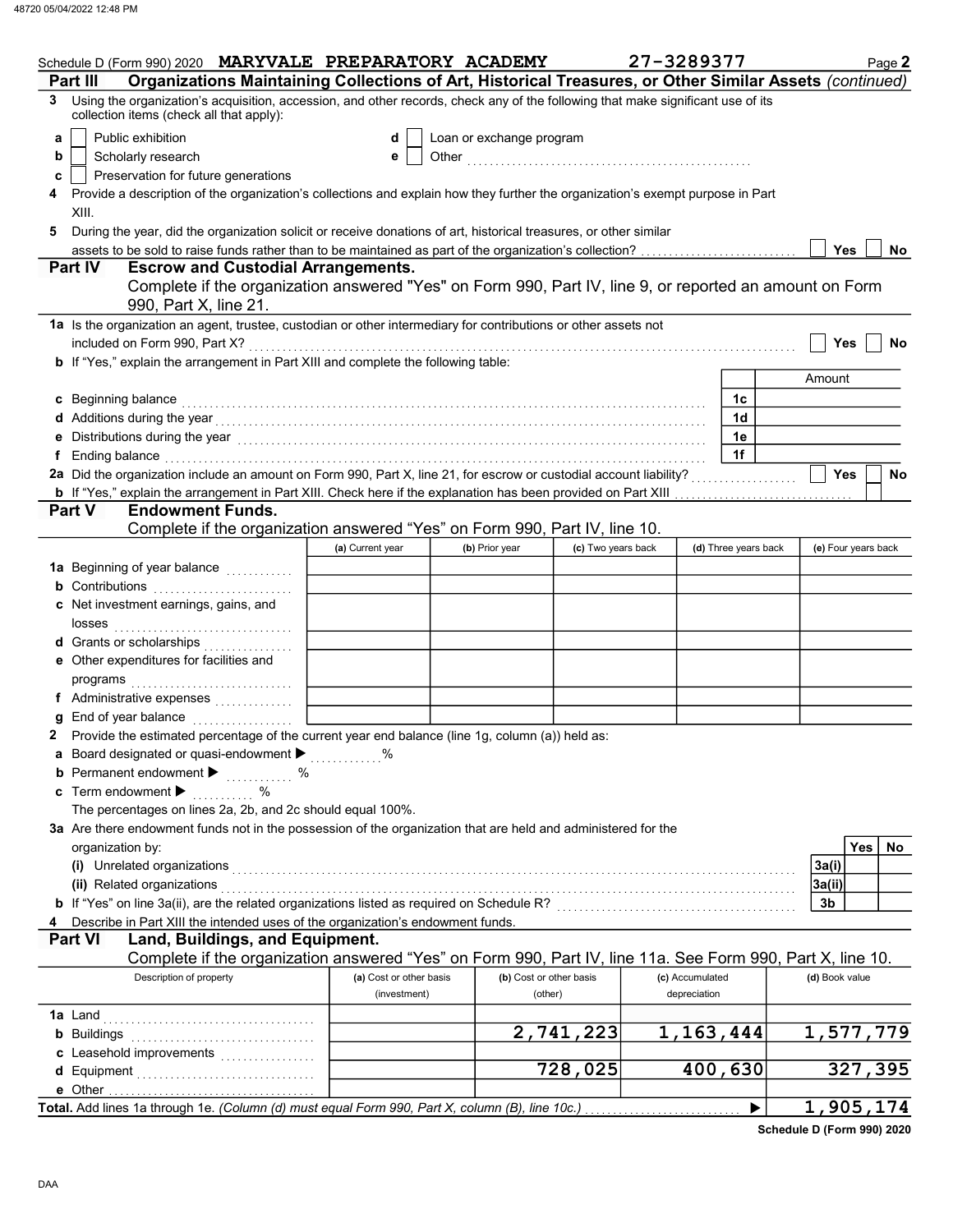| <b>Part VII</b>           | Schedule D (Form 990) 2020 MARYVALE PREPARATORY ACADEMY<br><b>Investments - Other Securities.</b>          |                | 27-3289377                       | Page 3         |
|---------------------------|------------------------------------------------------------------------------------------------------------|----------------|----------------------------------|----------------|
|                           | Complete if the organization answered "Yes" on Form 990, Part IV, line 11b. See Form 990, Part X, line 12. |                |                                  |                |
|                           | (a) Description of security or category                                                                    | (b) Book value | (c) Method of valuation:         |                |
|                           | (including name of security)                                                                               |                | Cost or end-of-year market value |                |
| (1) Financial derivatives |                                                                                                            |                |                                  |                |
|                           | (2) Closely held equity interests                                                                          |                |                                  |                |
|                           |                                                                                                            |                |                                  |                |
| $(3)$ Other               |                                                                                                            |                |                                  |                |
| (A)                       |                                                                                                            |                |                                  |                |
| (B)                       |                                                                                                            |                |                                  |                |
| (C)                       |                                                                                                            |                |                                  |                |
| $\cdot$ (D)               |                                                                                                            |                |                                  |                |
| (E)                       |                                                                                                            |                |                                  |                |
| (F)                       |                                                                                                            |                |                                  |                |
| (G)                       |                                                                                                            |                |                                  |                |
| (H)                       |                                                                                                            |                |                                  |                |
|                           | Total. (Column (b) must equal Form 990, Part X, col. (B) line 12.)                                         |                |                                  |                |
| <b>Part VIII</b>          | <b>Investments - Program Related.</b>                                                                      |                |                                  |                |
|                           | Complete if the organization answered "Yes" on Form 990, Part IV, line 11c. See Form 990, Part X, line 13. |                |                                  |                |
|                           | (a) Description of investment                                                                              | (b) Book value | (c) Method of valuation:         |                |
|                           |                                                                                                            |                | Cost or end-of-year market value |                |
|                           |                                                                                                            |                |                                  |                |
| (1)                       |                                                                                                            |                |                                  |                |
| (2)                       |                                                                                                            |                |                                  |                |
| (3)                       |                                                                                                            |                |                                  |                |
| (4)                       |                                                                                                            |                |                                  |                |
| (5)                       |                                                                                                            |                |                                  |                |
| (6)                       |                                                                                                            |                |                                  |                |
| (7)                       |                                                                                                            |                |                                  |                |
| (8)                       |                                                                                                            |                |                                  |                |
| (9)                       |                                                                                                            |                |                                  |                |
|                           | Total. (Column (b) must equal Form 990, Part X, col. (B) line 13.)                                         |                |                                  |                |
| Part IX                   | <b>Other Assets.</b>                                                                                       |                |                                  |                |
|                           | Complete if the organization answered "Yes" on Form 990, Part IV, line 11d. See Form 990, Part X, line 15. |                |                                  |                |
|                           | (a) Description                                                                                            |                |                                  | (b) Book value |
|                           |                                                                                                            |                |                                  |                |
| (1)                       |                                                                                                            |                |                                  |                |
| (2)                       |                                                                                                            |                |                                  |                |
| (3)                       |                                                                                                            |                |                                  |                |
| (4)                       |                                                                                                            |                |                                  |                |
| (5)                       |                                                                                                            |                |                                  |                |
| (6)                       |                                                                                                            |                |                                  |                |
| (7)                       |                                                                                                            |                |                                  |                |
| (8)                       |                                                                                                            |                |                                  |                |
| (9)                       |                                                                                                            |                |                                  |                |
|                           | Total. (Column (b) must equal Form 990, Part X, col. (B) line 15.)                                         |                |                                  |                |
| Part X                    | <b>Other Liabilities.</b>                                                                                  |                |                                  |                |
|                           | Complete if the organization answered "Yes" on Form 990, Part IV, line 11e or 11f. See Form 990, Part X,   |                |                                  |                |
|                           | line 25.                                                                                                   |                |                                  |                |
|                           | (a) Description of liability                                                                               |                |                                  | (b) Book value |
| 1.                        |                                                                                                            |                |                                  |                |
| (1)                       | Federal income taxes                                                                                       |                |                                  |                |
| (2)                       | DUE TO RELATED PARTY                                                                                       |                |                                  | 1,135,346      |
| (3)                       | DEFERRED RENT                                                                                              |                |                                  | 160,374        |
| (4)                       | DEPOSITS HELD FOR OTHERS                                                                                   |                |                                  | 126, 309       |
| (5)                       |                                                                                                            |                |                                  |                |
| (6)                       |                                                                                                            |                |                                  |                |
| (7)                       |                                                                                                            |                |                                  |                |
| (8)                       |                                                                                                            |                |                                  |                |
| (9)                       |                                                                                                            |                |                                  |                |
|                           | Total. (Column (b) must equal Form 990, Part X, col. (B) line 25.)                                         |                |                                  | 1,422,029      |
|                           |                                                                                                            |                |                                  |                |

Liability for uncertain tax positions. In Part XIII, provide the text of the footnote to the organization's financial statements that reports the 2. organization's liability for uncertain tax positions under FASB ASC 740. Check here if the text of the footnote has been provided in Part XIII

ヿ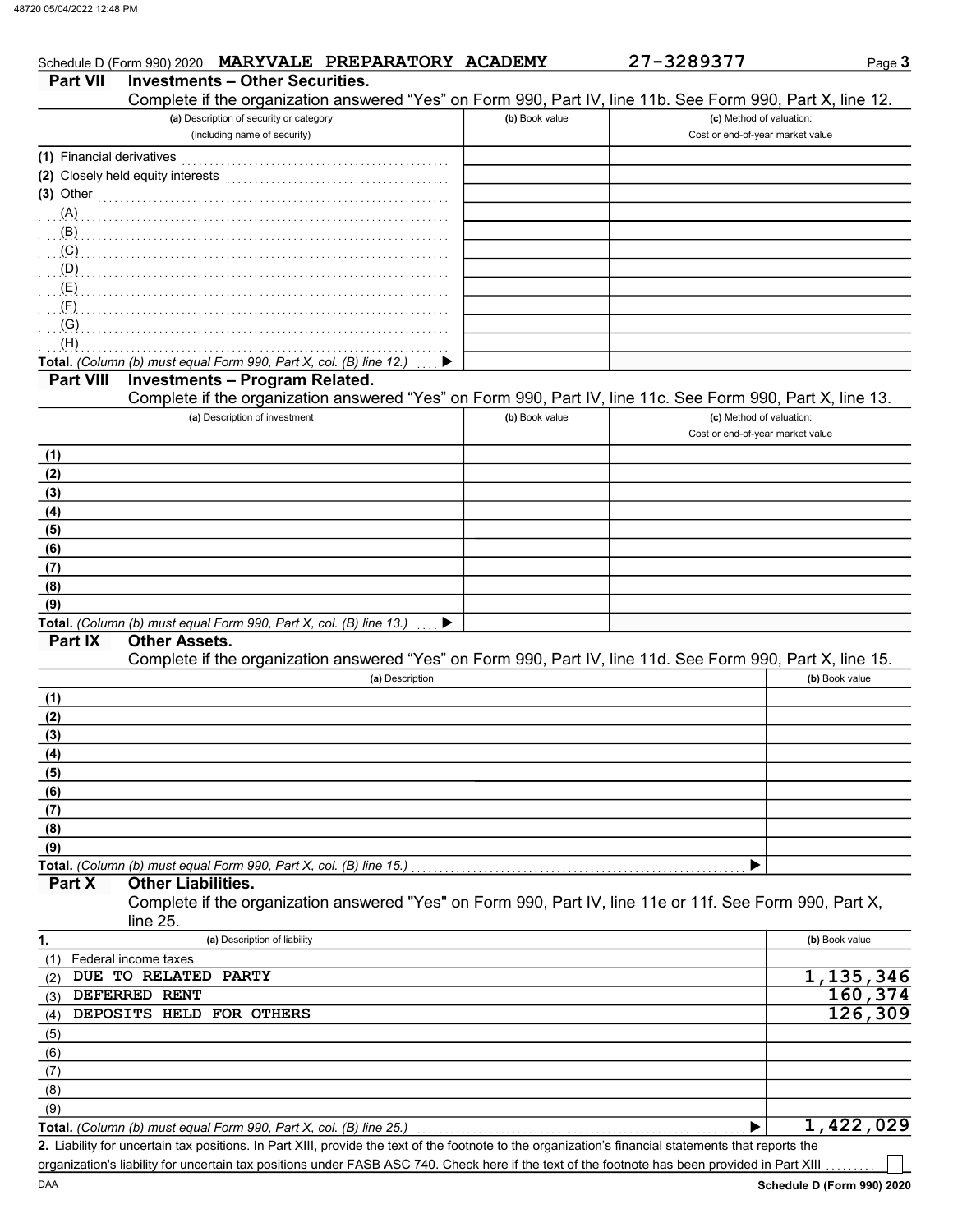| Schedule D (Form 990) 2020 MARYVALE PREPARATORY ACADEMY                                                                                                                                                                        |                      | 27-3289377 | Page 4    |
|--------------------------------------------------------------------------------------------------------------------------------------------------------------------------------------------------------------------------------|----------------------|------------|-----------|
| Reconciliation of Revenue per Audited Financial Statements With Revenue per Return.<br><b>Part XI</b><br>Complete if the organization answered "Yes" on Form 990, Part IV, line 12a.                                           |                      |            |           |
| 1.                                                                                                                                                                                                                             |                      | 1.         | 9,403,179 |
| Amounts included on line 1 but not on Form 990, Part VIII, line 12:<br>2                                                                                                                                                       |                      |            |           |
| a Net unrealized gains (losses) on investments [111] [11] Net unrealised by Ref.                                                                                                                                               | 2a                   |            |           |
|                                                                                                                                                                                                                                | 2 <sub>b</sub>       |            |           |
|                                                                                                                                                                                                                                | 2c                   |            |           |
|                                                                                                                                                                                                                                | 2d                   |            |           |
|                                                                                                                                                                                                                                |                      | 2e         |           |
| 3                                                                                                                                                                                                                              |                      | 3          | 9,403,179 |
| Amounts included on Form 990, Part VIII, line 12, but not on line 1:<br>4                                                                                                                                                      |                      |            |           |
| a Investment expenses not included on Form 990, Part VIII, line 7b                                                                                                                                                             | 4a                   |            |           |
| <b>b</b> Other (Describe in Part XIII.) <b>CONSERVING (2014)</b>                                                                                                                                                               | 4 <sub>b</sub>       |            |           |
| c Add lines 4a and 4b                                                                                                                                                                                                          |                      | 4с         |           |
| 5                                                                                                                                                                                                                              |                      | 5          | 9,403,179 |
| Reconciliation of Expenses per Audited Financial Statements With Expenses per Return.<br><b>Part XII</b>                                                                                                                       |                      |            |           |
| Complete if the organization answered "Yes" on Form 990, Part IV, line 12a.                                                                                                                                                    |                      |            |           |
| Total expenses and losses per audited financial statements<br>1                                                                                                                                                                |                      | 1          | 8,626,897 |
| Amounts included on line 1 but not on Form 990, Part IX, line 25:<br>2                                                                                                                                                         |                      |            |           |
| a Donated services and use of facilities [11] content to content the service of the service of the service of the service of the service of the service of the service of the service of the service of the service of the ser | 2a                   |            |           |
|                                                                                                                                                                                                                                | 2 <sub>b</sub>       |            |           |
|                                                                                                                                                                                                                                | 2c                   |            |           |
|                                                                                                                                                                                                                                | 2d                   |            |           |
| e Add lines 2a through 2d (enclosed) and the contract of Add lines 2a through 1                                                                                                                                                |                      | 2e         |           |
| 3                                                                                                                                                                                                                              |                      | 3          | 8,626,897 |
| Amounts included on Form 990, Part IX, line 25, but not on line 1:<br>4                                                                                                                                                        |                      |            |           |
| a Investment expenses not included on Form 990, Part VIII, line 7b                                                                                                                                                             | 4a<br>4 <sub>b</sub> |            |           |
| <b>b</b> Other (Describe in Part XIII.) <b>CONSERVING (2014)</b><br>c Add lines 4a and 4b                                                                                                                                      |                      | 4с         |           |
| 5                                                                                                                                                                                                                              |                      | 5          | 8,626,897 |
| Part XIII Supplemental Information.                                                                                                                                                                                            |                      |            |           |
| 2; Part XI, lines 2d and 4b; and Part XII, lines 2d and 4b. Also complete this part to provide any additional information.                                                                                                     |                      |            |           |
|                                                                                                                                                                                                                                |                      |            |           |
|                                                                                                                                                                                                                                |                      |            |           |
|                                                                                                                                                                                                                                |                      |            |           |
|                                                                                                                                                                                                                                |                      |            |           |
|                                                                                                                                                                                                                                |                      |            |           |
|                                                                                                                                                                                                                                |                      |            |           |
|                                                                                                                                                                                                                                |                      |            |           |
|                                                                                                                                                                                                                                |                      |            |           |
|                                                                                                                                                                                                                                |                      |            |           |
|                                                                                                                                                                                                                                |                      |            |           |
|                                                                                                                                                                                                                                |                      |            |           |
|                                                                                                                                                                                                                                |                      |            |           |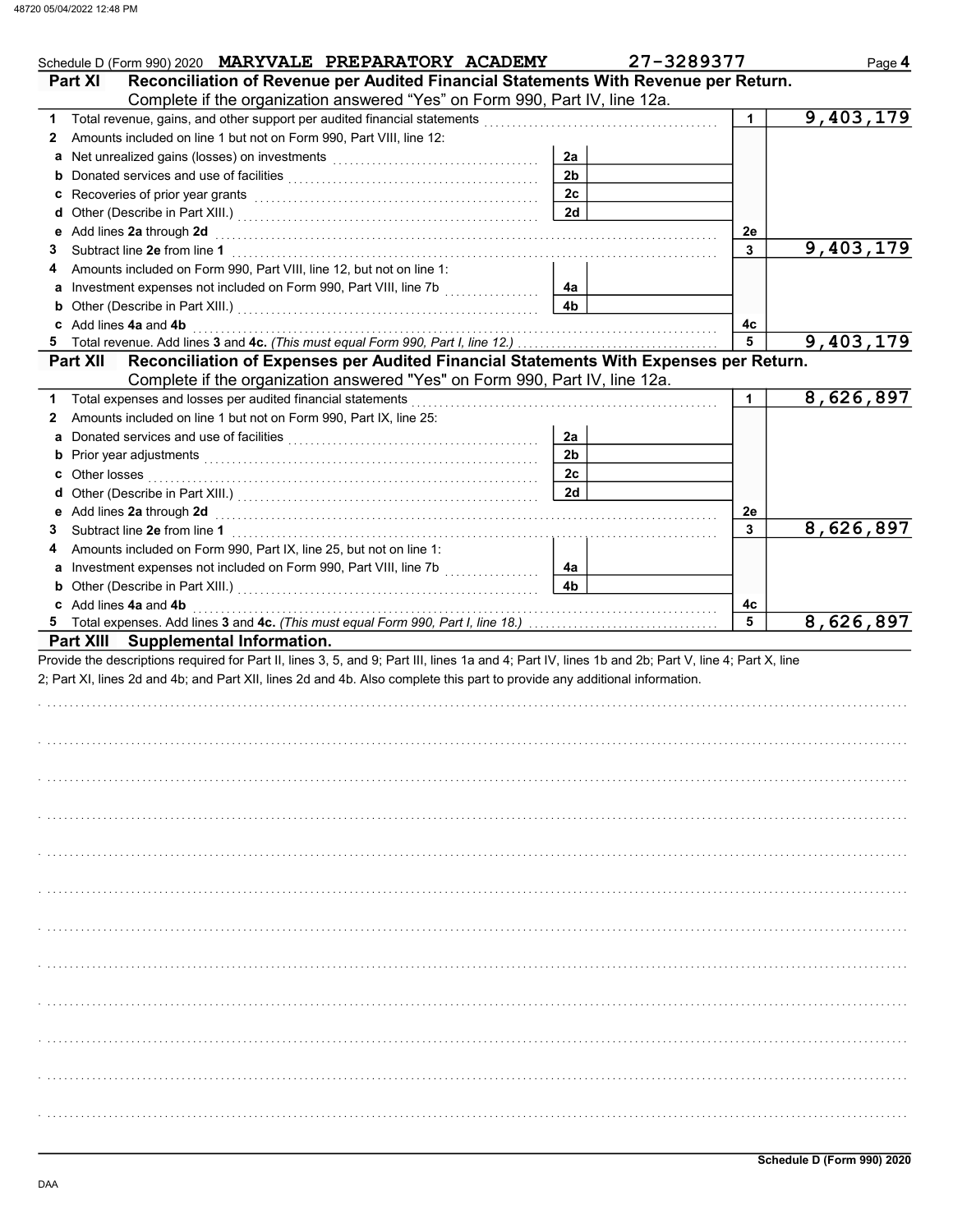|  | Schedule D (Form 990) 2020 MARYVALE PREPARATORY ACADEMY<br>Part XIII Supplemental Information (continued) | 27-3289377 | Page 5 |
|--|-----------------------------------------------------------------------------------------------------------|------------|--------|
|  |                                                                                                           |            |        |
|  |                                                                                                           |            |        |
|  |                                                                                                           |            |        |
|  |                                                                                                           |            |        |
|  |                                                                                                           |            |        |
|  |                                                                                                           |            |        |
|  |                                                                                                           |            |        |
|  |                                                                                                           |            |        |
|  |                                                                                                           |            |        |
|  |                                                                                                           |            |        |
|  |                                                                                                           |            |        |
|  |                                                                                                           |            |        |
|  |                                                                                                           |            |        |
|  |                                                                                                           |            |        |
|  |                                                                                                           |            |        |
|  |                                                                                                           |            |        |
|  |                                                                                                           |            |        |
|  |                                                                                                           |            |        |
|  |                                                                                                           |            |        |
|  |                                                                                                           |            |        |
|  |                                                                                                           |            |        |
|  |                                                                                                           |            |        |
|  |                                                                                                           |            | .      |
|  |                                                                                                           |            | .      |
|  |                                                                                                           |            |        |
|  |                                                                                                           |            |        |
|  |                                                                                                           |            |        |
|  |                                                                                                           |            |        |
|  |                                                                                                           |            |        |
|  |                                                                                                           |            |        |
|  |                                                                                                           |            |        |
|  |                                                                                                           |            | .      |
|  |                                                                                                           |            |        |
|  |                                                                                                           |            |        |
|  |                                                                                                           |            |        |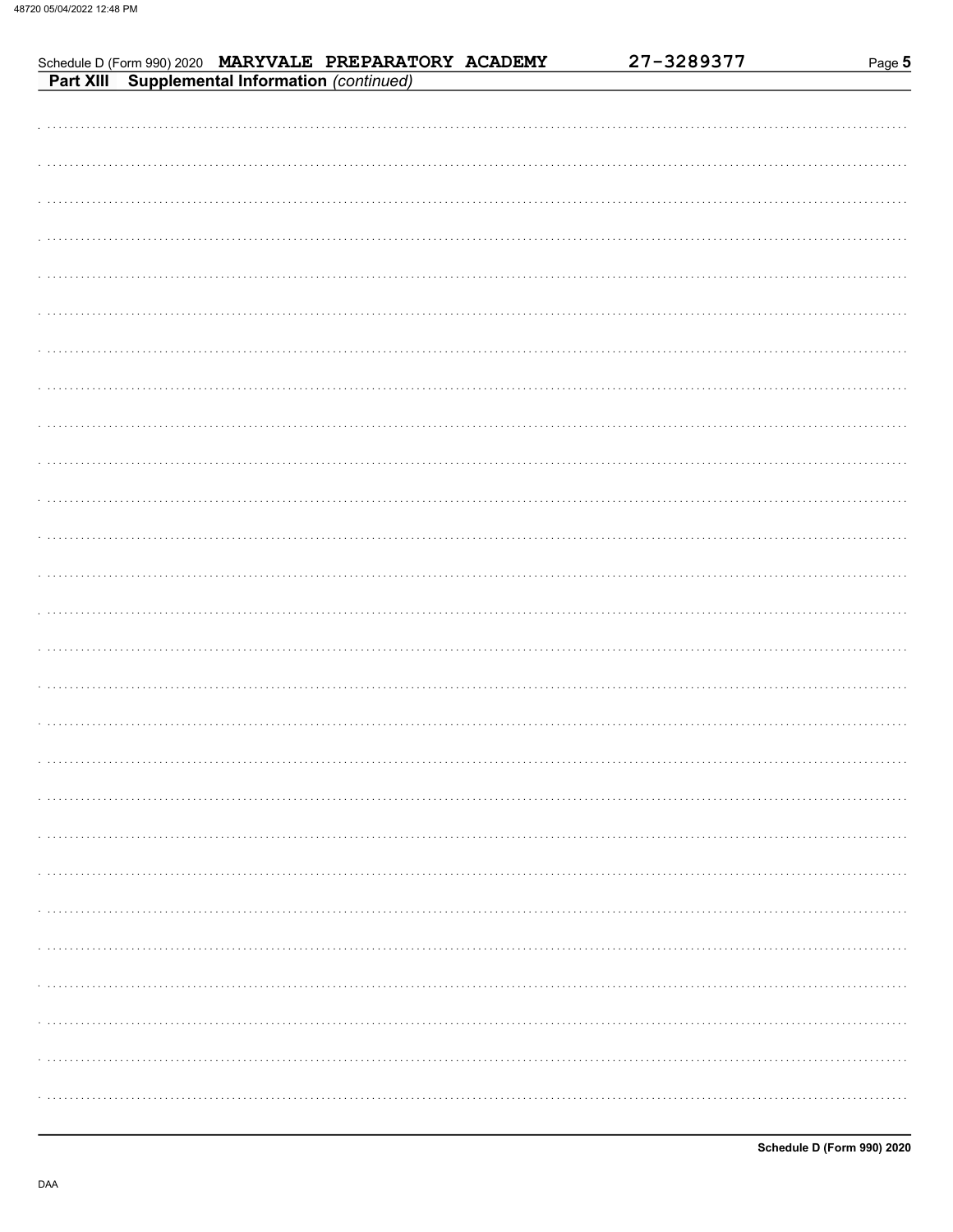|        | <b>Schools</b><br><b>SCHEDULE E</b>                                                                                                                                                                                                                                                                                                                                                                                                                                                                                                                                                               | OMB No. 1545-0047 |             |           |
|--------|---------------------------------------------------------------------------------------------------------------------------------------------------------------------------------------------------------------------------------------------------------------------------------------------------------------------------------------------------------------------------------------------------------------------------------------------------------------------------------------------------------------------------------------------------------------------------------------------------|-------------------|-------------|-----------|
|        | Complete if the organization answered "Yes" on Form 990,<br>(Form 990 or 990-EZ)<br>Part IV, line 13, or Form 990-EZ, Part VI, line 48.                                                                                                                                                                                                                                                                                                                                                                                                                                                           |                   |             |           |
|        | Attach to Form 990 or Form 990-EZ.<br>Department of the Treasury<br>Internal Revenue Service                                                                                                                                                                                                                                                                                                                                                                                                                                                                                                      | Open to Public    |             |           |
|        | Go to www.irs.gov/Form990 for the latest information.<br><b>Employer identification number</b><br>Name of the organization                                                                                                                                                                                                                                                                                                                                                                                                                                                                        | <b>Inspection</b> |             |           |
|        | 27-3289377<br>MARYVALE PREPARATORY ACADEMY                                                                                                                                                                                                                                                                                                                                                                                                                                                                                                                                                        |                   |             |           |
|        | Part I                                                                                                                                                                                                                                                                                                                                                                                                                                                                                                                                                                                            |                   | <b>YES</b>  | <b>NO</b> |
| 1      | Does the organization have a racially nondiscriminatory policy toward students by statement in its charter,<br>bylaws, other governing instrument, or in a resolution of its governing body?                                                                                                                                                                                                                                                                                                                                                                                                      | $\mathbf 1$       | X           |           |
| 2      | Does the organization include a statement of its racially nondiscriminatory policy toward students in all its brochures,<br>catalogues, and other written communications with the public dealing with student admissions, programs, and scholarships?                                                                                                                                                                                                                                                                                                                                             | $\mathbf{2}$      | $\mathbf x$ |           |
| 3      | Has the organization publicized its racially nondiscriminatory policy on its primary publicly accessible Internet<br>homepage at all times during its taxable year in a manner reasonably expected to be noticed by visitors to the<br>homepage, or through newspaper or broadcast media during the period of solicitation for students, or during the<br>registration period if it has no solicitation program, in a way that makes the policy known to all parts of the general<br>community it serves? If "Yes," please describe. If "No," please explain. If you need more space, use Part II | $\mathbf{3}$      |             | X         |
|        | THE SCHOOL HAS A STRICT POLICY OF NON-DISCRIMINATION; HOWEVER,<br>AS A CHARTER SCHOOL, IT IS NOT SUBJECT TO THE REQUIREMENTS OF<br>TREASURY REVENUE PROCEDURE 75-50.1975-2C.B.587. RATHER, THE<br>SCHOOL PUBLICIZES ITS POLICIES BY WORD OF MOUTH AND ON THE<br>WEBSITE, THE SCHOOL'S PRIMARY METHODS OF REACHING NEW STUDENTS                                                                                                                                                                                                                                                                    |                   |             |           |
| 4<br>а | Does the organization maintain the following?                                                                                                                                                                                                                                                                                                                                                                                                                                                                                                                                                     | 4a                | X           |           |
| b      | Records documenting that scholarships and other financial assistance are awarded on a racially<br>nondiscriminatory basis?                                                                                                                                                                                                                                                                                                                                                                                                                                                                        | 4b                | $\mathbf x$ |           |
|        | Copies of all catalogues, brochures, announcements, and other written communications to the public dealing<br>with student admissions, programs, and scholarships?                                                                                                                                                                                                                                                                                                                                                                                                                                |                   |             |           |
| d      | If you answered "No" to any of the above, please explain. If you need more space, use Part II.                                                                                                                                                                                                                                                                                                                                                                                                                                                                                                    | 4с<br>4d          | X<br>X      |           |
|        |                                                                                                                                                                                                                                                                                                                                                                                                                                                                                                                                                                                                   |                   |             |           |
| 5<br>a | Does the organization discriminate by race in any way with respect to:<br>Students' rights or privileges?                                                                                                                                                                                                                                                                                                                                                                                                                                                                                         | 5a                |             | X         |
|        | Admissions policies?                                                                                                                                                                                                                                                                                                                                                                                                                                                                                                                                                                              | 5b                |             | X         |
| c      |                                                                                                                                                                                                                                                                                                                                                                                                                                                                                                                                                                                                   | 5c                |             | X         |
| d      |                                                                                                                                                                                                                                                                                                                                                                                                                                                                                                                                                                                                   | 5d                |             | X         |
| е      |                                                                                                                                                                                                                                                                                                                                                                                                                                                                                                                                                                                                   | 5e                |             | X         |
| f      |                                                                                                                                                                                                                                                                                                                                                                                                                                                                                                                                                                                                   | 5f                |             | X         |
| g      |                                                                                                                                                                                                                                                                                                                                                                                                                                                                                                                                                                                                   | 5g                |             | X         |
| h.     | Other extracurricular activities?<br>If you answered "Yes" to any of the above, please explain. If you need more space, use Part II.                                                                                                                                                                                                                                                                                                                                                                                                                                                              | 5h                |             | X         |
|        |                                                                                                                                                                                                                                                                                                                                                                                                                                                                                                                                                                                                   |                   |             |           |
|        |                                                                                                                                                                                                                                                                                                                                                                                                                                                                                                                                                                                                   |                   |             |           |
|        |                                                                                                                                                                                                                                                                                                                                                                                                                                                                                                                                                                                                   |                   |             |           |
| 6a     | Does the organization receive any financial aid or assistance from a governmental agency?<br>Does the organization receive any financial aid or assistance from a governmental agency?                                                                                                                                                                                                                                                                                                                                                                                                            | 6a                | X           |           |
| b      |                                                                                                                                                                                                                                                                                                                                                                                                                                                                                                                                                                                                   | 6b                |             | X         |
|        | If you answered "Yes" on either line 6a or line 6b, explain on Part II.                                                                                                                                                                                                                                                                                                                                                                                                                                                                                                                           |                   |             |           |
| 7      | Does the organization certify that it has complied with the applicable requirements of sections 4.01 through<br>use Beduction Act Notice, can the Instructions for Form 000 or Form 000 F7<br>Cahadula E (Farm 000 ar 000 EZ) 2020                                                                                                                                                                                                                                                                                                                                                                | $\overline{7}$    | X           |           |

For Paperwork Reduction Act Notice, see the Instructions for Form 990 or Form 990-EZ.

Schedule E (Form 990 or 990-EZ) 2020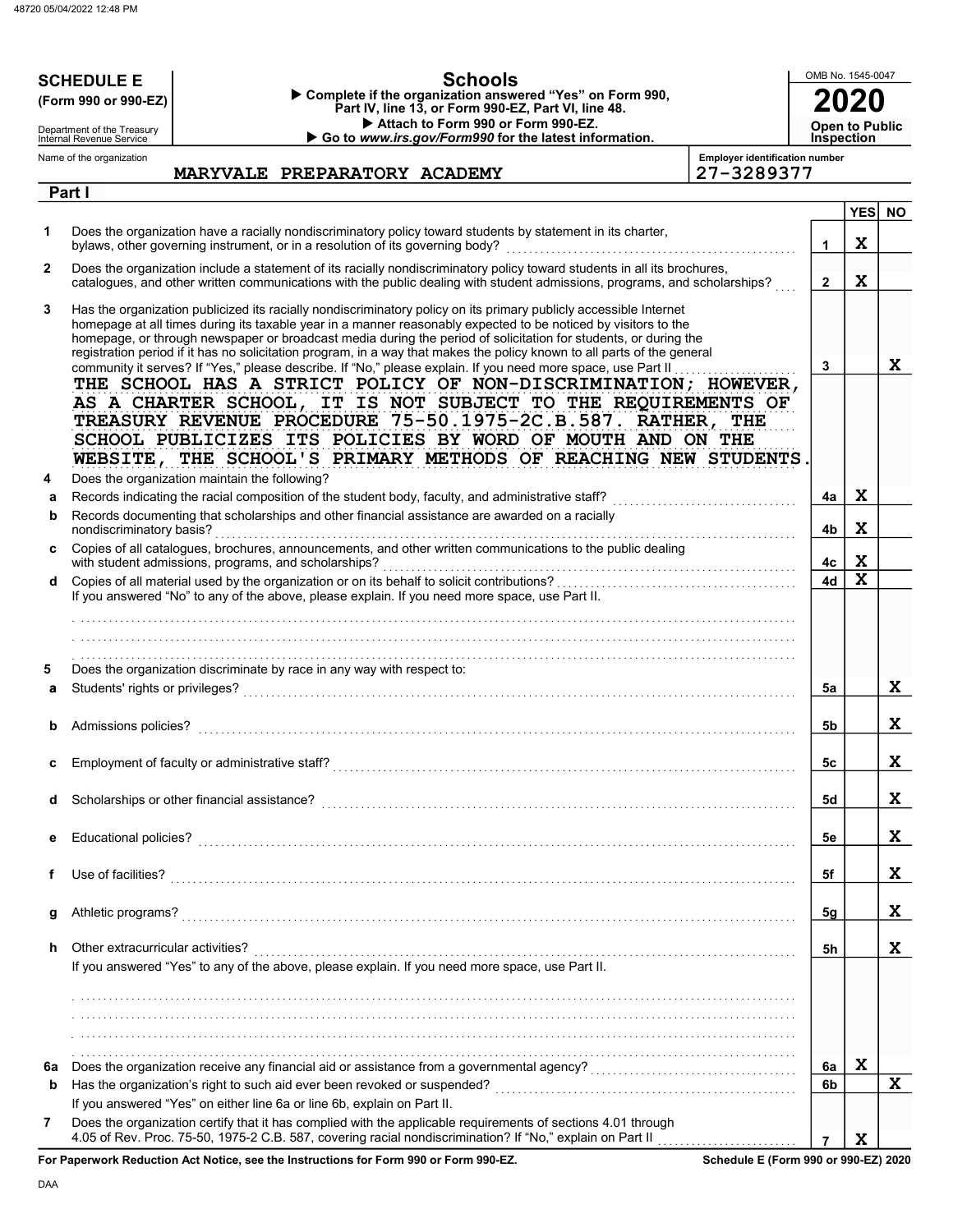|         | Schedule E (Form 990 or 990-EZ) 2020                                                                                                                                                  | MARYVALE PREPARATORY ACADEMY | 27-3289377                                                                  | Page 2 |
|---------|---------------------------------------------------------------------------------------------------------------------------------------------------------------------------------------|------------------------------|-----------------------------------------------------------------------------|--------|
| Part II | Supplemental Information. Provide the explanations required by Part I, lines 3, 4d, 5h, 6b, and 7, as<br>applicable. Also provide any other additional information. See instructions. |                              |                                                                             |        |
|         | SCH E - FINANCIAL AID OR GOVERNMENT ASSISTANCE EXPLANATION                                                                                                                            |                              |                                                                             |        |
|         |                                                                                                                                                                                       |                              | THE SCHOOL RECEIVES MONTHLY AID PAYMENTS FROM THE STATE OF ARIZONA BASED ON |        |
|         |                                                                                                                                                                                       |                              | THE NUMBER OF STUDENTS ENROLLED AND ATTENDING THE SCHOOL. THESE FUNDS ARE   |        |
|         |                                                                                                                                                                                       |                              | USED IN ACCORDANCE WITH REQUIREMENTS SET FORTH BY THE STATE OF ARIZONA. IN  |        |
|         | ADDITION, GOVERNMENT GRANTS ARE ALSO RECEIVED BY THE SCHOOL.                                                                                                                          |                              |                                                                             |        |
|         |                                                                                                                                                                                       |                              |                                                                             |        |
|         |                                                                                                                                                                                       |                              |                                                                             |        |
|         |                                                                                                                                                                                       |                              |                                                                             |        |
|         |                                                                                                                                                                                       |                              |                                                                             |        |
|         |                                                                                                                                                                                       |                              |                                                                             |        |
|         |                                                                                                                                                                                       |                              |                                                                             |        |
|         |                                                                                                                                                                                       |                              |                                                                             |        |
|         |                                                                                                                                                                                       |                              |                                                                             |        |
|         |                                                                                                                                                                                       |                              |                                                                             |        |
|         |                                                                                                                                                                                       |                              |                                                                             |        |
|         |                                                                                                                                                                                       |                              |                                                                             |        |
|         |                                                                                                                                                                                       |                              |                                                                             |        |
|         |                                                                                                                                                                                       |                              |                                                                             |        |
|         |                                                                                                                                                                                       |                              |                                                                             |        |
|         |                                                                                                                                                                                       |                              |                                                                             |        |
|         |                                                                                                                                                                                       |                              |                                                                             |        |
|         |                                                                                                                                                                                       |                              |                                                                             |        |
|         |                                                                                                                                                                                       |                              |                                                                             |        |
|         |                                                                                                                                                                                       |                              |                                                                             |        |
|         |                                                                                                                                                                                       |                              |                                                                             |        |
|         |                                                                                                                                                                                       |                              |                                                                             |        |
|         |                                                                                                                                                                                       |                              |                                                                             |        |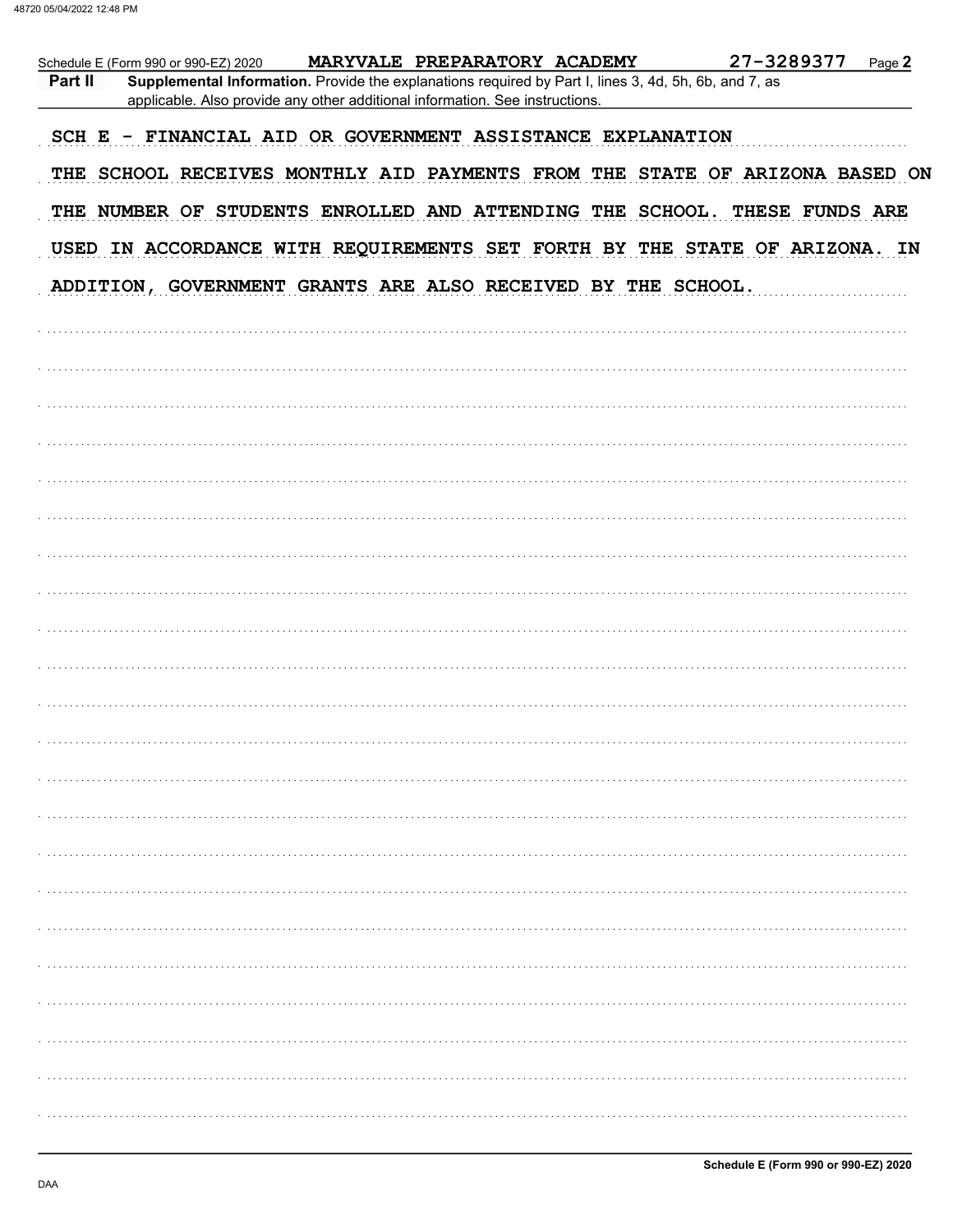**SCHEDULE O** (Form 990 or 990-EZ)

Supplemental Information to Form 990 or 990-EZ

Complete to provide information for responses to specific questions on Form 990 or 990-EZ or to provide any additional information.

> Attach to Form 990 or 990-EZ. Go to www.irs.gov/Form990 for the latest information.

OMB No 1545-0047 2020

**Open to Public** 

**Inspection** 

Name of the organization

Department of the Treasury<br>Internal Revenue Service

MARYVALE PREPARATORY ACADEMY

**Employer identification number** 27-3289377

FORM 990 - ORGANIZATION'S MISSION

A MARYVALE PREPARATORY ACADEMY EDUCATION PREPARES STUDENTS TO BE MORE THAN JUST PROFICIENT TEST TAKERS, BUT RATHER, TO BECOME GREAT-HEARTED LEADERS CAPABLE OF SUCCESS THROUGHOUT THEIR HIGHER EDUCATION AND PROFESSIONAL CAREERS. WITH A CURRICULUM BUILT UPON A CLASSICAL LIBERAL ARTS TRADITION AND A REVOLUTIONARY APPROACH TO SCHOOL ITSELF, GREAT HEARTS CULTIVATES THE HEARTS AND MINDS OF STUDENTS IN THE PURSUIT OF TRUTH, GOODNESS, AND BEAUTY.

FORM 990, PART I, LINE 6

THE VOLUNTEERS HELP IN CLASSROOMS AND SUPPORT TEACHERS AND STUDENTS.

FORM 990, PART V - ADDITIONAL INFORMATION

LINE 2A: ALL PAYROLL, PAYROLL TAXES AND BENEFIT PLANS ARE CENTRALIZED THROUGH THE PARENT ORGANIZATION, GREATHEARTS ARIZONA (EIN #20-2036133). THEREFORE, GREATHEARTS ARIZONA FILES PAYROLL TAX RETURNS UNDER THEIR EMPLOYER TAX IDENTIFICATION NUMBER REPORTING ALL PAYROLL ACTIVITY. PAYROLL RELATED EXPENSES REPORTED ON THIS RETURN REPRESENTS AN ALLOCATION OF SALARIES AND WAGES PAID BY THE ENTITY.

FORM 990, PART VI - ADDITIONAL INFORMATION CERTAIN FUNCTIONS OF MULTIPLE SCHOOLS IN THE GREATHEARTS NETWORK ARE ALSO PROVIDED TO THE SCHOOL BY GREATHEARTS ARIZONA, THE SCHOOL'S TAX EXEMPT SOLE MEMBER.

FORM 990, PART VI, LINE 6 - CLASSES OF MEMBERS OR STOCKHOLDERS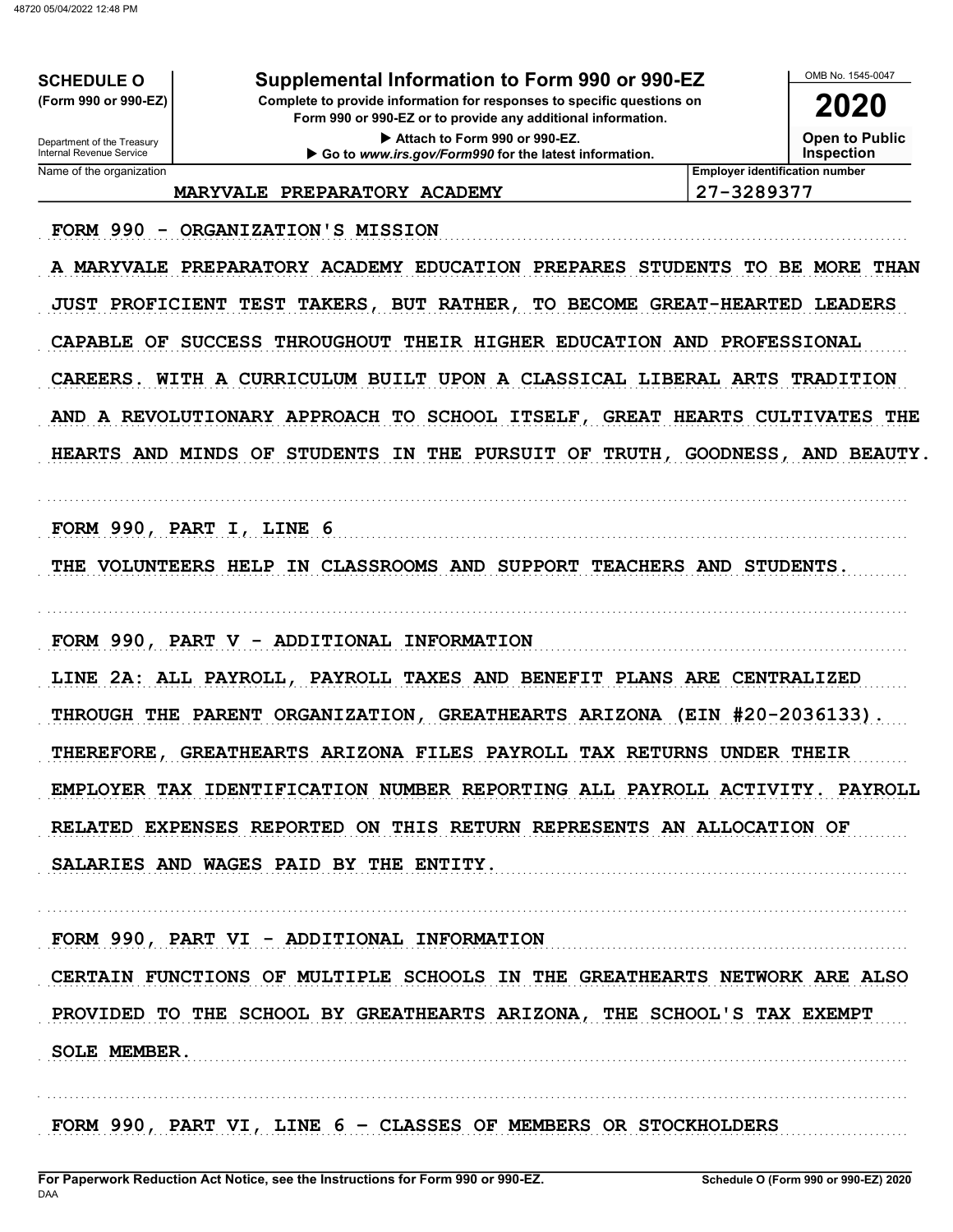| Schedule O (Form 990 or 990-EZ) 2020 | Page                                  |
|--------------------------------------|---------------------------------------|
| Name of the organization             | <b>Employer identification number</b> |
| MARYVALE PREPARATORY ACADEMY         | 27-3289377                            |

THE SOLE MEMBER OF THE ACADEMY IS GREAT HEARTS ARIZONA, AN ORGANIZATION EXEMPT FROM TAXATION UNDER INTERNAL REVENUE CODE SECTION 501(C)(3).

FORM 990, PART VI, LINE 7A - ELECTION OF MEMBERS AND THEIR RIGHTS THE SCHOOL'S TAX-EXEMPT SOLE MEMBER APPOINTS THE SCHOOL'S DIRECTORS, FILLS VACANCIES ON THE BOARD, AND MAY REMOVE DIRECTORS.

FORM 990, PART VI, LINE 7B - DECISIONS SUBJECT TO APPROVAL OF MEMBERS THE SCHOOL'S TAX-EXEMPT SOLE MEMBER RETAINS APPROVAL RIGHTS OVER KEY DECISIONS SUCH AS CHANGES TO THE SCHOOL'S BYLAWS, ARTICLES OF INCORPORATION, EDUCATIONAL PHILOSOPHY, AND SIGNIFICANT FINANCIAL EXPENDITURES (IN EXCESS OF \$50,000).

FORM 990, PART VI, LINE 11B - ORGANIZATION'S PROCESS TO REVIEW FORM 990 THE 990 IS PREPARED BY AN EXTERNAL CPA FIRM AND IS REVIEWED INTERNALLY BY THE CFO. AFTER COMPLETING THE CFO REVIEW, THE RETURN IS FINALIZED AND THEN REVIEWED BY THE GREAT HEARTS AUDIT COMMITTEE PRIOR TO BEING SIGNED BY THE CFO.

FORM 990, PART VI, LINE 12C - ENFORCEMENT OF CONFLICTS POLICY BOARD MEMBERS, OFFICERS AND ALL EMPLOYEES COMPLETE AND SIGN A CONFLICT OF INTEREST AGREEMENT. THESE AGREEMENTS ARE REVIEWED BY HUMAN RESOURACES AND ANY CONFLICTS ARE IDENTIFIED AND REPORTED TO THE AUDITORS AND THE BOARD TO MONITOR.

FORM 990, PART VI, LINE 15A - COMPENSATION PROCESS FOR TOP OFFICIAL SUBJECT TO THE SCHOOL'S CONFLICT OF INTEREST POLICY, THE SCHOOL'S TAX-

PAGE 1 OF 2

Schedule O (Form 990 or 990-EZ) 2020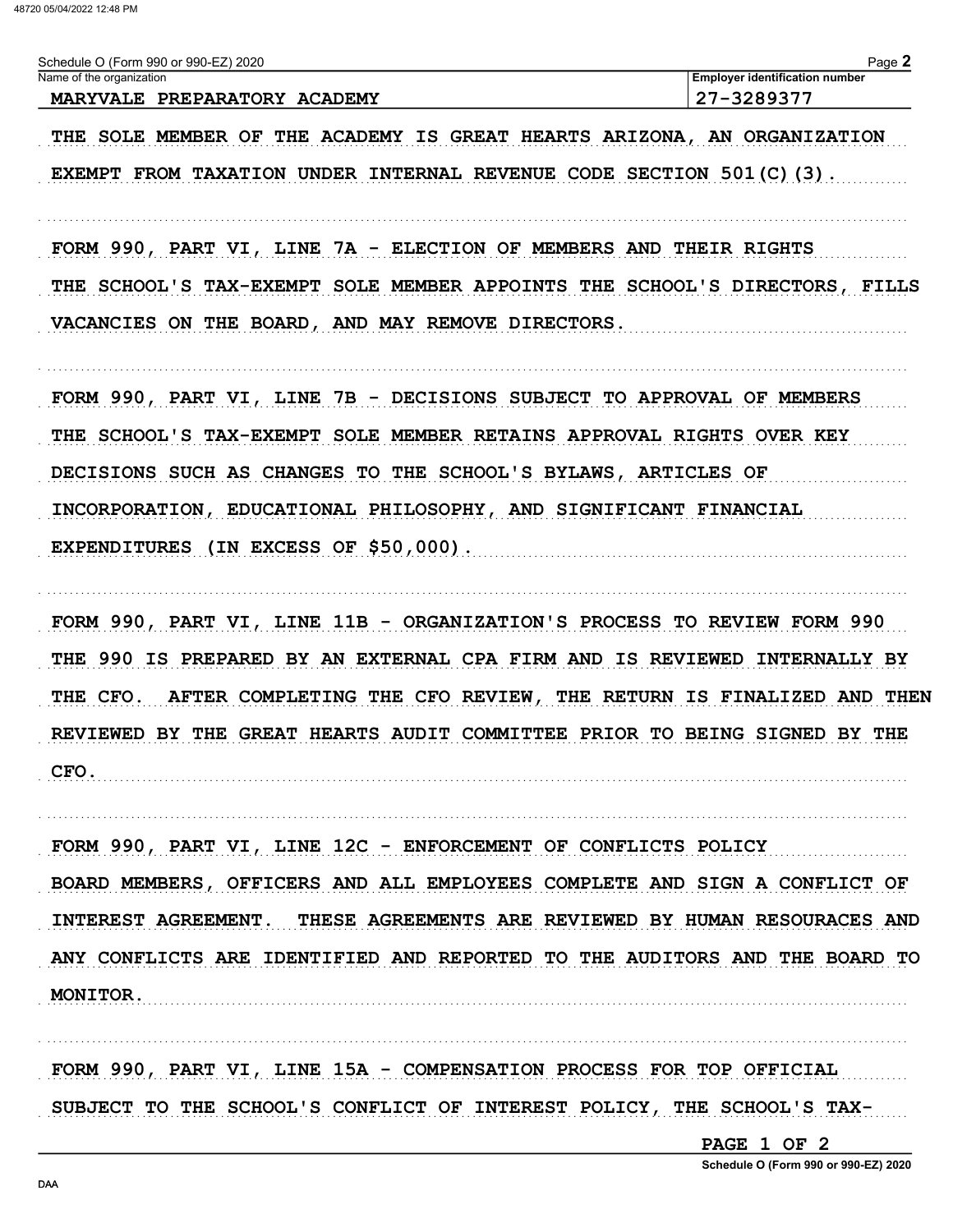| Schedule O (Form 990 or 990-EZ) 2020                                      | Page 2                                              |
|---------------------------------------------------------------------------|-----------------------------------------------------|
| Name of the organization<br>MARYVALE PREPARATORY ACADEMY                  | <b>Employer identification number</b><br>27-3289377 |
|                                                                           |                                                     |
| EXEMPT SOLE MEMBER AND THE SCHOOL'S BOARD APPROVE THE COMPENSATION OF KEY |                                                     |
| STAFF SUCH AS HEADMASTER AND ASSISTANT HEADMASTER.                        |                                                     |
|                                                                           |                                                     |
| FORM 990, PART VI, LINE 15B - COMPENSATION PROCESS FOR OFFICERS           |                                                     |
| EMPLOYEES AND FACULTY ARE DETERMINED BASED ON INDEPENDENT COMPENSATION    |                                                     |
|                                                                           |                                                     |
| STUDIES AND SALARIES OF COMPARABLE NON-PROFIT ORGANIZATIONS.              |                                                     |
| FORM 990, PART VI, LINE 19 - GOVERNING DOCUMENTS DISCLOSURE EXPLANATION   |                                                     |
| ALL BOARD MEETINGS ARE POSTED IN ADVANCE IN ACCORDANCE WITH ARIZONA OPEN  |                                                     |
| MEETING LAWS.                                                             |                                                     |
| THE GOVERNING DOCUMENTS, CONFLICT OF INTEREST POLICY, AND                 |                                                     |
| FINANCIAL STATEMENTS ARE AVAILABLE BOTH AT THE MEETING OR FOLLOWING THE   |                                                     |
| MEETING AND UPON REQUEST.                                                 |                                                     |
|                                                                           |                                                     |
|                                                                           |                                                     |
|                                                                           |                                                     |
|                                                                           |                                                     |
|                                                                           |                                                     |
|                                                                           |                                                     |
|                                                                           |                                                     |
|                                                                           |                                                     |
|                                                                           |                                                     |
|                                                                           |                                                     |
|                                                                           |                                                     |
|                                                                           |                                                     |
|                                                                           |                                                     |
|                                                                           |                                                     |
|                                                                           |                                                     |
|                                                                           |                                                     |
|                                                                           |                                                     |
|                                                                           |                                                     |
|                                                                           |                                                     |

| PAGE 2 OF 2 |  |                                      |
|-------------|--|--------------------------------------|
|             |  | Schedule O (Form 990 or 990-EZ) 2020 |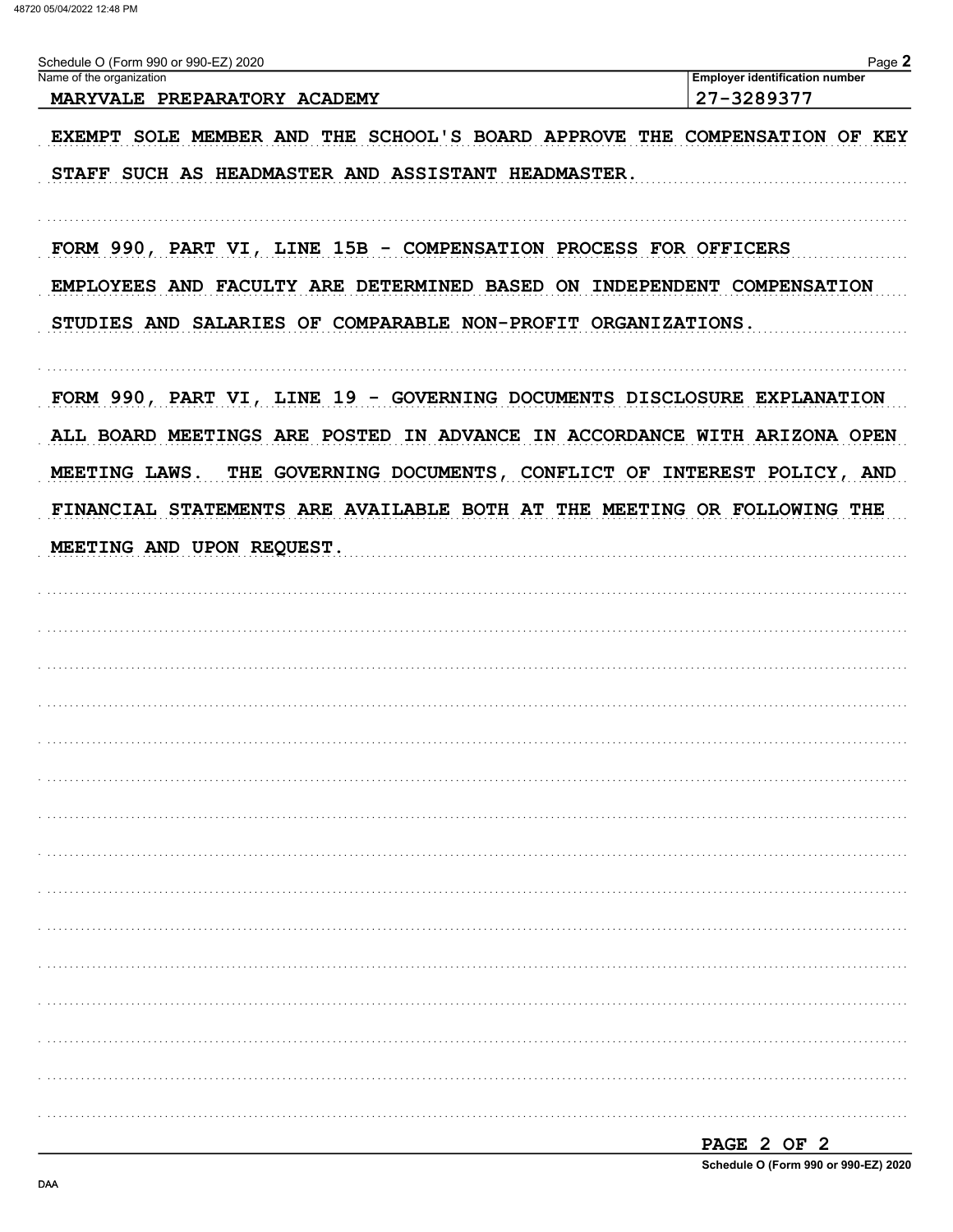# SCHEDULE Related Organizations and Unrelated Partnerships<br>(Form 990)

Complete if the organization answered "Yes" on Form 990, Part IV, line 33, 34, 35b, 36, or 37.

Attach to Form 990.

▶ Go to www.irs.gov/Form990 for instructions and the latest information.

Department of the Treasury Internal Revenue Service Name of the organization

DAA

SCHEDULE R

MARYVALE PREPARATORY ACADEMY 27-3289377

### Part I Identification of Disregarded Entities. Complete if the organization answered "Yes" on Form 990, Part IV, line 33.

| (a)<br>Name, address, and EIN (if applicable) of disregarded entity                                                                                                                                                           | (b)<br>Primary activity | (c)<br>Legal domicile (state<br>or foreign country) |                                   | (d)<br>Total income                                       | (e)<br>End-of-year assets           | (f)<br>Direct controlling<br>entity |                                                         |
|-------------------------------------------------------------------------------------------------------------------------------------------------------------------------------------------------------------------------------|-------------------------|-----------------------------------------------------|-----------------------------------|-----------------------------------------------------------|-------------------------------------|-------------------------------------|---------------------------------------------------------|
| (1)                                                                                                                                                                                                                           |                         |                                                     |                                   |                                                           |                                     |                                     |                                                         |
| (2)                                                                                                                                                                                                                           |                         |                                                     |                                   |                                                           |                                     |                                     |                                                         |
| (3)                                                                                                                                                                                                                           |                         |                                                     |                                   |                                                           |                                     |                                     |                                                         |
| (4)                                                                                                                                                                                                                           |                         |                                                     |                                   |                                                           |                                     |                                     |                                                         |
| (5)                                                                                                                                                                                                                           |                         |                                                     |                                   |                                                           |                                     |                                     |                                                         |
|                                                                                                                                                                                                                               |                         |                                                     |                                   |                                                           |                                     |                                     |                                                         |
| Identification of Related Tax-Exempt Organizations. Complete if the organization answered "Yes" on Form 990, Part IV, line 34, because it had<br>Part II<br>one or more related tax-exempt organizations during the tax year. |                         |                                                     |                                   |                                                           |                                     |                                     |                                                         |
| (a)<br>Name, address, and EIN of related organization                                                                                                                                                                         | (b)<br>Primary activity | Legal domicile (state<br>or foreign country)        | (d)<br><b>Exempt Code section</b> | (e)<br>Public charity status<br>(if section $501(c)(3)$ ) | (f)<br>Direct controlling<br>entity | Yes                                 | $(g)$<br>Section 512(b)(13)<br>controlled entity?<br>No |
| ANTHEM PREPARATORY ACADEMY<br>(1)<br>4801 E WASHINGTON STREET SUITE 25027-0375682<br>AZ 85034<br><b>PHOENIX</b>                                                                                                               | <b>EDUCATION</b>        | AZ                                                  | 3                                 | $\mathbf{2}$                                              | <b>GH AMERICA</b>                   |                                     | x                                                       |
| ARCHWAY CLASSICAL ACADEMY ARETE<br>(2)<br>4801 E WASHINGTON STREET SUITE 25046-4061128<br>AZ 85034<br>PHOENIX                                                                                                                 | <b>EDUCATION</b>        | AZ                                                  | 3                                 | $\mathbf{2}$                                              | <b>GH AMERICA</b>                   |                                     | x                                                       |
| (3) ARCHWAY CLASSICAL ACADEMY CHANDLER<br>4801 E WASHINGTON STREET SUITE 25027-3723907<br>AZ 85034<br>PHOENIX                                                                                                                 | <b>EDUCATION</b>        | AZ                                                  | 3                                 | $\mathbf{2}$                                              | <b>GH AMERICA</b>                   |                                     | x                                                       |
| (4) ARCHWAY CLASSICAL ACADEMY CICERO<br>4801 E WASHINGTON STREET SUITE 25046-4065855<br>AZ 85034<br>PHOENIX                                                                                                                   | <b>EDUCATION</b>        | AZ                                                  | 3                                 | $\mathbf{2}$                                              | <b>GH AMERICA</b>                   |                                     | x                                                       |
| (5) ARCHWAY CLASSICAL ACADEMY GLENDALE<br>4801 E WASHINGTON STREET SUITE 25046-1014697                                                                                                                                        |                         |                                                     |                                   |                                                           |                                     |                                     |                                                         |
| AZ 85034<br><b>PHOENIX</b><br>For Paperwork Reduction Act Notice, see the Instructions for Form 990.                                                                                                                          | <b>EDUCATION</b>        | AZ                                                  | 3                                 | $\overline{2}$                                            | <b>GH AMERICA</b>                   | Schedule R (Form 990) 2020          | x                                                       |

OMB No. 1545-0047

Open to Public

Employer identification number

2020 **inspection**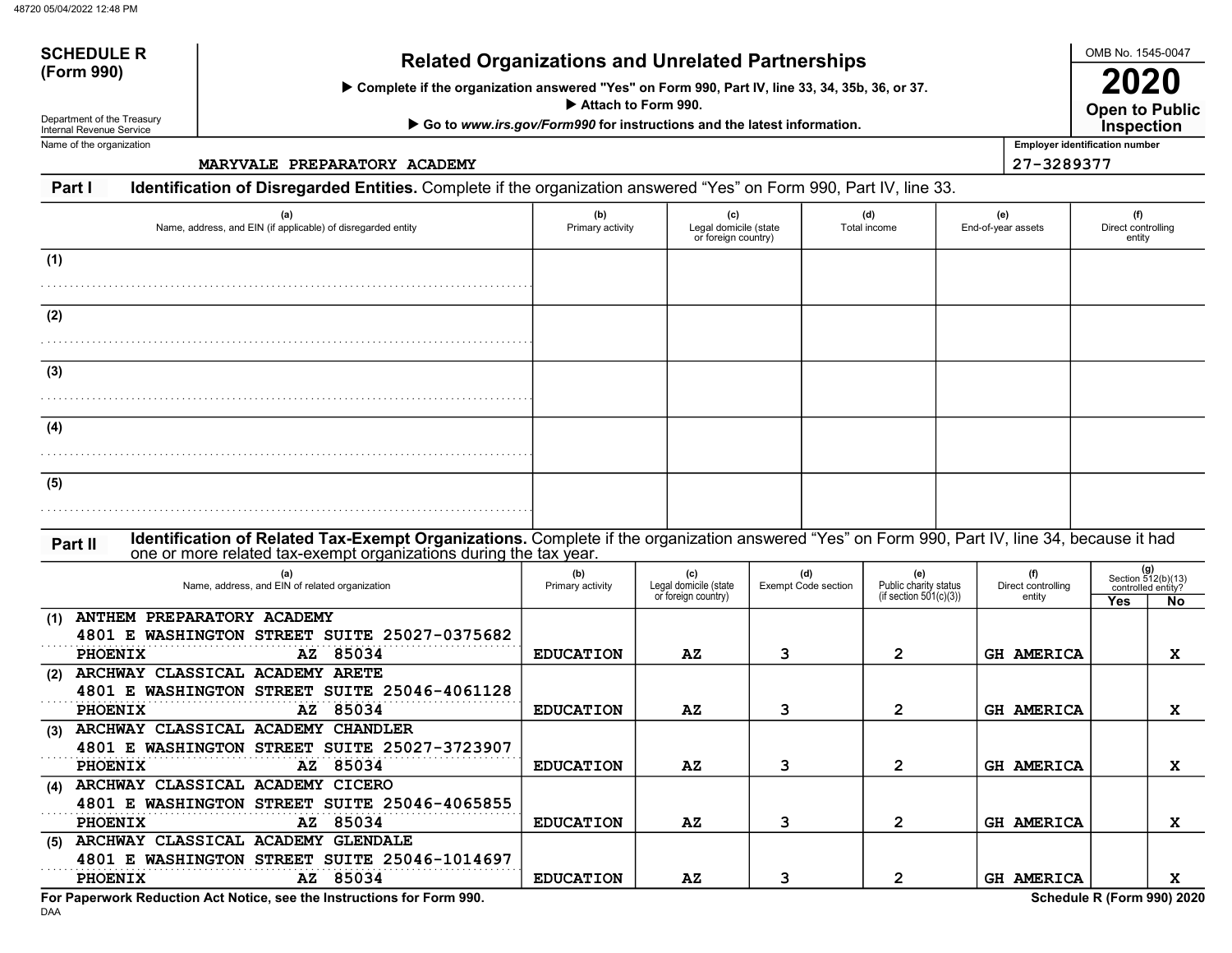# SCHEDULE Related Organizations and Unrelated Partnerships<br>(Form 990)

Complete if the organization answered "Yes" on Form 990, Part IV, line 33, 34, 35b, 36, or 37.

Attach to Form 990.

▶ Go to www.irs.gov/Form990 for instructions and the latest information.

Department of the Treasury Internal Revenue Service Name of the organization

SCHEDULE R

MARYVALE PREPARATORY ACADEMY 27-3289377

### Part I Identification of Disregarded Entities. Complete if the organization answered "Yes" on Form 990, Part IV, line 33.

| (a)<br>Name, address, and EIN (if applicable) of disregarded entity                                                                           | (b)<br>Primary activity | (c)<br>Legal domicile (state<br>or foreign country) |                                   | (d)<br>Total income                                       | (e)<br>End-of-year assets           | (f)<br>Direct controlling<br>entity |                                                                |
|-----------------------------------------------------------------------------------------------------------------------------------------------|-------------------------|-----------------------------------------------------|-----------------------------------|-----------------------------------------------------------|-------------------------------------|-------------------------------------|----------------------------------------------------------------|
| (1)                                                                                                                                           |                         |                                                     |                                   |                                                           |                                     |                                     |                                                                |
| (2)                                                                                                                                           |                         |                                                     |                                   |                                                           |                                     |                                     |                                                                |
| (3)                                                                                                                                           |                         |                                                     |                                   |                                                           |                                     |                                     |                                                                |
| (4)                                                                                                                                           |                         |                                                     |                                   |                                                           |                                     |                                     |                                                                |
| (5)                                                                                                                                           |                         |                                                     |                                   |                                                           |                                     |                                     |                                                                |
| Identification of Related Tax-Exempt Organizations. Complete if the organization answered "Yes" on Form 990, Part IV, line 34, because it had |                         |                                                     |                                   |                                                           |                                     |                                     |                                                                |
| Part II<br>one or more related tax-exempt organizations during the tax year.                                                                  |                         |                                                     |                                   |                                                           |                                     |                                     |                                                                |
| (a)<br>Name, address, and EIN of related organization                                                                                         | (b)<br>Primary activity | (c)<br>Legal domicile (state<br>or foreign country) | (d)<br><b>Exempt Code section</b> | (e)<br>Public charity status<br>(if section $501(c)(3)$ ) | (f)<br>Direct controlling<br>entity | Yes                                 | $(g)$<br>Section 512(b)(13)<br>controlled entity?<br><b>No</b> |
| (1) ARCHWAY CLASSICAL ACADEMY LINCOLN<br>4801 E WASHINGTON STREET SUITE 25047-1706688<br>AZ 85034<br>PHOENIX                                  | <b>EDUCATION</b>        | AZ                                                  | 3                                 | $\overline{2}$                                            | <b>GH AMERICA</b>                   |                                     | X                                                              |
| (2) ARCHWAY CLASSICAL ACADEMY VERITAS<br>4801 E WASHINGTON STREET SUITE 25027-3364820<br>AZ 85034<br>PHOENIX                                  | <b>EDUCATION</b>        | AZ                                                  | 3                                 | $\mathbf{2}$                                              | <b>GH AMERICA</b>                   |                                     | X                                                              |
| (3) ARCHWAY CLASSICAL NORTH PHOENIX<br>4801 E WASHINGTON STREET SUITE 25027-3364871                                                           |                         |                                                     |                                   |                                                           |                                     |                                     |                                                                |
| AZ 85034<br><b>PHOENIX</b><br>(4) ARCHWAY CLASSICAL SCOTTSDALE<br>4801 E WASHINGTON STREET SUITE 25027-3364842                                | <b>EDUCATION</b>        | $\mathbf{A} \mathbf{Z}$                             | 3                                 | $\mathbf{2}$                                              | <b>GH AMERICA</b>                   |                                     | X                                                              |
| AZ 85034<br><b>PHOENIX</b><br>(5) ARCHWAY CLASSICAL TRIVIUM EAST<br>4801 E WASHINGTON STREET SUITE 25047-1762959                              | <b>EDUCATION</b>        | $\mathbf{A} \mathbf{Z}$                             | 3                                 | $\overline{2}$                                            | <b>GH AMERICA</b>                   |                                     | X                                                              |
| AZ 85034<br><b>PHOENIX</b><br>For Paperwork Reduction Act Notice, see the Instructions for Form 990.                                          | <b>EDUCATION</b>        | AZ                                                  | 3                                 | $\overline{2}$                                            | <b>GH AMERICA</b>                   | Schedule R (Form 990) 2020          | x                                                              |

DAA

OMB No. 1545-0047

Open to Public

Employer identification number

2020 **inspection**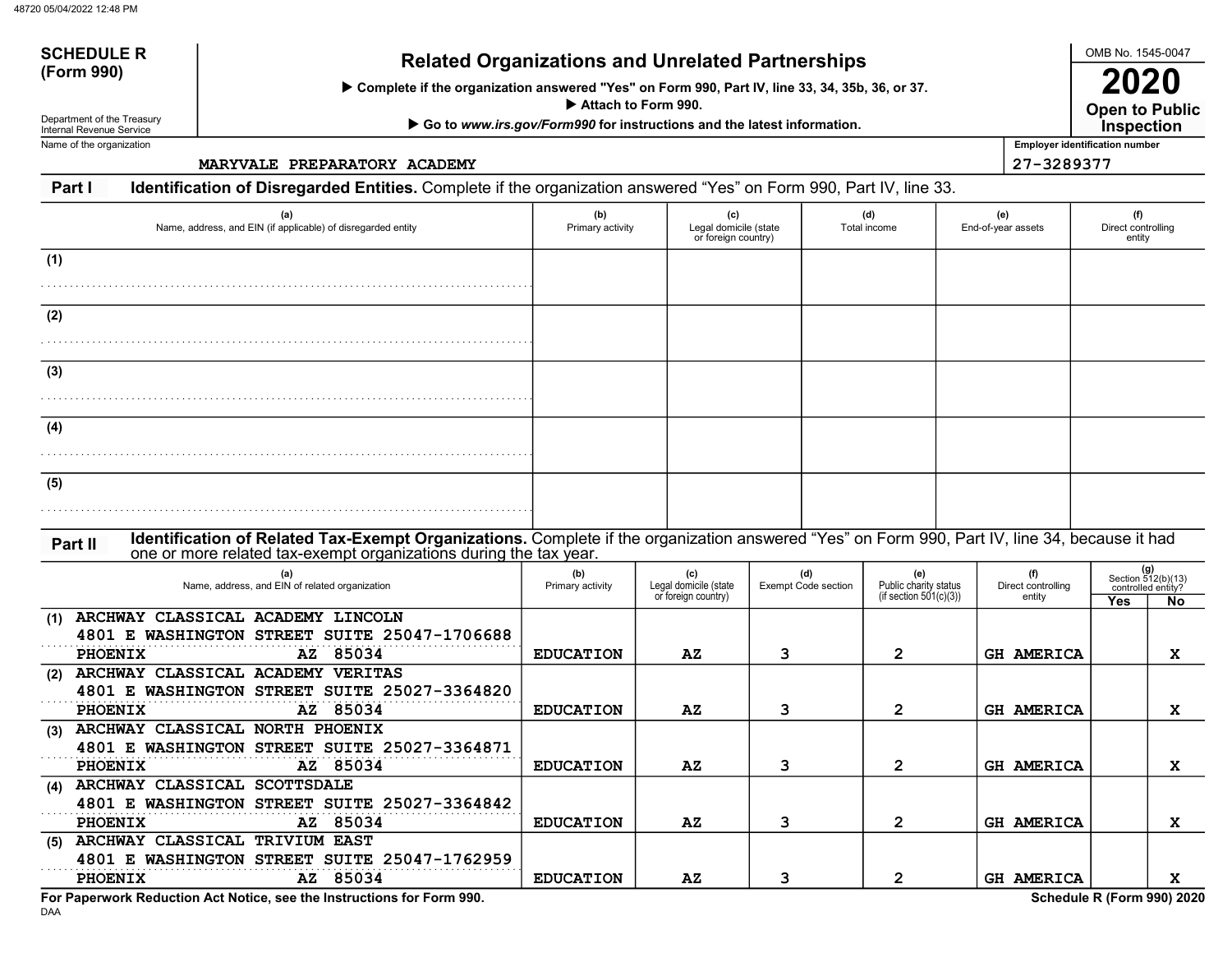# SCHEDULE Related Organizations and Unrelated Partnerships (Form 990)

Complete if the organization answered "Yes" on Form 990, Part IV, line 33, 34, 35b, 36, or 37.

Attach to Form 990.

▶ Go to www.irs.gov/Form990 for instructions and the latest information.

Department of the Treasury Internal Revenue Service Name of the organization

SCHEDULE R

MARYVALE PREPARATORY ACADEMY 27-3289377

#### Part I Identification of Disregarded Entities. Complete if the organization answered "Yes" on Form 990, Part IV, line 33.

| (a)<br>Name, address, and EIN (if applicable) of disregarded entity                                                                                                                                                           | (b)<br>Primary activity | (c)                                                 | Legal domicile (state<br>Total income<br>or foreign country) |              |                                                                                        |                            | (e)<br>End-of-year assets                                    | (f)<br>Direct controlling<br>entity |  |
|-------------------------------------------------------------------------------------------------------------------------------------------------------------------------------------------------------------------------------|-------------------------|-----------------------------------------------------|--------------------------------------------------------------|--------------|----------------------------------------------------------------------------------------|----------------------------|--------------------------------------------------------------|-------------------------------------|--|
| (1)                                                                                                                                                                                                                           |                         |                                                     |                                                              |              |                                                                                        |                            |                                                              |                                     |  |
| (2)                                                                                                                                                                                                                           |                         |                                                     |                                                              |              |                                                                                        |                            |                                                              |                                     |  |
| (3)                                                                                                                                                                                                                           |                         |                                                     |                                                              |              |                                                                                        |                            |                                                              |                                     |  |
| (4)                                                                                                                                                                                                                           |                         |                                                     |                                                              |              |                                                                                        |                            |                                                              |                                     |  |
|                                                                                                                                                                                                                               |                         |                                                     |                                                              |              |                                                                                        |                            |                                                              |                                     |  |
| (5)                                                                                                                                                                                                                           |                         |                                                     |                                                              |              |                                                                                        |                            |                                                              |                                     |  |
| Identification of Related Tax-Exempt Organizations. Complete if the organization answered "Yes" on Form 990, Part IV, line 34, because it had<br>Part II<br>one or more related tax-exempt organizations during the tax year. |                         |                                                     |                                                              |              |                                                                                        |                            |                                                              |                                     |  |
| (a)<br>Name, address, and EIN of related organization                                                                                                                                                                         | (b)<br>Primary activity | (c)<br>Legal domicile (state<br>or foreign country) | (d)<br>Exempt Code section                                   | (e)          | (f)<br>Public charity status<br>(if section 501(c)(3))<br>Direct controlling<br>entity |                            | (g)<br>Section 512(b)(13)<br>controlled entity?<br><b>No</b> |                                     |  |
| (1) ARCHWAY CLASSICAL TRIVIUM WEST<br>4801 E WASHINGTON STREET SUITE 25027-3364743<br>AZ 85034<br><b>PHOENIX</b>                                                                                                              | <b>EDUCATION</b>        | $\mathbf{A} \mathbf{Z}$                             | 3                                                            | $\mathbf{2}$ | <b>GH AMERICA</b>                                                                      | Yes                        | $\mathbf{x}$                                                 |                                     |  |
| (2) ARETE PREPARATORY ACADEMY<br>4801 E WASHINGTON STREET SUITE 25020-5332933<br>AZ 85034<br><b>PHOENIX</b>                                                                                                                   | <b>EDUCATION</b>        | $\mathbf{A} \mathbf{Z}$                             | 3                                                            | 2            | <b>GH AMERICA</b>                                                                      |                            | x                                                            |                                     |  |
| CHANDLER PREPARATORY ACADEMY<br>(3)<br>4801 E WASHINGTON STREET SUITE 25020-2075176                                                                                                                                           |                         |                                                     |                                                              |              |                                                                                        |                            |                                                              |                                     |  |
| AZ 85034<br>PHOENIX<br>CICERO PREPARATORY ACADEMY<br>(4)<br>4801 E WASHINGTON STREET SUITE 25046-4096974                                                                                                                      | <b>EDUCATION</b>        | $\mathbf{A} \mathbf{Z}$                             | 3                                                            | $\mathbf{2}$ | <b>GH AMERICA</b>                                                                      |                            | $\mathbf{x}$                                                 |                                     |  |
| AZ 85034<br><b>PHOENIX</b><br>GLENDALE PREPARATORY ACADEMY<br>(5)                                                                                                                                                             | <b>EDUCATION</b>        | $\mathbf{A} \mathbf{Z}$                             | 3                                                            | $\mathbf{2}$ | <b>GH AMERICA</b>                                                                      |                            | X                                                            |                                     |  |
| 4801 E WASHINGTON STREET SUITE 25020-8760987<br>AZ 85034<br>PHOENIX<br>For Paperwork Reduction Act Notice, see the Instructions for Form 990.                                                                                 | <b>EDUCATION</b>        | $\mathbf{A} \mathbf{Z}$                             | 3                                                            | $\mathbf{2}$ | <b>GH AMERICA</b>                                                                      | Schedule R (Form 990) 2020 | x                                                            |                                     |  |

DAA

OMB No. 1545-0047

Open to Public 2020

**Inspection** 

Employer identification number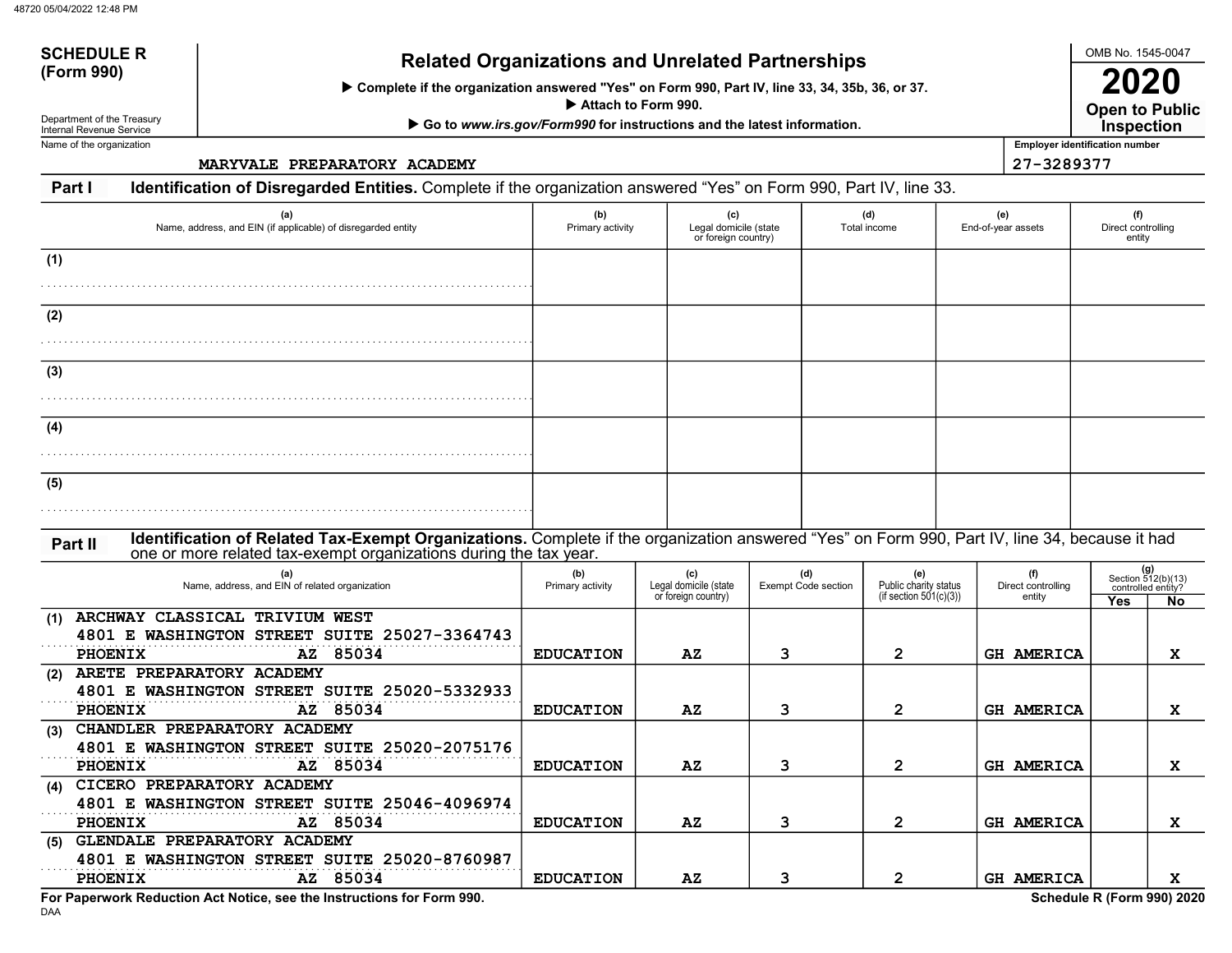# SCHEDULE Related Organizations and Unrelated Partnerships<br>(Form 990)

Complete if the organization answered "Yes" on Form 990, Part IV, line 33, 34, 35b, 36, or 37.

Attach to Form 990.

▶ Go to www.irs.gov/Form990 for instructions and the latest information.

Department of the Treasury Internal Revenue Service Name of the organization

SCHEDULE R

MARYVALE PREPARATORY ACADEMY 27-3289377

### Part I Identification of Disregarded Entities. Complete if the organization answered "Yes" on Form 990, Part IV, line 33.

| (a)<br>Name, address, and EIN (if applicable) of disregarded entity                                                                           | (b)<br>Primary activity | (c)<br>Legal domicile (state<br>or foreign country) |                                   | (d)<br>Total income                                    | (e)<br>End-of-year assets           | (f)<br>Direct controlling<br>entity |                                                 |
|-----------------------------------------------------------------------------------------------------------------------------------------------|-------------------------|-----------------------------------------------------|-----------------------------------|--------------------------------------------------------|-------------------------------------|-------------------------------------|-------------------------------------------------|
| (1)                                                                                                                                           |                         |                                                     |                                   |                                                        |                                     |                                     |                                                 |
| (2)                                                                                                                                           |                         |                                                     |                                   |                                                        |                                     |                                     |                                                 |
| (3)                                                                                                                                           |                         |                                                     |                                   |                                                        |                                     |                                     |                                                 |
| (4)                                                                                                                                           |                         |                                                     |                                   |                                                        |                                     |                                     |                                                 |
| (5)                                                                                                                                           |                         |                                                     |                                   |                                                        |                                     |                                     |                                                 |
| Identification of Related Tax-Exempt Organizations. Complete if the organization answered "Yes" on Form 990, Part IV, line 34, because it had |                         |                                                     |                                   |                                                        |                                     |                                     |                                                 |
| Part II<br>one or more related tax-exempt organizations during the tax year.                                                                  |                         |                                                     |                                   |                                                        |                                     |                                     |                                                 |
| (a)<br>Name, address, and EIN of related organization                                                                                         | (b)<br>Primary activity | (c)<br>Legal domicile (state<br>or foreign country) | (d)<br><b>Exempt Code section</b> | (e)<br>Public charity status<br>(if section 501(c)(3)) | (f)<br>Direct controlling<br>entity |                                     | (g)<br>Section 512(b)(13)<br>controlled entity? |
| (1) LINCOLN PREPARATORY ACADEMY<br>4801 E WASHINGTON STREET SUITE 25047-1674469<br>AZ 85034<br><b>PHOENIX</b>                                 | <b>EDUCATION</b>        | $\mathbf{A} \mathbf{Z}$                             | 3                                 | $\overline{2}$                                         | <b>GH AMERICA</b>                   | Yes                                 | No<br>x                                         |
| (2) NORTH PHOENIX PREPARATORY ACADEMY<br>4801 E WASHINGTON STREET SUITE 25027-3322474<br>PHOENIX<br>AZ 85034                                  | <b>EDUCATION</b>        | AZ                                                  | 3                                 | $\mathbf{2}$                                           | <b>GH AMERICA</b>                   |                                     | X                                               |
| SCOTTSDALE PREPARATORY ACADEMY<br>(3)<br>4801 E WASHINGTON STREET SUITE 25020-8778703                                                         |                         |                                                     |                                   |                                                        |                                     |                                     |                                                 |
| AZ 85034<br>PHOENIX<br>TELEOS PREPARATORY ACADEMY<br>(4)                                                                                      | <b>EDUCATION</b>        | $\mathbf{A} \mathbf{Z}$                             | 3                                 | $\mathbf{2}$                                           | <b>GH AMERICA</b>                   |                                     | X                                               |
| 4801 E WASHINGTON STREET SUITE 25026-2700807<br>AZ 85034<br>PHOENIX<br>TRIVIUM PREPARATORY ACADEMY<br>(5)                                     | <b>EDUCATION</b>        | 3<br>$\overline{2}$<br>AZ                           |                                   | <b>GH AMERICA</b>                                      |                                     | X                                   |                                                 |
| 4801 E WASHINGTON STREET SUITE 25027-3289295<br>AZ 85034<br>PHOENIX                                                                           | <b>EDUCATION</b>        | $\mathbf{A} \mathbf{Z}$                             | 3                                 | $\overline{2}$                                         | <b>GH AMERICA</b>                   |                                     | x                                               |
| For Paperwork Reduction Act Notice, see the Instructions for Form 990.                                                                        |                         |                                                     |                                   |                                                        |                                     | Schedule R (Form 990) 2020          |                                                 |

DAA

OMB No. 1545-0047

Open to Public 2020

Employer identification number **Inspection**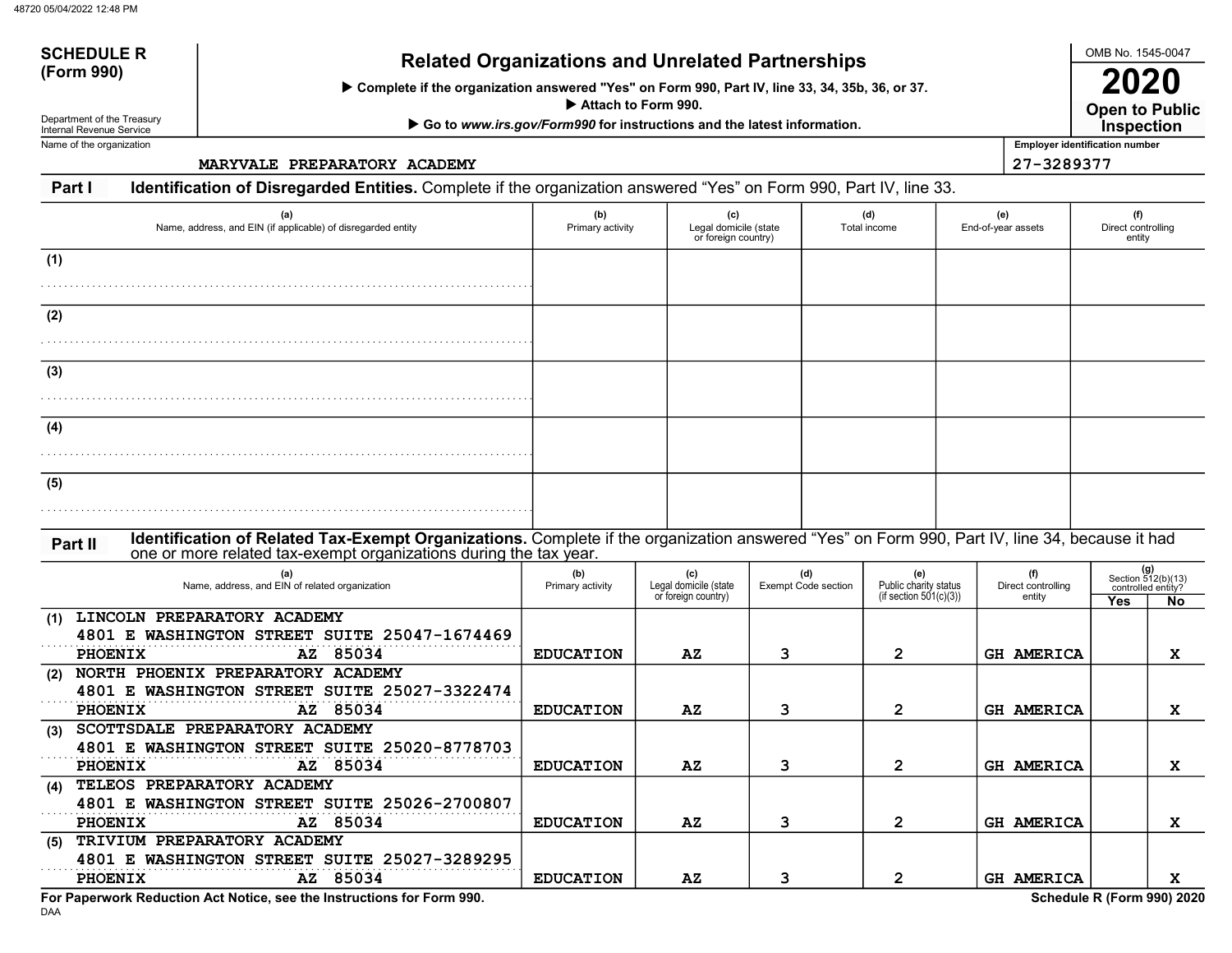# SCHEDULE Related Organizations and Unrelated Partnerships<br>(Form 990)

Complete if the organization answered "Yes" on Form 990, Part IV, line 33, 34, 35b, 36, or 37.

Attach to Form 990.

▶ Go to www.irs.gov/Form990 for instructions and the latest information.

Department of the Treasury Internal Revenue Service Name of the organization

SCHEDULE R

MARYVALE PREPARATORY ACADEMY 27-3289377

### Part I Identification of Disregarded Entities. Complete if the organization answered "Yes" on Form 990, Part IV, line 33.

| (a)<br>Name, address, and EIN (if applicable) of disregarded entity                                                                                                                                                           | (b)<br>Primary activity | (c)                                                 | (d)<br>(e)<br>Legal domicile (state<br>End-of-year assets<br>Total income<br>or foreign country) |                                                           |                                     | (f)<br>Direct controlling<br>entity                                 |
|-------------------------------------------------------------------------------------------------------------------------------------------------------------------------------------------------------------------------------|-------------------------|-----------------------------------------------------|--------------------------------------------------------------------------------------------------|-----------------------------------------------------------|-------------------------------------|---------------------------------------------------------------------|
| (1)                                                                                                                                                                                                                           |                         |                                                     |                                                                                                  |                                                           |                                     |                                                                     |
| (2)                                                                                                                                                                                                                           |                         |                                                     |                                                                                                  |                                                           |                                     |                                                                     |
| (3)                                                                                                                                                                                                                           |                         |                                                     |                                                                                                  |                                                           |                                     |                                                                     |
|                                                                                                                                                                                                                               |                         |                                                     |                                                                                                  |                                                           |                                     |                                                                     |
| (4)                                                                                                                                                                                                                           |                         |                                                     |                                                                                                  |                                                           |                                     |                                                                     |
| (5)                                                                                                                                                                                                                           |                         |                                                     |                                                                                                  |                                                           |                                     |                                                                     |
| Identification of Related Tax-Exempt Organizations. Complete if the organization answered "Yes" on Form 990, Part IV, line 34, because it had<br>Part II<br>one or more related tax-exempt organizations during the tax year. |                         |                                                     |                                                                                                  |                                                           |                                     |                                                                     |
| (a)<br>Name, address, and EIN of related organization                                                                                                                                                                         | (b)<br>Primary activity | (c)<br>Legal domicile (state<br>or foreign country) | (d)<br><b>Exempt Code section</b>                                                                | (e)<br>Public charity status<br>(if section $501(c)(3)$ ) | (f)<br>Direct controlling<br>entity | (g)<br>Section 512(b)(13)<br>controlled entity?<br>Yes<br><b>No</b> |
| VERITAS PREPARATORY ACADEMY<br>(1)<br>4801 E WASHINGTON STREET SUITE 25005-0527441<br>AZ 85034<br><b>PHOENIX</b>                                                                                                              | <b>EDUCATION</b>        | AZ                                                  | 3                                                                                                | 2                                                         | <b>GH AMERICA</b>                   | x                                                                   |
| <b>GREATHEARTS ARIZONA</b><br>(2)<br>4801 E WASHINGTON STREET SUITE 25020-2036133<br><b>PHOENIX</b><br>AZ 85034                                                                                                               | <b>EDUCATION</b>        | $\mathbf{A} \mathbf{Z}$                             | 3                                                                                                | 7                                                         | <b>GH AMERICA</b>                   | x                                                                   |
| <b>GREATHEARTS AMERICA</b><br>(3)<br>4801 E WASHINGTON STREET SUITE 25045-4306715<br>AZ 85034<br><b>PHOENIX</b>                                                                                                               | <b>EDUCATION</b>        | $\mathbf{A} \mathbf{Z}$                             | 3                                                                                                | 7                                                         | N/A                                 | X                                                                   |
| <b>GREATHEARTS AMERICA-TEXAS</b><br>(4)<br>4801 E WASHINGTON STREET SUITE 25043-1973126<br>85034<br>PHOENIX<br>AZ                                                                                                             | <b>EDUCATION</b>        | TХ                                                  | 3                                                                                                | $\mathbf{2}$                                              | <b>GH AMERICA</b>                   | x                                                                   |
| THE GREATHEARTS FOUNDATION, INC.<br>(5)<br>4801 E WASHINGTON STREET SUITE 25082-3809856<br>85034<br>PHOENIX<br>AZ                                                                                                             | <b>SUPPORT</b>          | $\mathbf{A} \mathbf{Z}$                             | 3                                                                                                | 12A                                                       | GH AMERICA                          | x                                                                   |
| For Paperwork Reduction Act Notice, see the Instructions for Form 990.                                                                                                                                                        |                         |                                                     |                                                                                                  |                                                           |                                     | Schedule R (Form 990) 2020                                          |

OMB No. 1545-0047

Open to Public 2020 **Inspection** 

Employer identification number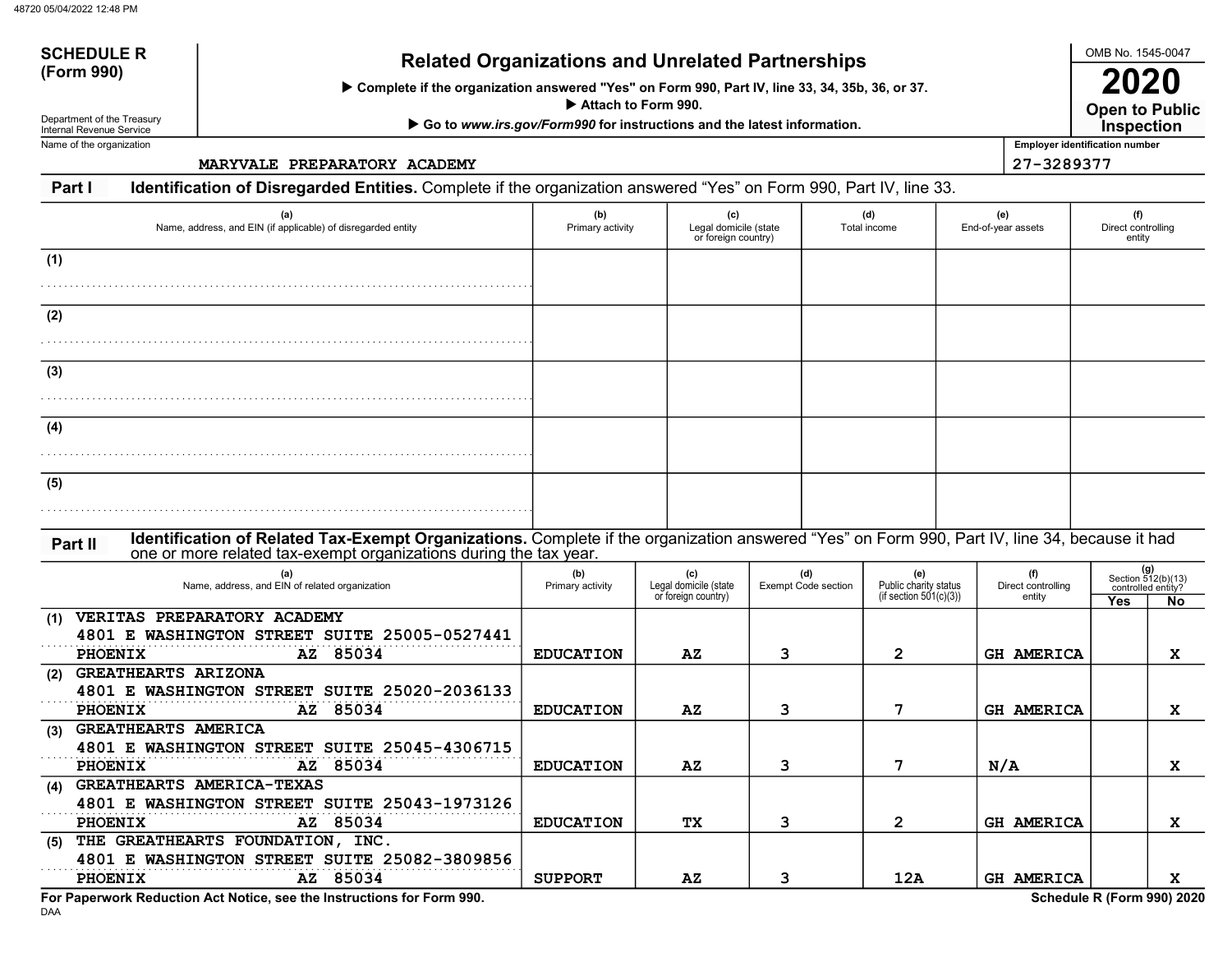|          | Schedule R (Form 990) 2020 MARYVALE PREPARATORY ACADEMY                                                                                                                                                                        |                         |                                                              |                                                        | 27-3289377                                                                                              |                                                        |                                        |                                                   |                                                                         |                                                     | Page 2                                                |
|----------|--------------------------------------------------------------------------------------------------------------------------------------------------------------------------------------------------------------------------------|-------------------------|--------------------------------------------------------------|--------------------------------------------------------|---------------------------------------------------------------------------------------------------------|--------------------------------------------------------|----------------------------------------|---------------------------------------------------|-------------------------------------------------------------------------|-----------------------------------------------------|-------------------------------------------------------|
| Part III | Identification of Related Organizations Taxable as a Partnership. Complete if the organization answered "Yes" on Form 990, Part IV, line 34, because it had one or more related organizations treated as a partnership during  |                         |                                                              |                                                        |                                                                                                         |                                                        |                                        |                                                   |                                                                         |                                                     |                                                       |
|          | (a)<br>Name, address, and EIN of<br>related organization                                                                                                                                                                       | (b)<br>Primary activity | (c)<br>Legal<br>domicile<br>(state or<br>foreign<br>country) | (d)<br>Direct controlling<br>entity                    | (e)<br>Predominant<br>income (related,<br>unrelated,<br>excluded from<br>tax under<br>sections 512-514) | (f)<br>Share of total<br>income                        | (g)<br>Share of end-of-<br>year assets | (h)<br>Dispro-<br>portionate<br>alloc.?<br>Yes No | (i)<br>Code V-UBI<br>amount in box 20<br>of Schedule K-1<br>(Form 1065) | (j)<br>General or<br>managing<br>partner?<br>Yes No | (k)<br>Percentage<br>ownership                        |
| (1)      |                                                                                                                                                                                                                                |                         |                                                              |                                                        |                                                                                                         |                                                        |                                        |                                                   |                                                                         |                                                     |                                                       |
| (2)      |                                                                                                                                                                                                                                |                         |                                                              |                                                        |                                                                                                         |                                                        |                                        |                                                   |                                                                         |                                                     |                                                       |
| (3)      |                                                                                                                                                                                                                                |                         |                                                              |                                                        |                                                                                                         |                                                        |                                        |                                                   |                                                                         |                                                     |                                                       |
| (4)      |                                                                                                                                                                                                                                |                         |                                                              |                                                        |                                                                                                         |                                                        |                                        |                                                   |                                                                         |                                                     |                                                       |
| Part IV  | Identification of Related Organizations Taxable as a Corporation or Trust. Complete if the organization answered "Yes" on Form 990, Part IV, line 34, because it had one or more related organizations treated as a corporatio |                         |                                                              |                                                        |                                                                                                         |                                                        |                                        |                                                   |                                                                         |                                                     |                                                       |
|          | (a)<br>Name, address, and EIN of related organization                                                                                                                                                                          | (b)<br>Primary activity |                                                              | (c)<br>Legal domicile<br>(state or<br>foreign country) | (d)<br>Direct controlling<br>entity                                                                     | (e)<br>Type of entity<br>(C corp, S corp,<br>or trust) | (f)<br>Share of total<br>income        | (g)<br>Share of<br>end-of-year assets             | (h)<br>Percentage<br>ownership                                          |                                                     | (i)<br>Section<br>512(b)(13)<br>controlled<br>entity? |
| (1)      |                                                                                                                                                                                                                                |                         |                                                              |                                                        |                                                                                                         |                                                        |                                        |                                                   |                                                                         |                                                     | Yes   No                                              |
|          |                                                                                                                                                                                                                                |                         |                                                              |                                                        |                                                                                                         |                                                        |                                        |                                                   |                                                                         |                                                     |                                                       |
| (2)      |                                                                                                                                                                                                                                |                         |                                                              |                                                        |                                                                                                         |                                                        |                                        |                                                   |                                                                         |                                                     |                                                       |
| (3)      |                                                                                                                                                                                                                                |                         |                                                              |                                                        |                                                                                                         |                                                        |                                        |                                                   |                                                                         |                                                     |                                                       |
| (4)      |                                                                                                                                                                                                                                |                         |                                                              |                                                        |                                                                                                         |                                                        |                                        |                                                   |                                                                         |                                                     |                                                       |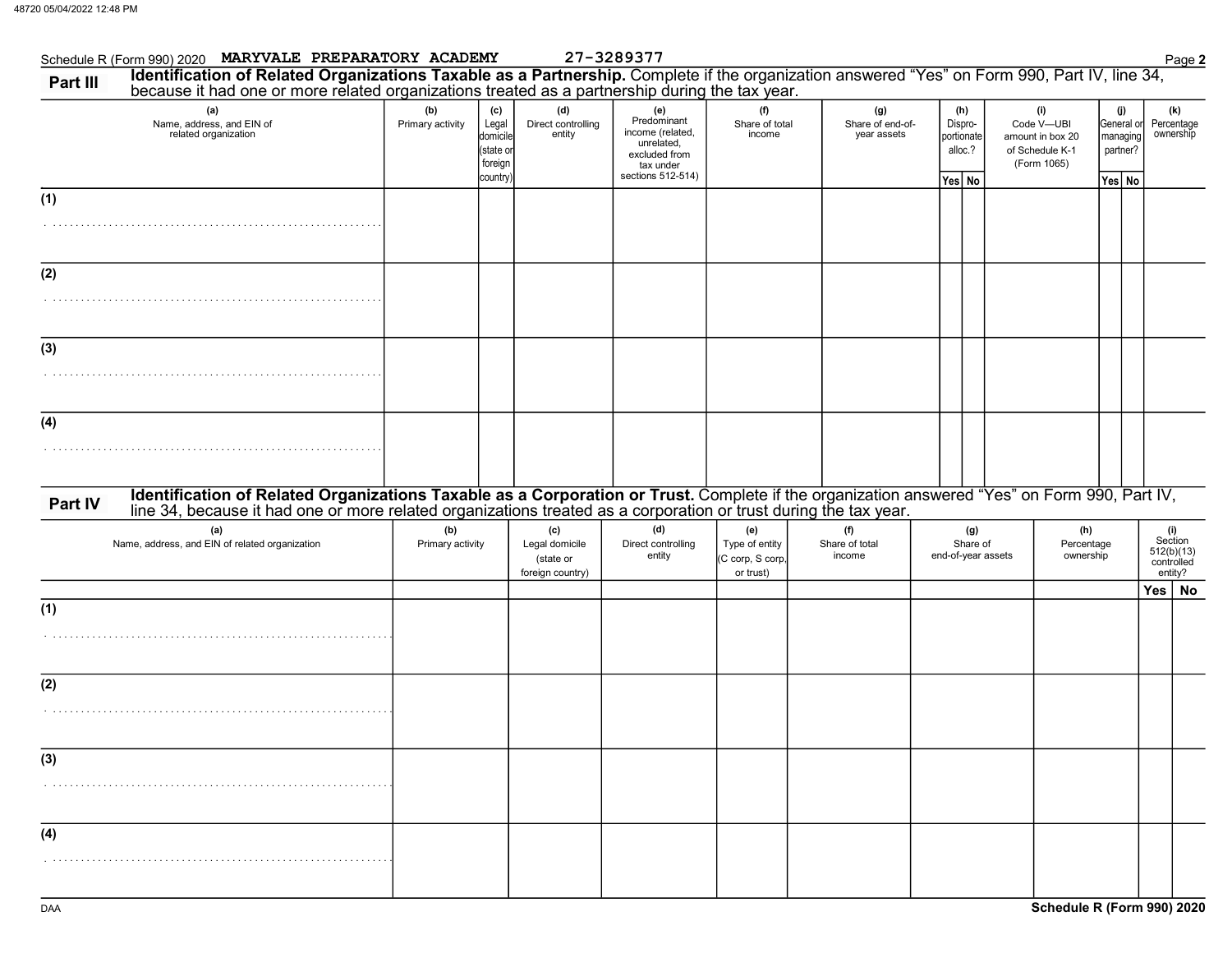# Schedule R (Form 990) 2020 MARYVALE PREPARATORY ACADEMY 27-3289377

| Part V                                                                                                                                                                                                                                                 | Transactions With Related Organizations. Complete if the organization answered "Yes" on Form 990, Part IV, line 34, 35b, or 36.                                                                                                     |             |                 |                                       |                |   |              |  |
|--------------------------------------------------------------------------------------------------------------------------------------------------------------------------------------------------------------------------------------------------------|-------------------------------------------------------------------------------------------------------------------------------------------------------------------------------------------------------------------------------------|-------------|-----------------|---------------------------------------|----------------|---|--------------|--|
|                                                                                                                                                                                                                                                        | Note: Complete line 1 if any entity is listed in Parts II, III, or IV of this schedule.                                                                                                                                             |             |                 |                                       |                |   | Yes No       |  |
|                                                                                                                                                                                                                                                        | 1 During the tax year, did the organization engage in any of the following transactions with one or more related organizations listed in Parts II-IV?                                                                               |             |                 |                                       |                |   |              |  |
|                                                                                                                                                                                                                                                        |                                                                                                                                                                                                                                     |             |                 |                                       | 1a             |   | $\mathbf x$  |  |
|                                                                                                                                                                                                                                                        | <b>b</b> Gift, grant, or capital contribution to related organization(s) encourse contained and contained a series of the set of the set of the set of the set of the set of the set of the set of the set of the set of the set of |             |                 |                                       | 1 <sub>b</sub> |   | $\mathbf{x}$ |  |
|                                                                                                                                                                                                                                                        |                                                                                                                                                                                                                                     |             |                 |                                       | 1 <sub>c</sub> | X |              |  |
|                                                                                                                                                                                                                                                        | d Loans or loan guarantees to or for related organization(s)<br>and the content content content content content content content content content content content content content content content content content content content     |             |                 |                                       | 1 <sub>d</sub> |   | $\mathbf{x}$ |  |
|                                                                                                                                                                                                                                                        | e Loans or loan guarantees by related organization(s)<br>interaction continuous continuous continuous continuous continuous contractions of the contract or continuous                                                              |             |                 |                                       | 1e             | X |              |  |
|                                                                                                                                                                                                                                                        |                                                                                                                                                                                                                                     |             |                 |                                       |                |   |              |  |
|                                                                                                                                                                                                                                                        | f Dividends from related organization(s) encourance contains a substantial container and providends from related organization(s) encourance contains a substantial contains a substantial contains a substantial contains a su      |             |                 |                                       | 1f             |   | X            |  |
|                                                                                                                                                                                                                                                        | g Sale of assets to related organization(s)                                                                                                                                                                                         |             |                 |                                       | 1g             |   | $\mathbf x$  |  |
| h Purchase of assets from related organization(s) encourance contains and contains a container and container and container and container and container and container and container and container and container and container a                         |                                                                                                                                                                                                                                     |             |                 |                                       |                |   |              |  |
| 1 <sub>h</sub><br>i Exchange of assets with related organization(s) with an according to the control of the control of the control or control or control or control or control or control or control or control or control or control or control<br>1i |                                                                                                                                                                                                                                     |             |                 |                                       |                |   |              |  |
| j Lease of facilities, equipment, or other assets to related organization(s) enconverse contained and contained and contained and facilities, equipment, or other assets to related organization(s) enconverse contained and c<br>1i                   |                                                                                                                                                                                                                                     |             |                 |                                       |                |   |              |  |
|                                                                                                                                                                                                                                                        |                                                                                                                                                                                                                                     |             |                 |                                       |                |   |              |  |
|                                                                                                                                                                                                                                                        |                                                                                                                                                                                                                                     |             |                 |                                       | 1k             | X |              |  |
|                                                                                                                                                                                                                                                        |                                                                                                                                                                                                                                     |             |                 |                                       | 11             |   | X            |  |
|                                                                                                                                                                                                                                                        |                                                                                                                                                                                                                                     |             |                 |                                       | 1 <sub>m</sub> |   | X            |  |
|                                                                                                                                                                                                                                                        | n Sharing of facilities, equipment, mailing lists, or other assets with related organization(s)<br>interaction(s) interaction(s) interactions contained and contained contained contained contained and contained in the contact    |             |                 |                                       | 1n             |   | X            |  |
|                                                                                                                                                                                                                                                        | o Sharing of paid employees with related organization(s) encourance contains an array contained a starting of paid employees with related organization(s) encourance contained a starting of paid employees with related organ      |             |                 |                                       | 1 <sub>o</sub> | X |              |  |
|                                                                                                                                                                                                                                                        |                                                                                                                                                                                                                                     |             |                 |                                       |                |   |              |  |
|                                                                                                                                                                                                                                                        | p Reimbursement paid to related organization(s) for expenses <b>conserved and conserved and conserved</b> and conserved and conserved and conserved and conserved and conserved and conserved and conserved and conserved and conse |             |                 |                                       | 1p             | X |              |  |
|                                                                                                                                                                                                                                                        | q Reimbursement paid by related organization(s) for expenses <b>construction construction</b> construction construction                                                                                                             |             |                 |                                       | 1 <sub>q</sub> |   | X            |  |
|                                                                                                                                                                                                                                                        |                                                                                                                                                                                                                                     |             |                 |                                       |                |   |              |  |
|                                                                                                                                                                                                                                                        | r Other transfer of cash or property to related organization(s) encourse the contract the content of the content of the content of the content of the content of the content of the content of the content of the content of t      |             |                 |                                       | 1r             |   | X            |  |
|                                                                                                                                                                                                                                                        |                                                                                                                                                                                                                                     |             |                 |                                       | 1s             |   | $\mathbf{x}$ |  |
|                                                                                                                                                                                                                                                        | 2 If the answer to any of the above is "Yes," see the instructions for information on who must complete this line, including covered relationships and transaction thresholds.                                                      |             |                 |                                       |                |   |              |  |
|                                                                                                                                                                                                                                                        | (a)                                                                                                                                                                                                                                 | (b)         | (c)             | (d)                                   |                |   |              |  |
|                                                                                                                                                                                                                                                        | Name of related organization                                                                                                                                                                                                        | Transaction | Amount involved | Method of determining amount involved |                |   |              |  |
|                                                                                                                                                                                                                                                        |                                                                                                                                                                                                                                     | $type(a-s)$ |                 |                                       |                |   |              |  |
|                                                                                                                                                                                                                                                        |                                                                                                                                                                                                                                     |             |                 |                                       |                |   |              |  |
| (1)                                                                                                                                                                                                                                                    | <b>GREAT HEARTS ARIZONA</b>                                                                                                                                                                                                         | $\circ$     | 4,975,415       | <b>FMV</b>                            |                |   |              |  |
|                                                                                                                                                                                                                                                        |                                                                                                                                                                                                                                     |             |                 |                                       |                |   |              |  |
| (2)                                                                                                                                                                                                                                                    | <b>GREAT HEARTS ARIZONA</b>                                                                                                                                                                                                         | P           | 648,338         | <b>FMV</b>                            |                |   |              |  |
|                                                                                                                                                                                                                                                        |                                                                                                                                                                                                                                     |             |                 |                                       |                |   |              |  |
| (3)                                                                                                                                                                                                                                                    | <b>GREAT HEARTS ARIZONA</b>                                                                                                                                                                                                         | Е           | 1,984,769       | <b>BALANCE OWED</b>                   |                |   |              |  |
|                                                                                                                                                                                                                                                        |                                                                                                                                                                                                                                     |             |                 |                                       |                |   |              |  |
| (4)                                                                                                                                                                                                                                                    | GREAT HEARTS ARIZONA                                                                                                                                                                                                                | к           | 972,507         | <b>FMV</b>                            |                |   |              |  |
|                                                                                                                                                                                                                                                        |                                                                                                                                                                                                                                     |             |                 |                                       |                |   |              |  |
| (5)                                                                                                                                                                                                                                                    | GREAT HEARTS ARIZONA                                                                                                                                                                                                                | c           | 500,000         | <b>FMV</b>                            |                |   |              |  |
|                                                                                                                                                                                                                                                        |                                                                                                                                                                                                                                     |             |                 |                                       |                |   |              |  |
| (6)                                                                                                                                                                                                                                                    |                                                                                                                                                                                                                                     |             |                 |                                       |                |   |              |  |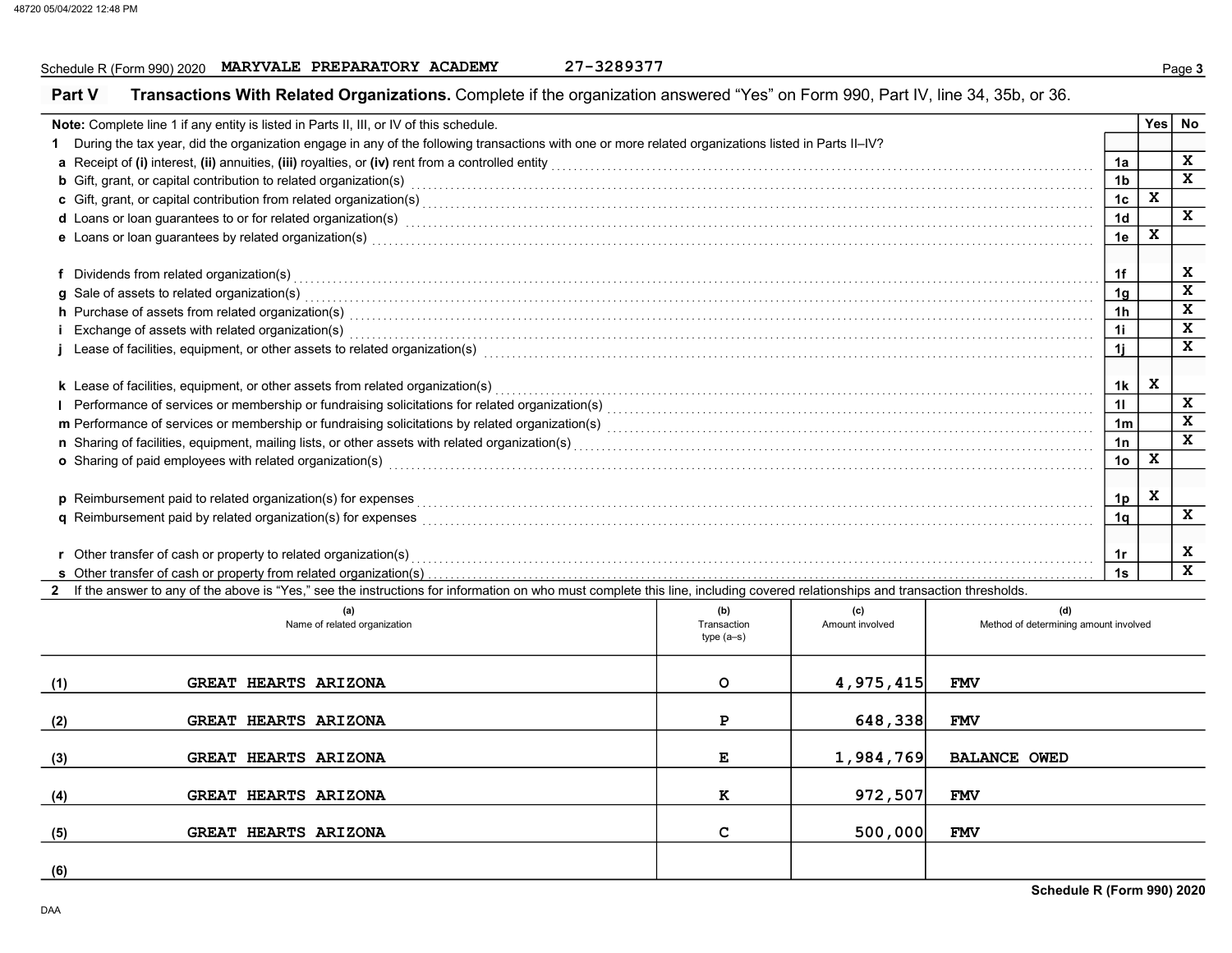# Schedule R (Form 990) 2020 MARYVALE PREPARATORY ACADEMY 27-3289377

### Part VI Unrelated Organizations Taxable as a Partnership. Complete if the organization answered "Yes" on Form 990, Part IV, line 37.

Provide the following information for each entity taxed as a partnership through which the organization conducted more than five percent of its activities (measured by total assets or gross revenue) that was not a related organization. See instructions regarding exclusion for certain investment partnerships.

| (a)<br>Name, address, and EIN of entity | (b)<br>Primary activity | (c)<br>Legal<br>domicile<br>(state or<br>foreign | ser tem minister mente pen a rener<br>(d)<br>Predominant<br>income (related,<br>unrelated, excluded<br>from tax under | section<br>501(c)(3)<br>organizations? | (e)<br>Are all partners | . p. s. .<br>(f)<br>Share of<br>total income | (g)<br>Share of<br>end-of-year<br>assets |     | (h)<br>Disproportionate<br>allocations? | (i)<br>Code V-UBI<br>amount in box 20<br>of Schedule K-1<br>(Form 1065) |     | (j)<br>General or<br>managing<br>partner? | (k)<br>Percentage<br>ownership |
|-----------------------------------------|-------------------------|--------------------------------------------------|-----------------------------------------------------------------------------------------------------------------------|----------------------------------------|-------------------------|----------------------------------------------|------------------------------------------|-----|-----------------------------------------|-------------------------------------------------------------------------|-----|-------------------------------------------|--------------------------------|
|                                         |                         | country)                                         | sections 512-514)                                                                                                     | Yes   No                               |                         |                                              |                                          | Yes | <b>No</b>                               |                                                                         | Yes | <b>No</b>                                 |                                |
| (1)                                     |                         |                                                  |                                                                                                                       |                                        |                         |                                              |                                          |     |                                         |                                                                         |     |                                           |                                |
| (2)                                     |                         |                                                  |                                                                                                                       |                                        |                         |                                              |                                          |     |                                         |                                                                         |     |                                           |                                |
| (3)                                     |                         |                                                  |                                                                                                                       |                                        |                         |                                              |                                          |     |                                         |                                                                         |     |                                           |                                |
| (4)                                     |                         |                                                  |                                                                                                                       |                                        |                         |                                              |                                          |     |                                         |                                                                         |     |                                           |                                |
| (5)                                     |                         |                                                  |                                                                                                                       |                                        |                         |                                              |                                          |     |                                         |                                                                         |     |                                           |                                |
| (6)                                     |                         |                                                  |                                                                                                                       |                                        |                         |                                              |                                          |     |                                         |                                                                         |     |                                           |                                |
| (7)                                     |                         |                                                  |                                                                                                                       |                                        |                         |                                              |                                          |     |                                         |                                                                         |     |                                           |                                |
| (8)                                     |                         |                                                  |                                                                                                                       |                                        |                         |                                              |                                          |     |                                         |                                                                         |     |                                           |                                |
| (9)                                     |                         |                                                  |                                                                                                                       |                                        |                         |                                              |                                          |     |                                         |                                                                         |     |                                           |                                |
| (10)                                    |                         |                                                  |                                                                                                                       |                                        |                         |                                              |                                          |     |                                         |                                                                         |     |                                           |                                |
| (11)                                    |                         |                                                  |                                                                                                                       |                                        |                         |                                              |                                          |     |                                         |                                                                         |     |                                           |                                |

Schedule R (Form 990) 2020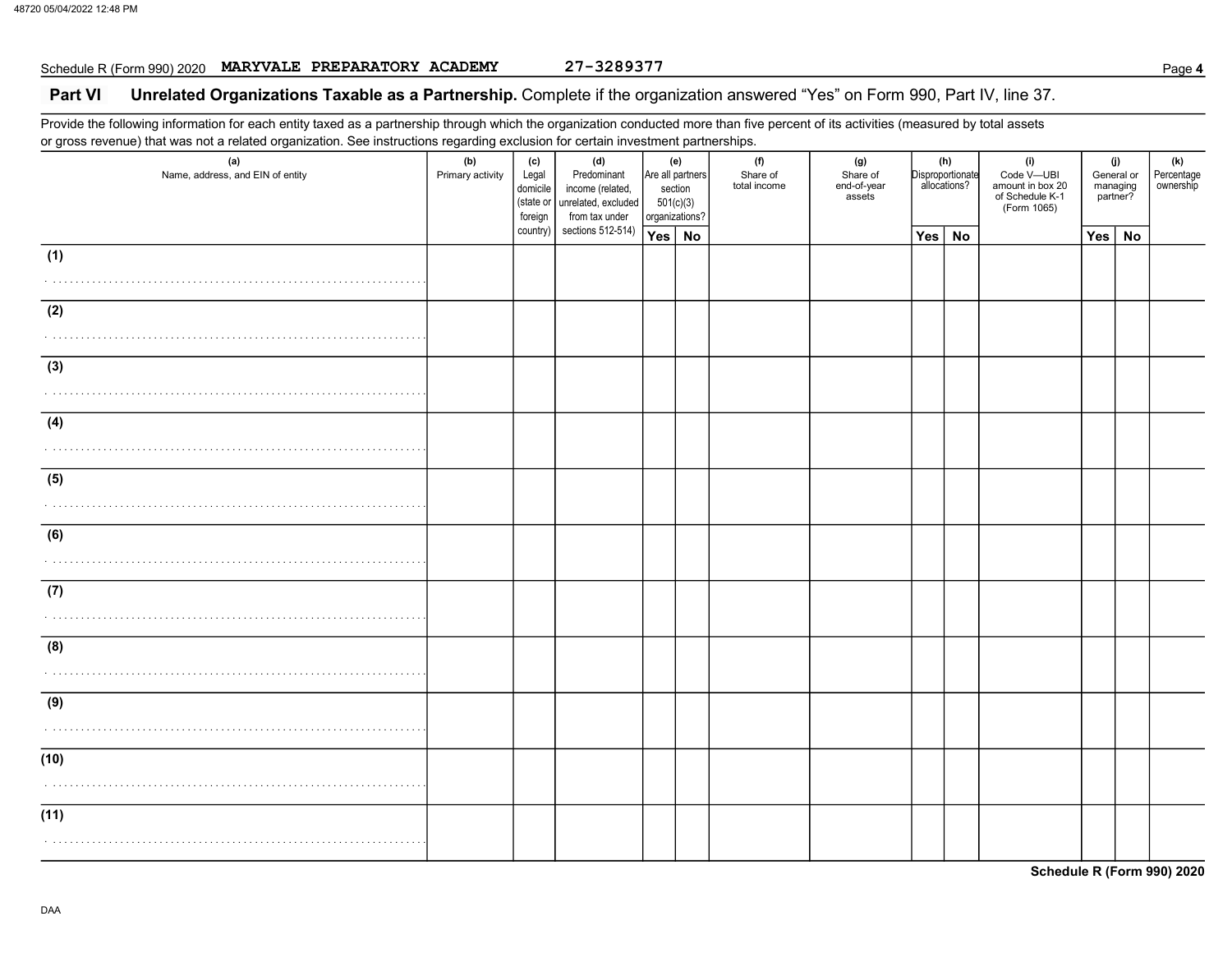| Schedule R (Form 990) 2020 MARYVALE PREPARATORY ACADEMY<br>Part VII |  | 27-3289377<br>Supplemental Information.<br>Provide additional information for responses to questions on Schedule R. See instructions. | Page 5 |
|---------------------------------------------------------------------|--|---------------------------------------------------------------------------------------------------------------------------------------|--------|
|                                                                     |  |                                                                                                                                       |        |
|                                                                     |  |                                                                                                                                       |        |
|                                                                     |  |                                                                                                                                       |        |
|                                                                     |  |                                                                                                                                       |        |
|                                                                     |  |                                                                                                                                       |        |
|                                                                     |  |                                                                                                                                       |        |
|                                                                     |  |                                                                                                                                       |        |
|                                                                     |  |                                                                                                                                       |        |
|                                                                     |  |                                                                                                                                       |        |
|                                                                     |  |                                                                                                                                       |        |
|                                                                     |  |                                                                                                                                       |        |
|                                                                     |  |                                                                                                                                       |        |
|                                                                     |  |                                                                                                                                       |        |
|                                                                     |  |                                                                                                                                       |        |
|                                                                     |  |                                                                                                                                       |        |
|                                                                     |  |                                                                                                                                       |        |
|                                                                     |  |                                                                                                                                       |        |
|                                                                     |  |                                                                                                                                       |        |
|                                                                     |  |                                                                                                                                       |        |
|                                                                     |  |                                                                                                                                       |        |
|                                                                     |  |                                                                                                                                       |        |
|                                                                     |  |                                                                                                                                       |        |
|                                                                     |  |                                                                                                                                       |        |
|                                                                     |  |                                                                                                                                       |        |
|                                                                     |  |                                                                                                                                       |        |
|                                                                     |  |                                                                                                                                       |        |
|                                                                     |  |                                                                                                                                       |        |
|                                                                     |  |                                                                                                                                       |        |
|                                                                     |  |                                                                                                                                       |        |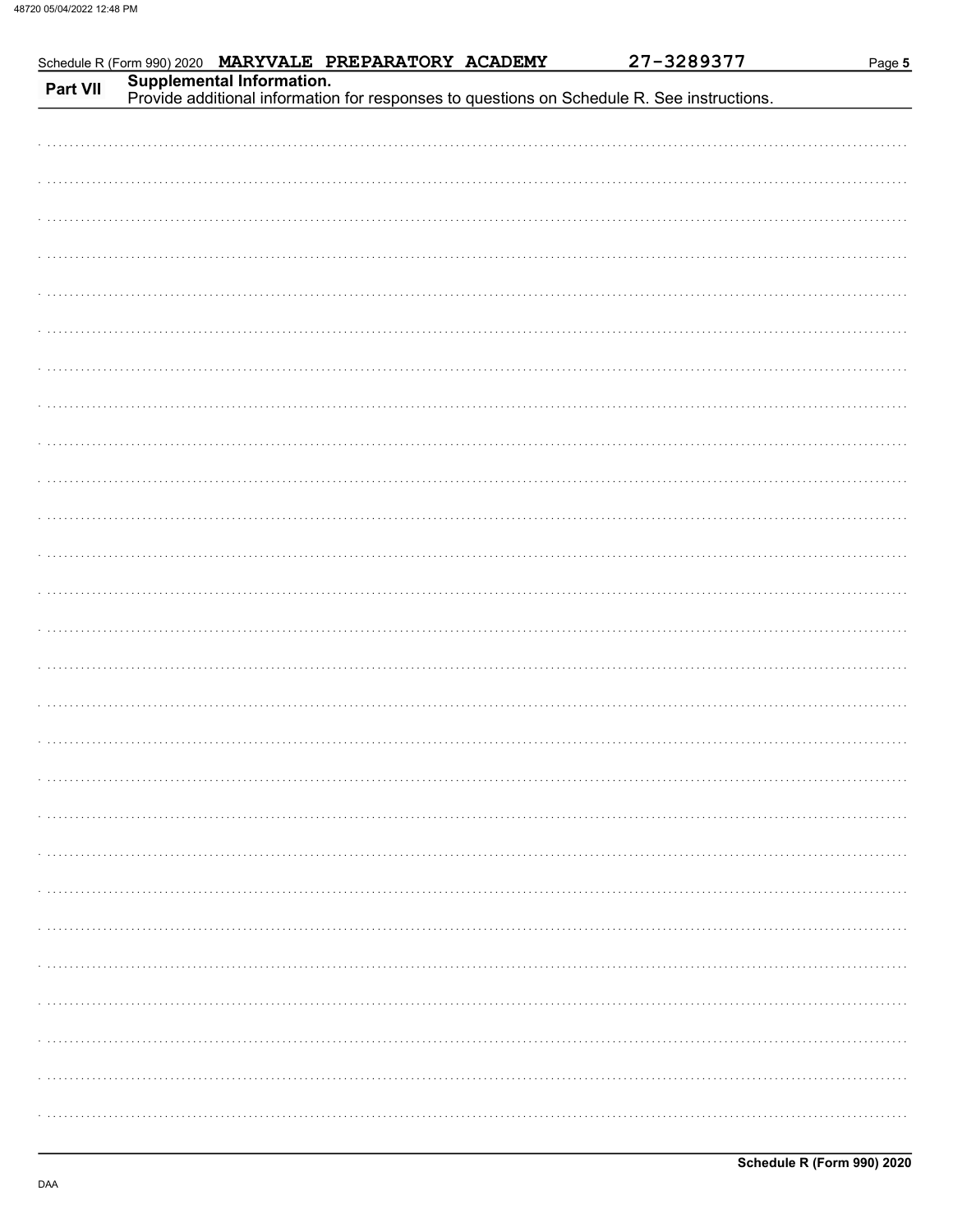48720 05/04/2022 12:48 PM

Name(s) shown on return

(99)

Form 4562

# Depreciation and Amortization

(Including Information on Listed Property) **4562** Depreciation and Amortization<br>(Including Information on Listed Property)<br>Attach to your tax return.

Attach to your tax return.

Department of the Treasury (99) **Department of the Treasury Contact Treasury Begins and Treasury Attachment** Contact Treasury **Contact Treasury Begins and the latest information.** Attachment Sequence No.

OMB No. 1545-0172

179

Identifying number

MARYVALE PREPARATORY ACADEMY 27-3289377

|     | Business or activity to which this form relates<br>INDIRECT DEPRECIATION                                                                |                      |                                                                                                          |                              |                |                  |                |                            |
|-----|-----------------------------------------------------------------------------------------------------------------------------------------|----------------------|----------------------------------------------------------------------------------------------------------|------------------------------|----------------|------------------|----------------|----------------------------|
|     | Part I                                                                                                                                  |                      | <b>Election To Expense Certain Property Under Section 179</b>                                            |                              |                |                  |                |                            |
|     |                                                                                                                                         |                      | Note: If you have any listed property, complete Part V before you complete Part I.                       |                              |                |                  |                |                            |
| 1   | Maximum amount (see instructions)                                                                                                       |                      |                                                                                                          |                              |                |                  | 1              | 1,040,000                  |
| 2   |                                                                                                                                         |                      |                                                                                                          |                              |                |                  | $\overline{2}$ |                            |
| 3   |                                                                                                                                         |                      |                                                                                                          |                              |                |                  | 3              | 2,590,000                  |
| 4   | Reduction in limitation. Subtract line 3 from line 2. If zero or less, enter -0-                                                        |                      |                                                                                                          |                              |                |                  | 4              |                            |
| 5   | Dollar limitation for tax year. Subtract line 4 from line 1. If zero or less, enter -0-. If married filing separately, see instructions |                      |                                                                                                          |                              |                |                  | 5              |                            |
| 6   | (a) Description of property                                                                                                             |                      |                                                                                                          | (b) Cost (business use only) |                | (c) Elected cost |                |                            |
|     |                                                                                                                                         |                      |                                                                                                          |                              |                |                  |                |                            |
|     |                                                                                                                                         |                      |                                                                                                          |                              |                |                  |                |                            |
| 7   | Listed property. Enter the amount from line 29                                                                                          |                      |                                                                                                          |                              | $\overline{7}$ |                  |                |                            |
| 8   | Total elected cost of section 179 property. Add amounts in column (c), lines 6 and 7 [[[[[[[[[[[[[[[[[[[[[[[[                           |                      |                                                                                                          |                              |                |                  | 8              |                            |
| 9   | Tentative deduction. Enter the smaller of line 5 or line 8                                                                              |                      |                                                                                                          |                              |                |                  | 9              |                            |
| 10  |                                                                                                                                         |                      |                                                                                                          |                              |                |                  | 10             |                            |
| 11  | Business income limitation. Enter the smaller of business income (not less than zero) or line 5. See instructions                       |                      |                                                                                                          |                              |                |                  | 11             |                            |
| 12  | Section 179 expense deduction. Add lines 9 and 10, but don't enter more than line 11                                                    |                      |                                                                                                          |                              |                |                  | 12             |                            |
| 13  | Carryover of disallowed deduction to 2021. Add lines 9 and 10, less line 12 [10, 10, 10]                                                |                      |                                                                                                          | ▶                            | 13             |                  |                |                            |
|     | Note: Don't use Part II or Part III below for listed property. Instead, use Part V.                                                     |                      |                                                                                                          |                              |                |                  |                |                            |
|     | Part II                                                                                                                                 |                      | Special Depreciation Allowance and Other Depreciation (Don't include listed property. See instructions.) |                              |                |                  |                |                            |
| 14  | Special depreciation allowance for qualified property (other than listed property) placed in service                                    |                      |                                                                                                          |                              |                |                  |                |                            |
|     | during the tax year. See instructions                                                                                                   |                      |                                                                                                          |                              |                |                  | 14             |                            |
| 15  |                                                                                                                                         |                      |                                                                                                          |                              |                |                  | 15             |                            |
| 16  |                                                                                                                                         |                      |                                                                                                          |                              |                |                  | 16             | 632,044                    |
|     | Part III                                                                                                                                |                      | <b>MACRS Depreciation (Don't include listed property. See instructions.)</b>                             |                              |                |                  |                |                            |
|     |                                                                                                                                         |                      | <b>Section A</b>                                                                                         |                              |                |                  |                |                            |
| 17  | MACRS deductions for assets placed in service in tax years beginning before 2020                                                        |                      |                                                                                                          |                              |                |                  | 17             | 0                          |
| 18  | If you are electing to group any assets placed in service during the tax year into one or more general asset accounts, check here       |                      |                                                                                                          |                              |                |                  |                |                            |
|     |                                                                                                                                         |                      | Section B-Assets Placed in Service During 2020 Tax Year Using the General Depreciation System            |                              |                |                  |                |                            |
|     |                                                                                                                                         | (b) Month and year   | (c) Basis for depreciation                                                                               | (d) Recovery                 |                |                  |                |                            |
|     | (a) Classification of property                                                                                                          | placed in<br>service | (business/investment use<br>only-see instructions)                                                       | period                       | (e) Convention | (f) Method       |                | (g) Depreciation deduction |
| 19a | 3-year property                                                                                                                         |                      |                                                                                                          |                              |                |                  |                |                            |
| b   | 5-year property                                                                                                                         |                      |                                                                                                          |                              |                |                  |                |                            |
| C   | 7-year property                                                                                                                         |                      |                                                                                                          |                              |                |                  |                |                            |
| d   | 10-year property                                                                                                                        |                      |                                                                                                          |                              |                |                  |                |                            |
| е   | 15-year property                                                                                                                        |                      |                                                                                                          |                              |                |                  |                |                            |
| f   |                                                                                                                                         |                      |                                                                                                          |                              |                |                  |                |                            |
|     |                                                                                                                                         |                      |                                                                                                          |                              |                |                  |                |                            |
|     | 20-year property                                                                                                                        |                      |                                                                                                          |                              |                |                  |                |                            |
| g   | 25-year property                                                                                                                        |                      |                                                                                                          | 25 yrs.                      |                | S/L              |                |                            |
| h.  | Residential rental                                                                                                                      |                      |                                                                                                          | 27.5 yrs.                    | ΜМ             | S/L              |                |                            |
|     | property                                                                                                                                |                      |                                                                                                          | 27.5 yrs.                    | МM             | S/L              |                |                            |
| Ť.  | Nonresidential real                                                                                                                     |                      |                                                                                                          | 39 yrs.                      | МM             | S/L              |                |                            |
|     | property                                                                                                                                |                      |                                                                                                          |                              | ΜМ             | S/L              |                |                            |
|     |                                                                                                                                         |                      | Section C-Assets Placed in Service During 2020 Tax Year Using the Alternative Depreciation System        |                              |                |                  |                |                            |
|     | 20a Class life                                                                                                                          |                      |                                                                                                          |                              |                | S/L              |                |                            |
| b   | 12-year                                                                                                                                 |                      |                                                                                                          | 12 yrs.                      |                | S/L              |                |                            |
| c   | 30-year                                                                                                                                 |                      |                                                                                                          | 30 yrs.                      | МM             | S/L              |                |                            |
|     | $d$ 40-year                                                                                                                             |                      |                                                                                                          | 40 yrs.                      | МM             | S/L              |                |                            |
|     | <b>Part IV</b><br><b>Summary</b> (See instructions.)                                                                                    |                      |                                                                                                          |                              |                |                  |                |                            |
| 21  | Listed property. Enter amount from line 28                                                                                              |                      |                                                                                                          |                              |                |                  | 21             |                            |
|     | Total. Add amounts from line 12, lines 14 through 17, lines 19 and 20 in column (g), and line 21. Enter                                 |                      |                                                                                                          |                              |                |                  |                |                            |
| 22  | here and on the appropriate lines of your return. Partnerships and S corporations—see instructions                                      |                      |                                                                                                          |                              |                |                  | 22             |                            |
| 23  | For assets shown above and placed in service during the current year, enter the                                                         |                      |                                                                                                          |                              |                |                  |                | 632,044                    |
|     | portion of the basis attributable to section 263A costs<br>For Paperwork Reduction Act Notice, see separate instructions.               |                      |                                                                                                          |                              | 23             |                  |                | Form 4562 (2020)           |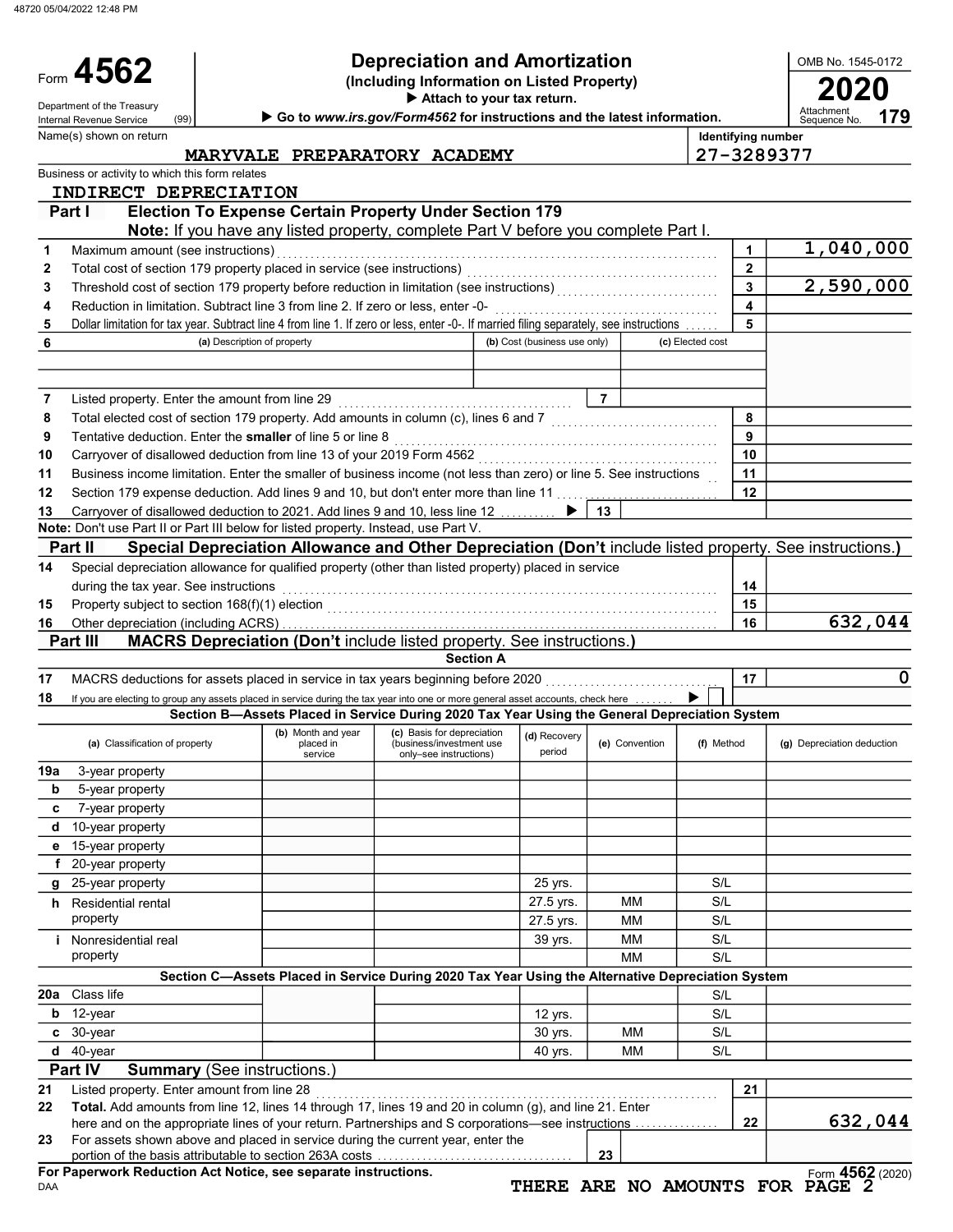| Form 990                     |  |                                 |                                                                                       |     | <b>Two Year Comparison Report</b> |                        | 2019 & 2020                           |
|------------------------------|--|---------------------------------|---------------------------------------------------------------------------------------|-----|-----------------------------------|------------------------|---------------------------------------|
|                              |  |                                 | For calendar year 2020, or tax year beginning $07/01/20$                              |     | , ending                          | 06/30/21               |                                       |
| Name                         |  |                                 |                                                                                       |     |                                   |                        | <b>Taxpayer Identification Number</b> |
| MARYVALE PREPARATORY ACADEMY |  |                                 |                                                                                       |     |                                   |                        | 27-3289377                            |
|                              |  |                                 |                                                                                       |     | 2019                              | 2020                   | <b>Differences</b>                    |
|                              |  | 1. Contributions, gifts, grants |                                                                                       | 1.  | 866, 114                          | 776,948                | $\overline{-89}$ , 166                |
|                              |  |                                 | 2. Membership dues and assessments                                                    | 2.  |                                   |                        |                                       |
|                              |  |                                 | 3. Government contributions and grants                                                | 3.  | 554,903                           | 1,767,357              | 1,212,454                             |
| Φ<br>$\Rightarrow$           |  |                                 |                                                                                       | 4.  | 5,763,736                         | 6,855,685              | 1,091,949                             |
| $\blacksquare$               |  |                                 |                                                                                       | 5.  |                                   | 695                    | 692                                   |
| Ф<br>>                       |  |                                 | 6. Proceeds from tax exempt bonds                                                     | 6.  |                                   |                        |                                       |
| $\bullet$<br>$\alpha$        |  |                                 | 7. Net gain or (loss) from sale of assets other than inventory                        | 7.  |                                   |                        |                                       |
|                              |  |                                 | 8. Net income or (loss) from fundraising events                                       | 8.  |                                   |                        |                                       |
|                              |  |                                 |                                                                                       | 9.  |                                   |                        |                                       |
|                              |  |                                 | 10. Net gain or (loss) on sales of inventory $\begin{array}{ c c }\hline \end{array}$ | 10. |                                   |                        |                                       |
|                              |  |                                 |                                                                                       | 11. | 11,345                            | 2,494                  | $-8,851$                              |
|                              |  |                                 | 12. Total revenue. Add lines 1 through 11                                             | 12. | 7,196,101                         | $\overline{9,403,179}$ | 2,207,078                             |
|                              |  |                                 | 13. Grants and similar amounts paid                                                   | 13. |                                   |                        |                                       |
|                              |  |                                 | 14. Benefits paid to or for members                                                   | 14. |                                   |                        |                                       |
| Φ                            |  |                                 | 15. Compensation of officers, directors, trustees, etc.                               | 15. |                                   | 226,122                | 226,122                               |
| S<br>⊆                       |  |                                 | 16. Salaries, other compensation, and employee benefits                               | 16. | 4,109,840                         | 4,749,293              | 639,453                               |
| $\bullet$                    |  |                                 | 17. Professional fundraising fees <b>construct to the final state of the fi</b>       | 17. |                                   |                        |                                       |
| $\Omega$<br>×                |  | 18. Other professional fees     |                                                                                       | 18. | 740,328                           | 1,034,935              | 294,607                               |
| ш                            |  |                                 | 19. Occupancy, rent, utilities, and maintenance                                       | 19. | 941,267                           | 1,033,366              | 92,099                                |
|                              |  |                                 |                                                                                       | 20. | 166,766                           | 186,653                | 19,887                                |
|                              |  | 21. Other expenses              |                                                                                       | 21. | 1,119,396                         | 1,396,528              | $\overline{277,132}$                  |
|                              |  |                                 | 22. Total expenses. Add lines 13 through 21                                           | 22. | 7,077,597                         | 8,626,897              | 1,549,300                             |
|                              |  |                                 | 23. Excess or (Deficit). Subtract line 22 from line 12                                | 23. | 118,504                           | 776,282                | 657,778                               |
|                              |  |                                 |                                                                                       | 24. | $\overline{7,196,101}$            | 9,403,179              | 2,207,078                             |
|                              |  | 25. Total unrelated revenue     |                                                                                       | 25. |                                   |                        |                                       |
|                              |  | 26. Total excludable revenue    |                                                                                       | 26. | $\overline{5,775,084}$            | 6,858,874              | 1,083,790                             |
|                              |  |                                 |                                                                                       | 27. | 3,071,563                         | 4, 141, 449            | 1,069,886                             |
| Information                  |  | 28. Total liabilities           |                                                                                       | 28. | 3,346,709                         | 3,640,313              | 293,604                               |
|                              |  | 29. Retained earnings           |                                                                                       | 29. | $-275, 146$                       | $\overline{501}$ , 136 | 776,282                               |
| Other                        |  |                                 | 30. Number of voting members of governing body                                        | 30. |                                   | 5                      |                                       |
|                              |  |                                 | 31. Number of independent voting members of governing body                            | 31. |                                   | 5                      |                                       |
|                              |  | 32. Number of employees         |                                                                                       | 32. |                                   | $\mathbf 0$            |                                       |
|                              |  | 33. Number of volunteers        |                                                                                       | 33. |                                   | $\overline{2}$         |                                       |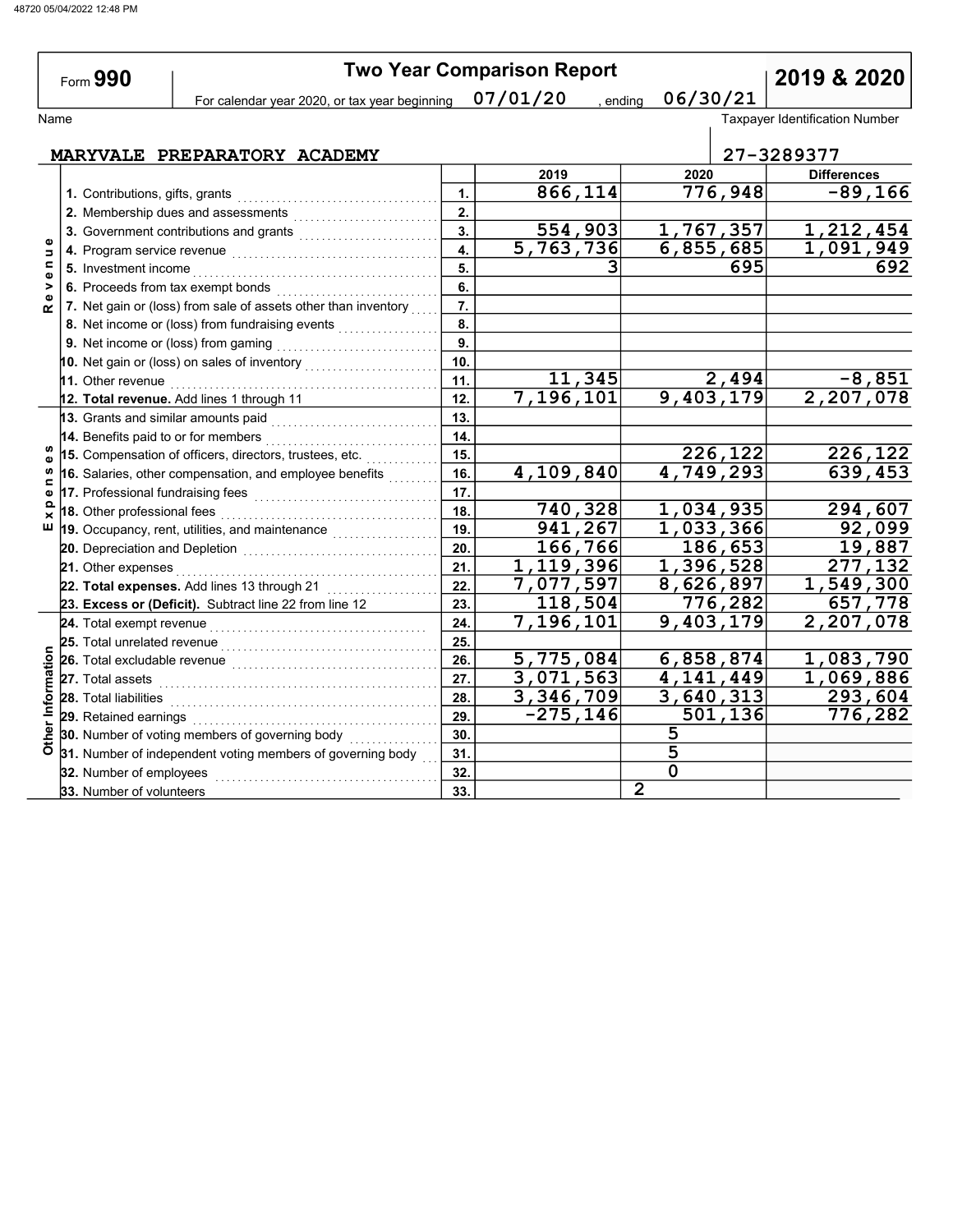| 48720 MARYVALE PREPARATORY ACADEMY<br><b>Federal Statements</b><br>27-3289377<br>FYE: 6/30/2021 |    |        |                                        |      |      |                                                             | 5/4/2022 12:47 PM   |
|-------------------------------------------------------------------------------------------------|----|--------|----------------------------------------|------|------|-------------------------------------------------------------|---------------------|
|                                                                                                 |    |        | <b>Taxable Interest on Investments</b> |      |      |                                                             |                     |
| <b>Description</b>                                                                              |    |        |                                        |      |      |                                                             |                     |
|                                                                                                 |    | Amount | <b>Business</b>                        | Code | Code | <b>Unrelated Exclusion Postal Acquired after</b><br>6/30/75 | US<br>Obs $($or %)$ |
| INVESTMENT<br>INCOME                                                                            | \$ | 695    |                                        | 14   |      |                                                             |                     |
| TOTAL                                                                                           | Ś  | 695    |                                        |      |      |                                                             |                     |
|                                                                                                 |    |        |                                        |      |      |                                                             |                     |